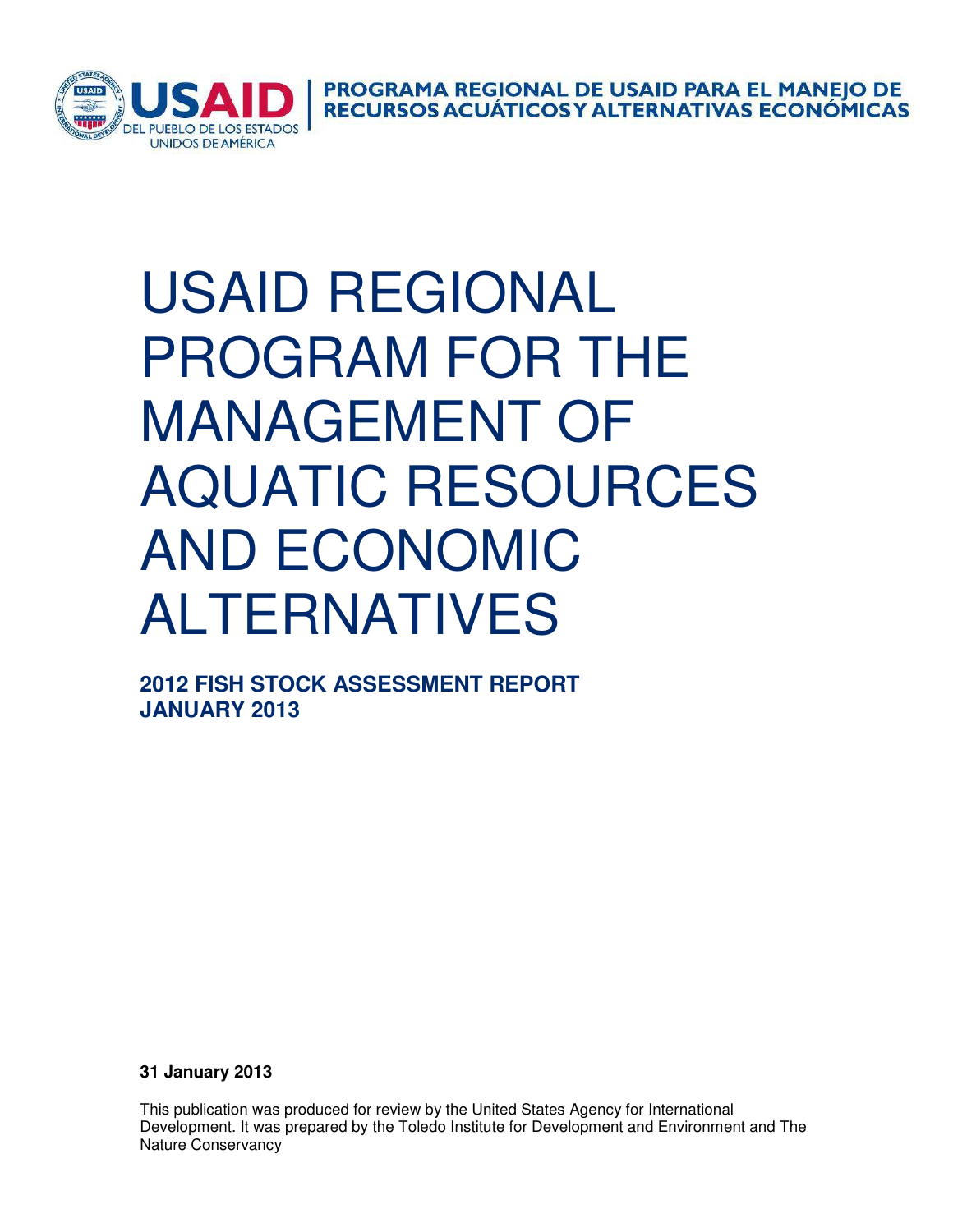## 2012 FISH STOCK ASSESSMENT REPORT **JANUARY 2013**

**Contract No.EPP-1-05-04-00020-00-TNC-03**

The author's views expressed in this publication do not necessarily reflect the views of the United States Agency for International Development or the United States Government.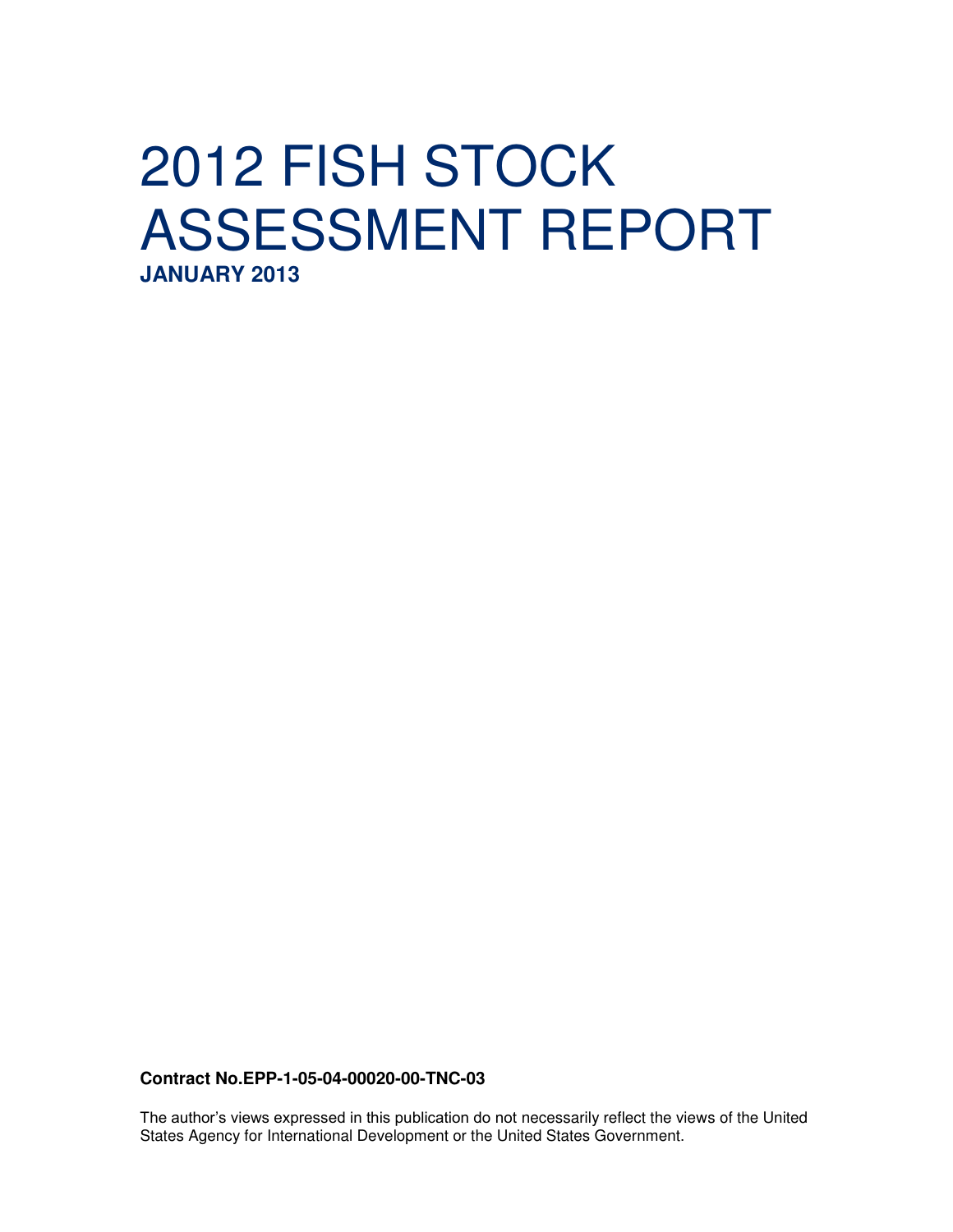# **CONTENTS**

| Annexes |  |
|---------|--|
|         |  |
|         |  |
|         |  |
|         |  |
|         |  |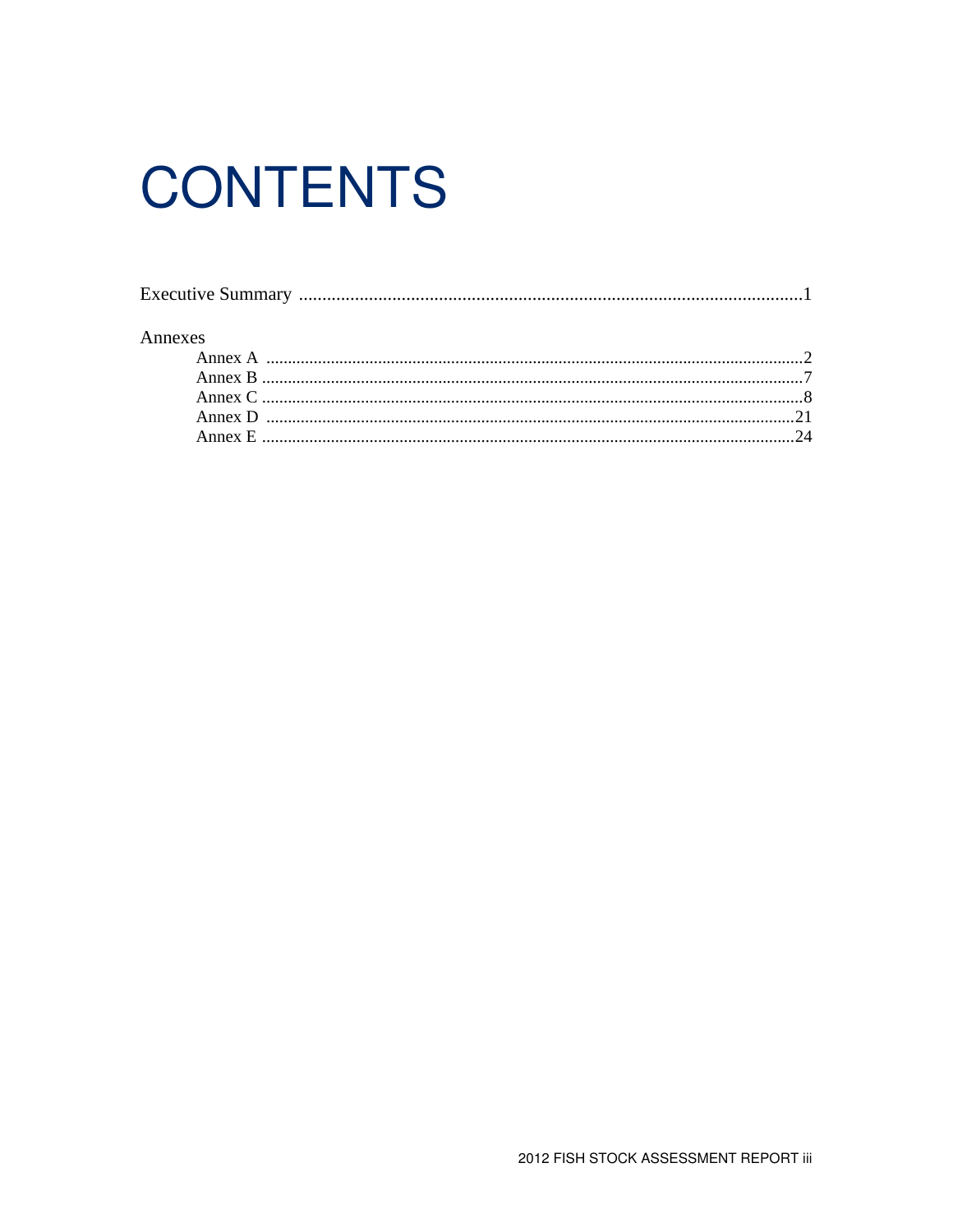### **EXECUTIVE SUMMARY**

The Port Honduras Marine Reserve (PHMR), encompassing  $414 \text{ km}^2$  of nearshore habitat including mangroves, seagrass, coral reefs and sandy cayes, is managed by the Toledo Institute for Development and Environment (TIDE). In 2007, The Nature Conservancy (TNC), in collaboration with the Louisiana State University and TIDE, developed a methodology for the assessment commercially important species in the PHMR. Data collection for the assessment commenced in 2009 and includes both fisheries dependent and fisheries independent surveys. Over the years, the methodology has been modified and improved to adapt to changes in legislation, such as the implementation of Managed Access in 2011 in the PHMR. The methodology continues to be modified in order to strengthen the fisheries assessment with the final goal of assessing the stock levels of commercial species and enable sustainable catch quotas to be determined for PHMR.

This report presents the data collected during 2012 for both the fisheries dependent and fisheries independent programs in the PHMR and should be viewed jointly with "4.3 An Analysis of the data collected between the years 2009 *–* 2012 of the fisheries assessment study*"* (Final Report). Whereas this report only presents the data, the Final Report describes in detail the methodology, analysis, results, discussion and makes recommendations for improvement. This report can be considered as an annex to the Final Report.

The data in this report is provided in the form of tables. It is being managed within an Access database and is currently being updated by TIDE. As with all programs of this nature, there have been some data gaps due to unforeseen circumstances. All of this is explained in detail in the Final Report.

Additionally, the effectiveness of Managed Access and other management tools including season closures, no-take zones and minimum conch and lobster size limits, are discussed and recommendations for research, monitoring, management, education & outreach and policy are made in the Final Report. These will be crucial for informing the effectiveness and adaptive design of Managed Access and the establishment of sustainable catch quotas, to ensure that it becomes an effective management tool for sustaining fisheries and livelihoods in the region.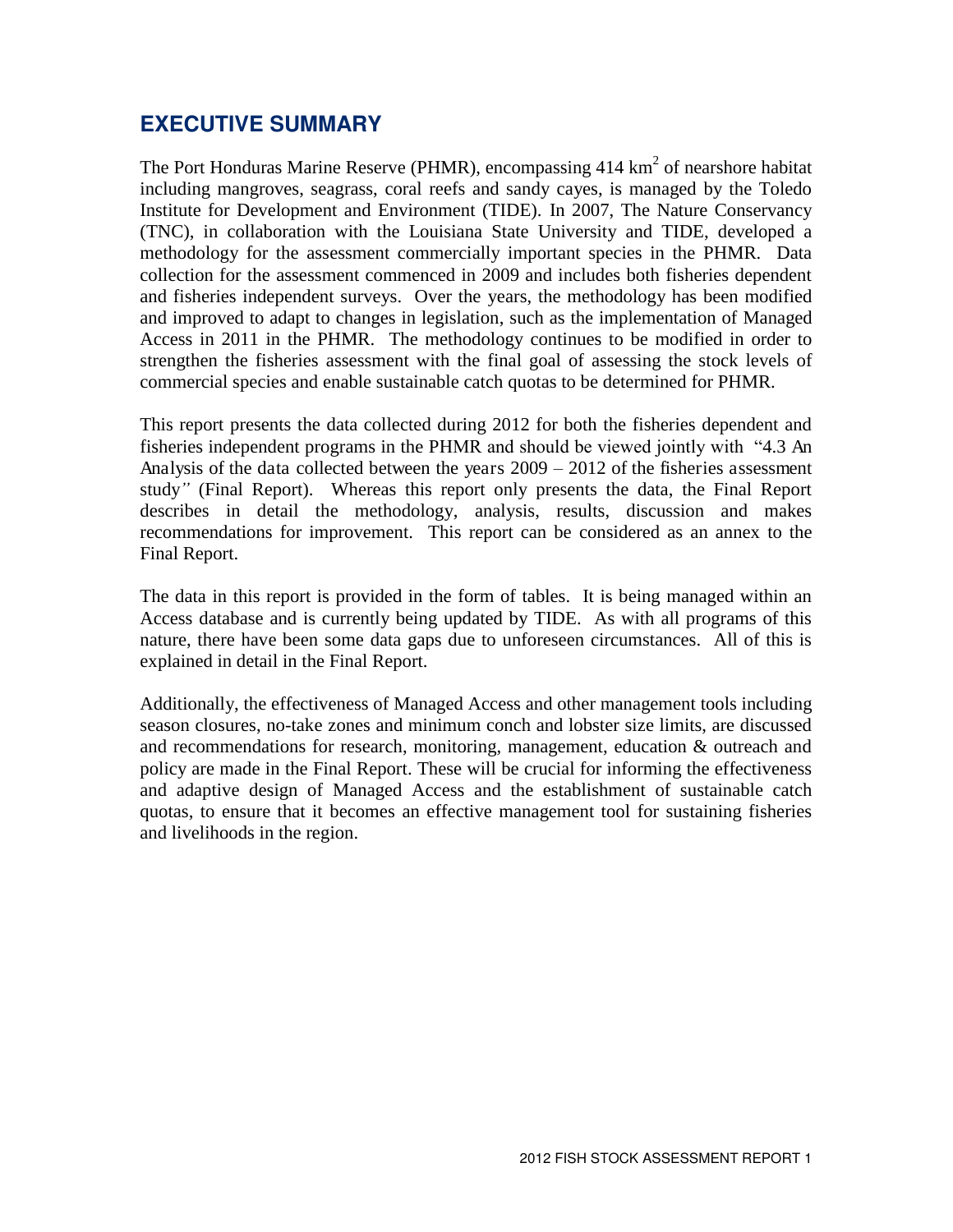## **ANNEX A: 2012 FISHERIES DEPENDENT LOBSTER DATA**

| <b>Date</b><br>of          | Carapace                             |
|----------------------------|--------------------------------------|
| <b>Survey</b>              | length                               |
|                            | $\left(\underline{\text{cm}}\right)$ |
| 19-Jun-12                  | 13.4                                 |
| 19-Jun-12                  | 9.2                                  |
| 19-Jun-12                  | 9.3                                  |
| 19-Jun-12                  | 9.2                                  |
| 19-Jun-12                  | 10.6                                 |
| 19-Jun-12                  | 8.7                                  |
| 19-Jun-12                  | 10.7                                 |
| 19-Jun-12                  | 10.4                                 |
| 19-Jun-12                  | 10.2                                 |
| $19 - \overline{Jun-12}$   | 10.3                                 |
| 19-Jun-12                  | 13.8                                 |
| $19 - Jun-12$              | 11.5                                 |
| 19-Jun-12                  | $9.\overline{3}$                     |
| 19-Jun-12                  | 8.2                                  |
| 19-Jun-12                  | 9.4                                  |
| 19-Jun-12                  | 9.5                                  |
| $19 - Jun-12$              | 9.6                                  |
| 19-Jun-12                  | $\overline{8.2}$                     |
| 19-Jun-12                  | 11.9                                 |
| $19$ -Jun- $\overline{12}$ | $\overline{8.6}$                     |
| 19-Jun-12                  | 15.0                                 |
| $19 - \sqrt{un-12}$        | 13.5                                 |
| $19 - Jun-12$              | 8.7                                  |
| $19$ -Jun-12               | 10.3                                 |
| $19$ -Jun- $\overline{12}$ | $\overline{9.5}$                     |
| 19-Jun-12                  | 8.5                                  |
| $19$ -Jun-12               | 8.8                                  |
| 19-Jun-12                  | 9.8                                  |
| $19 - \frac{10}{12}$       | 9.1                                  |
| $19$ -Jun-12               | $\overline{9.4}$                     |
| 19-Jun-12                  | 9.7                                  |
| $19 - Jun-12$              | 10.8                                 |
| $19$ -Jun-12               | 10.1                                 |
| $19 - \overline{Jun-12}$   | 10.1                                 |
| $19 - Jun-12$              | 10.3                                 |
| $19$ -Jun-12               | 10.8                                 |

| Date<br>of              | Carapace          |
|-------------------------|-------------------|
| <b>Survey</b>           | length            |
|                         | (cm)              |
| 19-Jun-12               | 10.0              |
| 19-Jun-12               | 8.2               |
| 19-Jun-12               | 9.1               |
| 19-Jun-12               | 13.6              |
| 19-Jun-12               | 10.1              |
| 19-Jun-12               | 10.2              |
| 19-Jun-12               | 11.6              |
| 19-Jun-12               | 7.8               |
| 19-Jun-12               | 10.2              |
| $19$ -Jun-12            | 12.9              |
| $19$ -Jun-12            | 9.3               |
| 19-Jun-12               | 8.5               |
| 19-Jun-12               | 9.3               |
| 19-Jun-12               | 10.2              |
| 19-Jun-12               | 8.6               |
| 19-Jun-12               | 7.8               |
| 19-Jun-12               | $11.\overline{2}$ |
| $\overline{19}$ -Jun-12 | 9.5               |
| 19-Jun-12               | 10.2              |
| 19-Jun-12               | 9.1               |
| 19-Jun-12               | 10.1              |
| 19-Jun-12               | 8.4               |
| 19-Jun-12               | 9.8               |
| 19-Jun-12               | 9.2               |
| $29$ -Jun-12            | 8.0               |
| 29-Jun-12               | $\overline{0.0}$  |
| 29-Jun-12               | 9.0               |
| 29-Jun-12               | $11.\overline{2}$ |
| $29 - Jun - 12$         | $11.\overline{1}$ |
| 29-Jun-12               | 8.9               |
| $29$ -Jun-12            | 11.0              |
| $29 - Jun - 12$         | 12.0              |
| 29-Jun-12               | 10.4              |
| $29 - Jun-12$           | 12.0              |
| 29-Jun-12               | 9.0               |
| $29 - Jun - 12$         | 8.0               |

| of<br>Date                 | Carapace          |
|----------------------------|-------------------|
| Survey                     | length            |
|                            | (cm)              |
| 29-Jun-12                  | 8.1               |
| 29-Jun-12                  | 10.4              |
| 29-Jun-12                  | 9.1               |
| 29-Jun-12                  | 9.7               |
| $29 - \sqrt{un-12}$        | 11.0              |
| 29-Jun-12                  | 11.9              |
| 29-Jun-12                  | $\overline{9.2}$  |
| $29$ -Jun- $12$            | 10.2              |
| 29-Jun-12                  | 9.8               |
| $29$ -Jun- $\overline{12}$ | 11.8              |
| $29$ -Jun-12               | 11.5              |
| $29 - Jun-12$              | $\overline{9.0}$  |
| 29-Jun-12                  | $12.\overline{2}$ |
| 29-Jun-12                  | 9.3               |
| 29-Jun-12                  | 8.2               |
| 29-Jun-12                  | 9.6               |
| $29 - Jun-12$              | 8.6               |
| 29-Jun-12                  | 8.5               |
| 29-Jun-12                  | 8.9               |
| 29-Jun-12                  | 8.4               |
| 29-Jun-12                  | 10.5              |
| $29$ -Jun- $\overline{12}$ | $8.\overline{8}$  |
| 29-Jun-12                  | 9.9               |
| $25 -$ Jul-12              | 7.6               |
| $25 -$ Jul-12              | $9.\overline{7}$  |
| 25-Jul-12                  | 9.3               |
| 25-Jul-12                  | 7.8               |
| 25-Jul-12                  | 7.8               |
| 25-Jul-12                  | 8.2               |
| 25-Jul-12                  | 7.1               |
| 25-Jul-12                  | 8.1               |
| $25 -$ Jul-12              | $7.\overline{1}$  |
| 25-Jul-12                  | 11.4              |
| 25-Jul-12                  | 9.6               |
| 25-Jul-12                  | 8.2               |
| $25 -$ Jul-12              | $\overline{8.9}$  |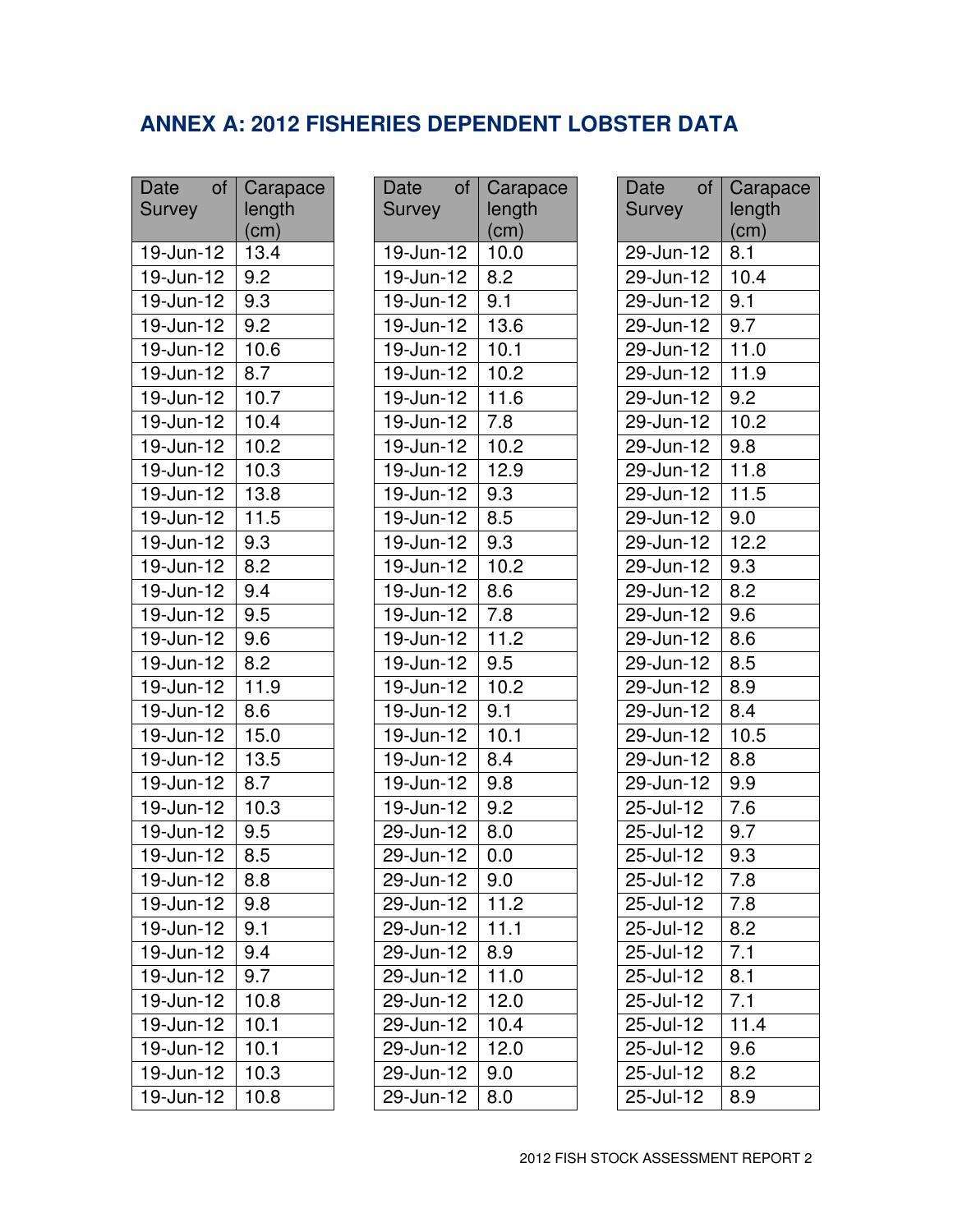| 25-Jul-12                  | 11.8              |
|----------------------------|-------------------|
| 25-Jul-12                  | 11.5              |
| 25-Jul-12                  | 10.9              |
| 25-Jul-12                  | 10.4              |
| 25-Jul-12                  | 11.4              |
| 25-Jul-12                  | 12.5              |
| $25 -$ Jul-12              | $\overline{7.7}$  |
| 25-Jul-12                  | 8.4               |
| 25-Jul-12                  | 8.0               |
| 25-Jul-12                  | 10.6              |
| 25-Jul-12                  | $10.\overline{3}$ |
| 25-Jul-12                  | 8.9               |
| $25 -$ Jul-12              | 9.0               |
| 25-Jul-12                  | 8.6               |
| 25-Jul-12                  | 7.6               |
| $25 -$ Jul-12              | 9.4               |
| 25-Jul-12                  | 10.9              |
| 25-Jul-12                  | 10.6              |
| 25-Jul-12                  | 10.6              |
| 25-Jul-12                  | 9.6               |
| 25-Jul-12                  | 9.9               |
| 25-Jul-12                  | 11.0              |
| 25-Jul-12                  | $12.\overline{2}$ |
| 25-Jul-12                  | 9.9               |
| $25$ -Jul- $\overline{12}$ | 8.1               |
| 25-Jul-12                  | 10.3              |
| 25-Jul-12                  | 8.6               |
| 25-Jul-12                  | 10.9              |
| 25-Jul-12                  | 8.8               |
| 25-Jul-12                  | 9.4               |
| 25-Jul-12                  | 10.2              |
| 25-Jul-12                  | 8.3               |
| $25 -$ Jul-12              | 10.1              |
| 25-Jul-12                  | 10.9              |
| $25 -$ Jul-12              | 8.1               |
| 26-Jul-12                  | 11.5              |
| $26 -$ Jul-12              | 9.7               |
| 26-Jul-12                  | 8.9               |
| 26-Jul-12                  | 8.4               |
| 26-Jul-12                  | 8.6               |

| 26-Jul-12       | 12.5              |
|-----------------|-------------------|
| 26-Jul-12       | 10.8              |
| 26-Jul-12       | 11.2              |
| $26$ -Jul- $12$ | 14.4              |
| 26-Jul-12       | 12.1              |
| 26-Jul-12       | 11.2              |
| 26-Jul-12       | 8.5               |
| 26-Jul-12       | 11.0              |
| 26-Jul-12       | 10.9              |
| 26-Jul-12       | 10.8              |
| 26-Jul-12       | 0.1               |
| 26-Jul-12       | 10.4              |
| 26-Jul-12       | 9.8               |
| 26-Jul-12       | 8.3               |
| 26-Jul-12       | 9.4               |
| 26-Jul-12       | 9.4               |
| 26-Jul-12       | 8.4               |
| 26-Jul-12       | 9.4               |
| 26-Jul-12       | 9.6               |
| 26-Jul-12       | 10.6              |
| 26-Jul-12       | 9.3               |
| 26-Jul-12       | 8.3               |
| 26-Jul-12       | 10.3              |
| 26-Jul-12       | 8.8               |
| $26$ -Jul-12    | 8.7               |
| 31-Jul-12       | 9.8               |
| 31-Jul-12       | 7.8               |
| $31 -$ Jul-12   | $\overline{9.7}$  |
| 31-Jul-12       | $7.\overline{7}$  |
| 31-Jul-12       | 9.0               |
| 31-Jul-12       | 7.4               |
| 31-Jul-12       | 8.7               |
| $31 -$ Jul-12   | 8.5               |
| 31-Jul-12       | 10.4              |
| 31-Jul-12       | $7.\overline{6}$  |
| 31-Jul-12       | 10.7              |
| $31$ -Jul-12    | 8.6               |
| 31-Jul-12       | 10.6              |
| 31-Jul-12       | $10.\overline{7}$ |
| $31 -$ Jul-12   | $7.\overline{5}$  |
|                 |                   |

| $31$ -Jul-12                | 8.3               |
|-----------------------------|-------------------|
| 31-Jul-12                   | 8.3               |
| $31 -$ Jul-12               | 8.8               |
| $31 -$ Jul-12               | $11.\overline{1}$ |
| 31-Jul-12                   | 7.6               |
| $31 -$ Jul-12               | $8.\overline{4}$  |
| 31-Jul-12                   | 8.4               |
| $31$ -Jul-12                | 7.6               |
| $31$ -Jul- $\overline{12}$  | 7.4               |
| 31-Jul-12                   | 8.1               |
| 31-Jul-12                   | 10.4              |
| 31-Jul-12                   | 8.8               |
| $31 -$ Jul-12               | 12.7              |
| 31-Jul-12                   | 8.7               |
| $31$ -Jul-12                | 8.3               |
| 31-Jul-12                   | 8.6               |
| 31-Jul-12                   | 7.6               |
| 31-Jul-12                   | 7.4               |
| 31-Jul-12                   | 9.1               |
| $31 -$ Jul-12               | $7.\overline{4}$  |
| 31-Jul-12                   | 7.5               |
| $31$ -Jul-12                | 9.7               |
| $31 -$ Jul-12               | 7.6               |
| 31-Jul-12                   | 8.0               |
| 31-Jul-12                   | 8.9               |
| 31-Jul-12                   | 7.5               |
| $31 -$ Jul-12               | 8.6               |
| $31$ -Jul- $\overline{12}$  | 8.0               |
| $31 -$ Jul-12               | 7.4               |
| 31-Jul-12                   | 7.9               |
| $31 -$ Jul- $\overline{12}$ | 8.4               |
| $31$ -Jul-12                | 7.4               |
| $31 -$ Jul-12               | 7.6               |
| $31$ -Jul-12                | $\overline{8.1}$  |
| $31 -$ Jul-12               | $7.\overline{6}$  |
| 31-Jul-12                   | 7.5               |
| $31 -$ Jul-12               | $\overline{9.4}$  |
| 31-Jul-12                   | 8.5               |
| 31-Jul-12                   | 9.6               |
| $31 -$ Jul-12               | 10.9              |
|                             |                   |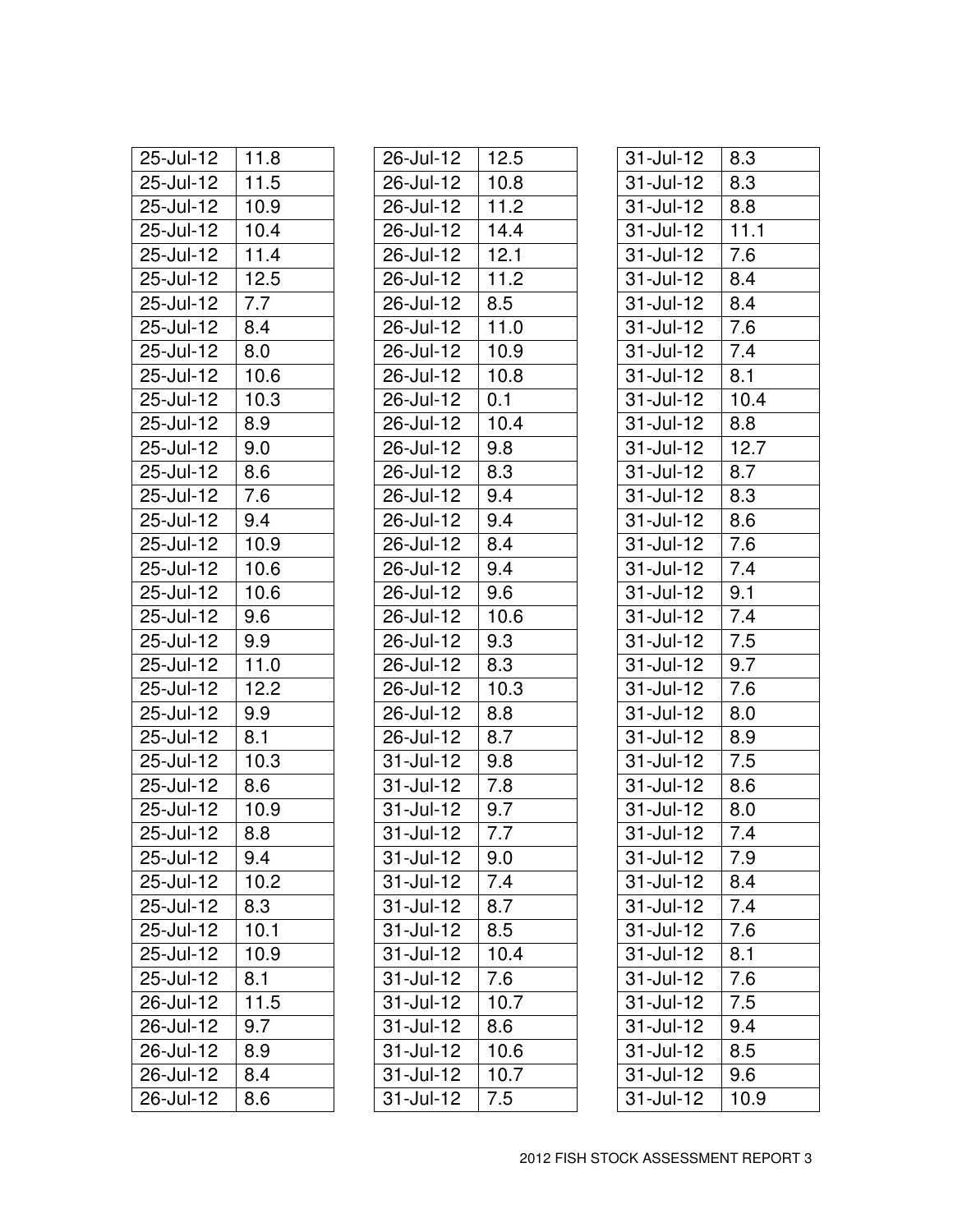| 31-Jul-12                   | 9.4              |
|-----------------------------|------------------|
| 31-Jul-12                   | 8.3              |
| 31-Jul-12                   | 8.6              |
| $31 -$ Jul-12               | 8.5              |
| 31-Jul-12                   | 9.6              |
| $31 -$ Jul-12               | $7.\overline{5}$ |
| 31-Jul-12                   | 8.4              |
| $31$ -Jul- $\overline{12}$  | 7.5              |
| 31-Jul-12                   | 7.4              |
| 31-Jul-12                   | 7.7              |
| $31$ -Jul-12                | 9.6              |
| 31-Jul-12                   | 11.2             |
| $31$ -Jul-12                | 8.5              |
| 31-Jul-12                   | 9.2              |
| 31-Jul-12                   | 9.4              |
| 31-Jul-12                   | 11.2             |
| $31$ -Jul-12                | 10.4             |
| 31-Jul-12                   | $\overline{9.2}$ |
| 31-Jul-12                   | 8.9              |
| $31$ -Jul- $\overline{12}$  | 8.9              |
| 31-Jul-12                   | 11.2             |
| 31-Jul-12                   | 10.8             |
| $31 -$ Jul- $\overline{12}$ | 8.9              |
| 31-Jul-12                   | 11.2             |
| $31$ -Jul- $\overline{12}$  | 8.5              |
| $31$ -Jul-12                | 10.6             |
| 31-Jul-12                   | 11.6             |
| 31-Jul-12                   | 9.6              |
| 31-Jul-12                   | 12.0             |
| $31 -$ Jul-12               | 9.8              |
| 31-Jul-12                   | 10.8             |
| $31 -$ Jul-12               | 7.7              |
| 31-Jul-12                   | $\overline{7.7}$ |
| 31-Jul-12                   | 9.2              |
| 31-Jul-12                   | 9.6              |
| 31-Jul-12                   | 8.5              |
| $31 -$ Jul-12               | 9.3              |
| 31-Jul-12                   | 9.3              |
| $31 -$ Jul-12               | 11.4             |
| 31-Jul-12                   | 9.6              |

| $31 -$ Jul-12               | 10.4              |
|-----------------------------|-------------------|
| 31-Jul-12                   | 8.3               |
| $31 -$ Jul-12               | 9.4               |
| 31-Jul-12                   | 9.6               |
| $31 -$ Jul-12               | $11.\overline{5}$ |
| 31-Jul-12                   | $\overline{7}.4$  |
| $31$ -Jul-12                | 9.0               |
| $31$ -Jul-12                | 8.9               |
| 31-Jul-12                   | 11.2              |
| 31-Jul-12                   | 11.4              |
| 31-Jul-12                   | 9.9               |
| 31-Jul-12                   | 7.4               |
| 31-Jul-12                   | 8.4               |
| 31-Jul-12                   | 8.1               |
| $31 -$ Jul-12               | $\overline{8.7}$  |
| $31 -$ Jul-12               | 7.6               |
| $31 -$ Jul-12               | 9.4               |
| 31-Jul-12                   | $9.\overline{2}$  |
| 31-Jul-12                   | 9.1               |
| $31 -$ Jul- $\overline{12}$ | 11.4              |
| 31-Jul-12                   | 8.0               |
| 31-Jul-12                   | 8.4               |
| $31$ -Jul-12                | $8.\overline{3}$  |
| 31-Jul-12                   | 7.7               |
| $31$ -Jul- $\overline{12}$  | 7.7               |
| 31-Jul-12                   | 9.8               |
| 31-Jul-12                   | $\overline{9}.5$  |
| $31 -$ Jul-12               | 10.0              |
| $31 -$ Jul-12               | 11.8              |
| 31-Jul-12                   | 9.0               |
| $31 -$ Jul- $\overline{12}$ | 10.1              |
| $31 -$ Jul-12               | 9.1               |
| $31 -$ Jul-12               | $8.\overline{7}$  |
| $31$ -Jul-12                | 10.4              |
| $31$ -Jul-12                | 9.3               |
| $31 -$ Jul-12               | 10.5              |
| $31 -$ Jul-12               | 9.4               |
| 31-Jul-12                   | 9.7               |
| $31 -$ Jul-12               | 11.0              |
| $31 -$ Jul-12               | 10.0              |
|                             |                   |

| $31 -$ Jul-12              | 10.9              |
|----------------------------|-------------------|
| 31-Jul-12                  | 8.4               |
| $31 -$ Jul-12              | 7.6               |
| $31 -$ Jul-12              | 9.9               |
| $31 -$ Jul-12              | 10.7              |
| $31 -$ Jul-12              | 10.2              |
| 31-Jul-12                  | 10.6              |
| $31 - \overline{Jul} - 12$ | 9.3               |
| $31 -$ Jul-12              | $9.\overline{3}$  |
| 31-Jul-12                  | 12.6              |
| $31 -$ Jul-12              | 10.7              |
| 31-Jul-12                  | 11.7              |
| $31 -$ Jul-12              | 11.1              |
| 31-Jul-12                  | 8.8               |
| $31 -$ Jul-12              | 8.5               |
| $31 -$ Jul-12              | 9.6               |
| 31-Jul-12                  | 9.3               |
| $31 -$ Jul-12              | 9.7               |
| 31-Jul-12                  | 11.4              |
| $31$ -Jul-12               | 10.5              |
| 31-Jul-12                  | 10.8              |
| 2-Aug-12                   | 8.6               |
| 2-Aug-12                   | $11.\overline{4}$ |
| 2-Aug-12                   | 9.0               |
| 2-Aug-12                   | $9.\overline{4}$  |
| $2$ -Aug-12                | 10.4              |
| $2 - \overline{Aug-12}$    | 8.2               |
| 2-Aug-12                   | $\overline{8.6}$  |
| $2$ -Aug-12                | 10.4              |
| 2-Aug-12                   | 9.3               |
| 2-Aug-12                   | 10.0              |
| $2$ -Aug-12                | 11.0              |
| $2$ -Aug-12                | $\overline{9.6}$  |
| $2$ -Aug-12                | 9.8               |
| $2$ -Aug-12                | $\overline{7.9}$  |
| $2-Aug-12$                 | 8.3               |
| $2$ -Aug-12                | $\overline{8.0}$  |
| $2$ -Aug-12                | $\overline{7.6}$  |
| $2$ -Aug-12                | 8.4               |
| $2$ -Aug-12                | $\overline{7.3}$  |
|                            |                   |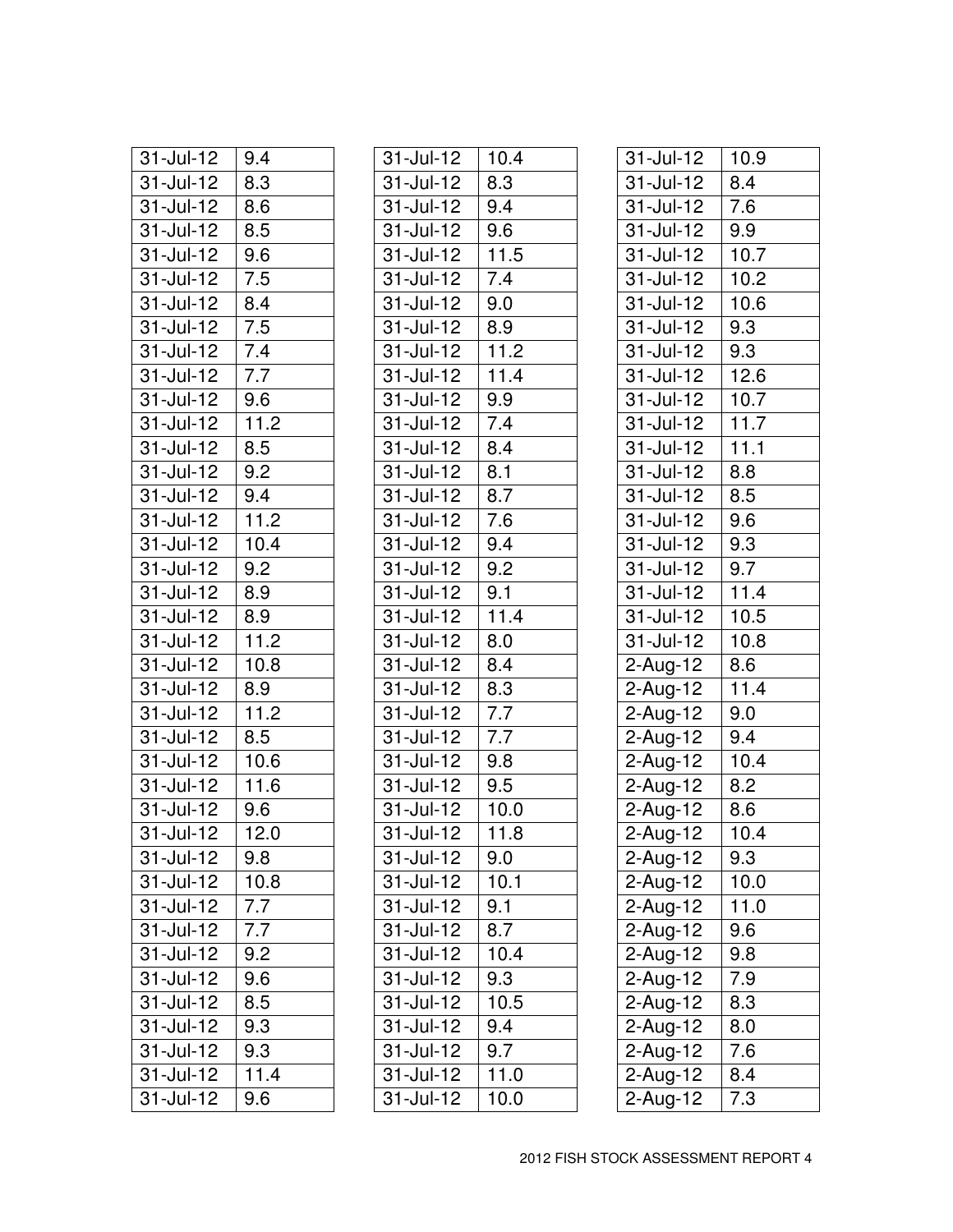| 2-Aug-12    | 10.4              |
|-------------|-------------------|
| 2-Aug-12    | 7.9               |
| 2-Aug-12    | 10.9              |
| 2-Aug-12    | $\overline{9.7}$  |
| 2-Aug-12    | 10.4              |
| 2-Aug-12    | 9.2               |
| 2-Aug-12    | 8.5               |
| 2-Aug-12    | $\overline{8.3}$  |
| $2$ -Aug-12 | 9.3               |
| 2-Aug-12    | 10.8              |
| 2-Aug-12    | 10.0              |
| 2-Aug-12    | 7.7               |
| $2$ -Aug-12 | 10.9              |
| 2-Aug-12    | 11.4              |
| 2-Aug-12    | 9.9               |
| $2$ -Aug-12 | 8.3               |
| $2$ -Aug-12 | 10.5              |
| 2-Aug-12    | 9.3               |
| 2-Aug-12    | 10.6              |
| 2-Aug-12    | 9.6               |
| 2-Aug-12    | 10.0              |
| 2-Aug-12    | 9.3               |
| $2$ -Aug-12 | 10.7              |
| 2-Aug-12    | 8.3               |
| 2-Aug-12    | 8.4               |
| $2$ -Aug-12 | 8.7               |
| $2-Aug-12$  | 11.4              |
| $2$ -Aug-12 | 9.3               |
| 2-Aug-12    | 10.4              |
| 2-Aug-12    | 10.9              |
| $2-Aug-12$  | $11.\overline{1}$ |
| 2-Aug-12    | 11.5              |
| 2-Aug-12    | 11.4              |
| 2-Aug-12    | $\overline{8.6}$  |
| $2$ -Aug-12 | 12.4              |
| 2-Aug-12    | 10.4              |
| $2$ -Aug-12 | $\overline{8.7}$  |
| $2-Aug-12$  | 8.6               |
| $2$ -Aug-12 | 9.3               |
| $2$ -Aug-12 | 10.0              |

| 2-Aug-12      | 10.5              |
|---------------|-------------------|
| 2-Aug-12      | 8.6               |
| 2-Aug-12      | 10.9              |
| 2-Aug-12      | $9.\overline{3}$  |
| $2$ -Aug-12   | 9.0               |
| 2-Aug-12      | 8.4               |
| 23-Aug-12     | 10.0              |
| 23-Aug-12     | 9.4               |
| 23-Aug-12     | $9.\overline{3}$  |
| $23$ -Aug-12  | 12.7              |
| 23-Aug-12     | 10.0              |
| 23-Aug-12     | $8.\overline{3}$  |
| 23-Aug-12     | 11.6              |
| $23$ -Aug-12  | 8.7               |
| 23-Aug-12     | 9.0               |
| 23-Aug-12     | $11.\overline{8}$ |
| $23 -$ Aug-12 | 8.7               |
| 23-Aug-12     | 10.7              |
| 23-Aug-12     | 11.8              |
| 23-Aug-12     | 9.2               |
| 23-Aug-12     | 9.6               |
| $23$ -Aug-12  | 9.0               |
| 23-Aug-12     | $10.\overline{1}$ |
| 23-Aug-12     | 8.4               |
| $23 - Aug-12$ | 9.7               |
| 23-Aug-12     | 9.8               |
| $23 - Aug-12$ | 8.7               |
| $23$ -Aug-12  | 12.6              |
| 6-Sep-12      | 10.4              |
| 6-Sep-12      | 10.0              |
| 6-Sep-12      | 9.0               |
| 6-Sep-12      | $10.\overline{6}$ |
| $6-Sep-12$    | $\overline{9.6}$  |
| 6-Sep-12      | 11.7              |
| $6-Sep-12$    | 10.0              |
| $6-$ Sep-12   | 10.5              |
| $6-Sep-12$    | 11.2              |
| 6-Sep-12      | 9.2               |
| $6-Sep-12$    | $\overline{8.7}$  |
| $6-Sep-12$    | $\overline{9.8}$  |
|               |                   |

| 6-Sep-12                       | 8.4              |
|--------------------------------|------------------|
| 6-Sep-12                       | 8.4              |
| 6-Sep-12                       | 11.1             |
| 6-Sep-12                       | 8.6              |
| 6-Sep-12                       | 9.3              |
| 6-Sep-12                       | 8.4              |
| 6-Sep-12                       | 10.9             |
| 6-Sep-12                       | $\frac{1}{10.0}$ |
| 6-Sep-12                       | 13.8             |
| 6-Sep-12                       | 10.3             |
| 6-Sep-12                       | 8.7              |
| 6-Sep-12                       | 11.4             |
| 6-Sep-12                       | 10.2             |
| 6-Sep-12                       | 10.0             |
| 6-Sep-12                       | 10.2             |
| 6-Sep-12                       | $\overline{9.4}$ |
| 6-Sep-12                       | 12.4             |
| 6-Sep-12                       | 11.1             |
| 6-Sep-12                       | 9.0              |
| 6-Sep-12                       | 10.7             |
| 6-Sep-12                       | 9.5              |
| 6-Sep-12                       | $\overline{8.7}$ |
| 6-Sep-12                       | 10.1             |
| 6-Sep-12                       | 8.0              |
| 6-Sep-12                       | 9.8              |
| 6-Sep-12                       | 8.7              |
| 6-Sep-12                       | 9.4              |
| 6-Sep-12                       | 8.5              |
| 6-Sep-12                       | 9.7              |
| 6-Sep-12                       | 9.8              |
| $6-Sep-12$                     | 9.4              |
| 6-Sep-12                       | 8.8              |
| $6-Sep-12$                     | $\overline{8.0}$ |
| $6-Sep-12$                     | 9.3              |
| $6-Sep-12$                     | 10.0             |
| $6-Sep-12$                     | $\overline{8.3}$ |
| $6-Sep-12$                     | $\overline{8.4}$ |
| $6-Sep-12$                     | $\overline{7.9}$ |
| $6-Sep-12$                     | $\overline{9.4}$ |
| $6 - \overline{\text{Sep-12}}$ | 8.0              |
|                                |                  |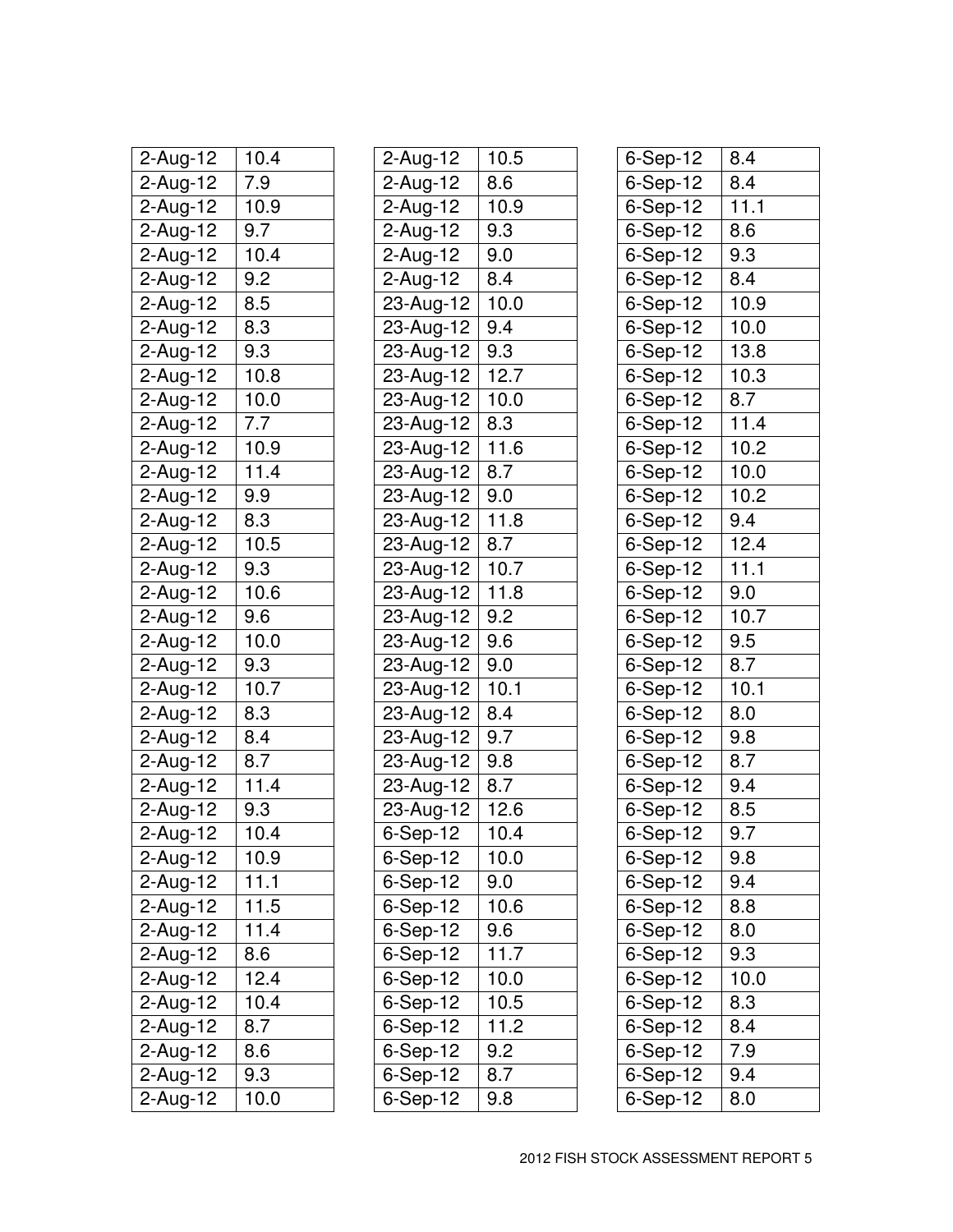| 30-Sep-12 | 10.2 |
|-----------|------|
| 30-Sep-12 | 8.6  |
| 30-Sep-12 | 11.4 |
| 30-Sep-12 | 9.7  |
| 30-Sep-12 | 9.6  |
| 30-Sep-12 | 8.9  |
| 30-Sep-12 | 9.6  |
| 30-Sep-12 | 10.0 |
| 30-Sep-12 | 9.0  |
| 30-Sep-12 | 10.3 |
| 30-Sep-12 | 10.6 |
| 30-Sep-12 | 9.6  |
| 30-Sep-12 | 9.7  |

| 30-Sep-12 | 10.7 |
|-----------|------|
| 30-Sep-12 | 8.0  |
| 30-Sep-12 | 10.9 |
| 30-Sep-12 | 12.6 |
| 30-Sep-12 | 9.7  |
| 30-Sep-12 | 9.3  |
| 30-Sep-12 | 9.7  |
| 30-Sep-12 | 10.7 |
| 30-Sep-12 | 11.4 |
| 30-Sep-12 | 9.3  |
| 30-Sep-12 | 8.2  |
| 30-Sep-12 | 12.0 |
| 30-Sep-12 | 11.0 |

| 30-Sep-12 | 9.8  |
|-----------|------|
| 30-Sep-12 | 11.9 |
| 30-Sep-12 | 11.4 |
| 30-Sep-12 | 9.5  |
| 30-Sep-12 | 8.0  |
| 30-Sep-12 | 11.2 |
| 30-Sep-12 | 11.4 |
| 30-Sep-12 | 9.3  |
| 30-Sep-12 | 10.0 |
| 30-Sep-12 | 9.7  |
|           |      |
|           |      |
|           |      |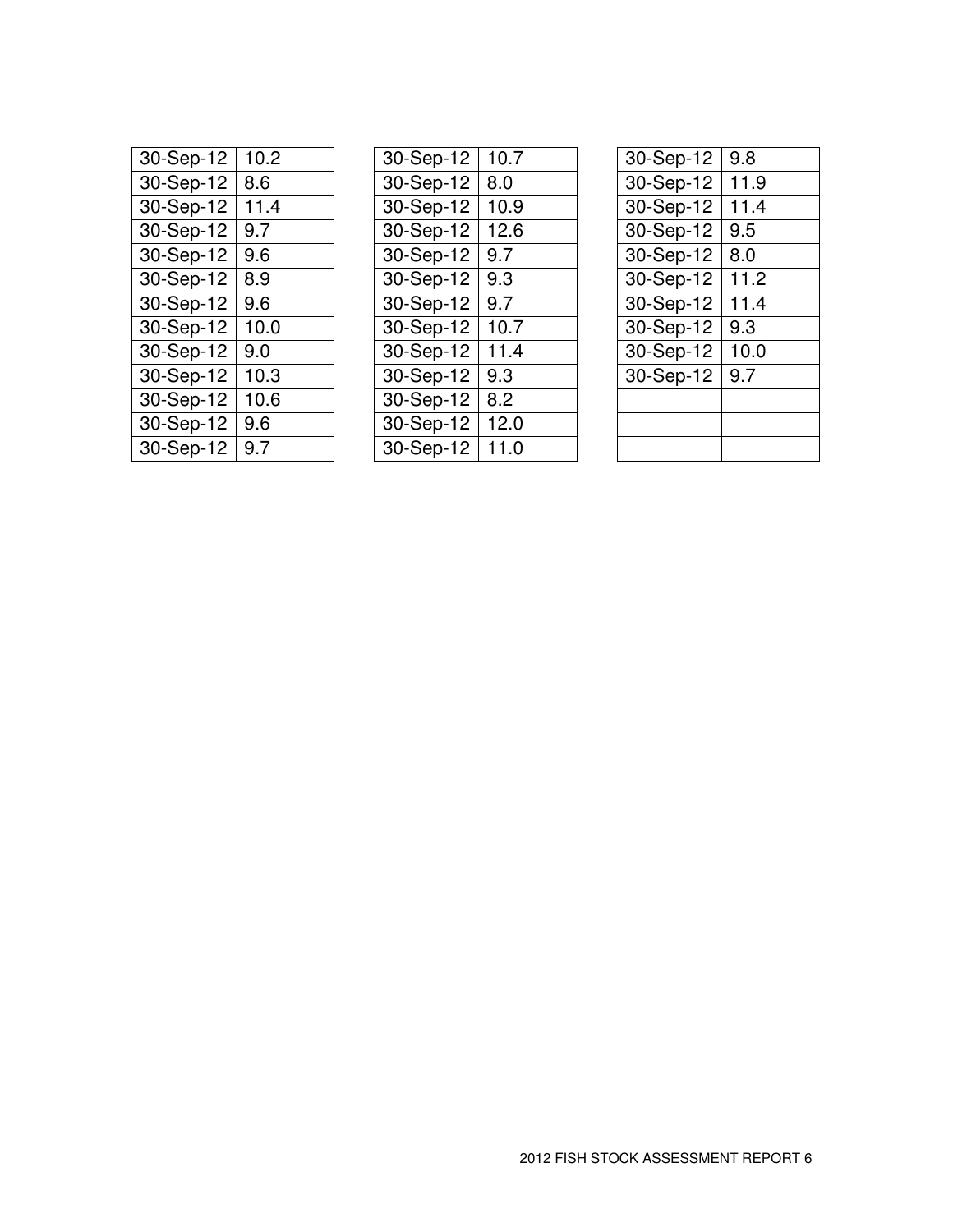## **ANNEX B: 2012 FISHERIES DEPENDENT CONCH DATA**

| Date of   | <b>Shell</b> | <b>Lip Thickness</b> |
|-----------|--------------|----------------------|
| Survey    | Length       | (cm)                 |
|           | (cm)         |                      |
| 04-Apr-12 | 9.25         | 0.5                  |
| 04-Apr-12 | 9            | 0.2                  |
| 04-Apr-12 | 8.25         | 0.1                  |
| 04-Apr-12 | 10           | 0.75                 |
| 04-Apr-12 | 8.5          | 0.2                  |
| 04-Apr-12 | 8.75         | 0.14                 |
| 04-Apr-12 | 9            | 0.1                  |
| 04-Apr-12 | 8.25         | 0.1                  |
| 04-Apr-12 | 9.75         | 0.7                  |
| 04-Apr-12 | 9            | 1.5                  |
| 04-Apr-12 | 8.75         | 0.16                 |
| 04-Apr-12 | 8.75         | 0.11                 |
| 04-Apr-12 | 9            | 1.2                  |
| 04-Apr-12 | 9            | 0.5                  |
| 04-Apr-12 | 9            | 0.2                  |
| 04-Apr-12 | 9            | 0.4                  |
| 04-Apr-12 | 9            | 0.1                  |
| 04-Apr-12 | 9.2          | 0.12                 |
| 04-Apr-12 | 8            | 0.2                  |
| 04-Apr-12 | 8.75         | 0.2                  |
| 04-Apr-12 | 8.75         | 0.1                  |
| 04-Apr-12 | 8.75         | 0.2                  |
| 04-Apr-12 | 7.5          | 0.1                  |
| 04-Apr-12 | 8.75         | 2.1                  |
| 04-Apr-12 | 8.75         | 1.1                  |
| 04-Apr-12 | 8.25         | 0.2                  |
| 04-Apr-12 | 8.5          | 0.4                  |
| 04-Apr-12 | 9            | 0.5                  |
| 04-Apr-12 | 8            | 0.2                  |
| 04-Apr-12 | 8.5          | 0.25                 |
| 04-Apr-12 | 8.5          | 0.1                  |
| 04-Apr-12 | 8            | 0.2                  |
| 04-Apr-12 | 8.75         | 0.2                  |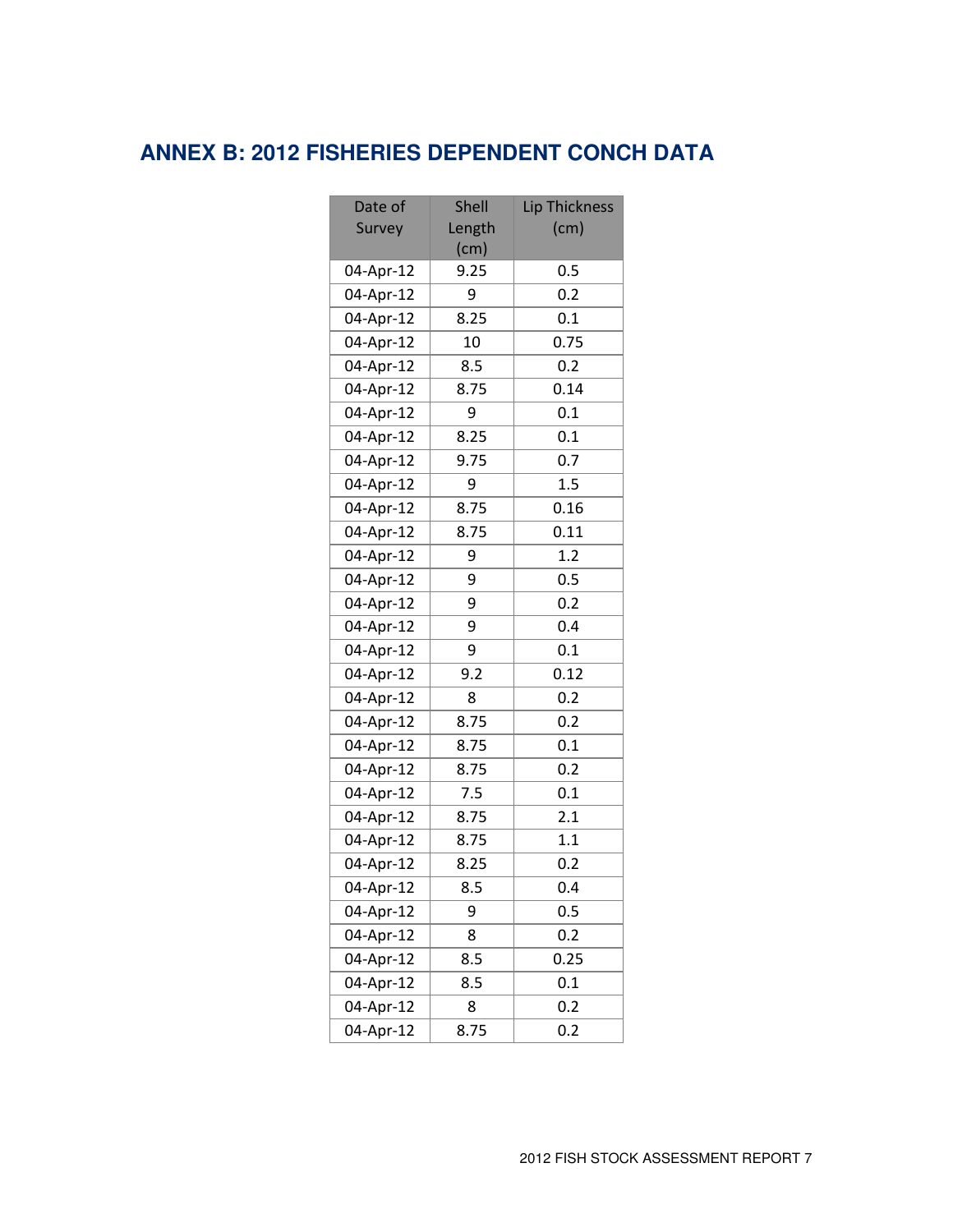|                                           |                          | <b>Transect</b> | <b>Transect</b> | <b>Transect Area</b> |                                               | Number                  |
|-------------------------------------------|--------------------------|-----------------|-----------------|----------------------|-----------------------------------------------|-------------------------|
| Location                                  | Date                     | id              | no              | (m2)                 | <b>Species (Common Name)</b>                  | seen                    |
| West Snake Caye                           | 04-May-12                | 534             | 1               | 60                   | <b>Striped Parrotfish</b>                     | 40                      |
| <b>West Snake Caye</b>                    | 04-May-12                | 534             | 1<br>1          | 60<br>60             | <b>Slippery Dick</b>                          | 7<br>5                  |
| West Snake Caye<br>West Snake Caye        | 04-May-12<br>04-May-12   | 534<br>534      | 1               | 60                   | Beaugregory<br><b>Rock Beauty</b>             | 1                       |
| <b>West Snake Cave</b>                    | 04-May-12                | 534             | 1               | 60                   | Bar Jack                                      | 5                       |
| <b>West Snake Caye</b>                    | 04-May-12                | 534             | 1               | 60                   | Porkfish                                      | 1                       |
| <b>West Snake Caye</b>                    | 04-May-12                | 534             | 1               | 60                   | Neon Gobv                                     | 5                       |
| West Snake Caye                           | 04-May-12                | 535             | $\overline{2}$  | 60                   | Queen Angelfish                               | $\overline{4}$          |
| West Snake Caye                           | 04-May-12                | 535             | $\overline{2}$  | 60                   | <b>Rock Beauty</b>                            | $\overline{3}$          |
| West Snake Caye<br><b>West Snake Cave</b> | 04-May-12<br>04-May-12   | 536<br>536      | 3<br>3          | 60<br>60             | <b>Rock Beauty</b><br>Striped Parrotfish      | 11<br>25                |
| West Snake Caye                           | 04-May-12                | 536             | 3               | 60                   | <b>Slippery Dick</b>                          | 7                       |
| West Snake Caye                           | 04-May-12                | 536             | 3               | 60                   | Beaugregory                                   | $\overline{3}$          |
| West Snake Caye                           | 04-May-12                | 536             | 3               | 60                   | Neon Goby                                     | $\overline{c}$          |
| West Snake Caye                           | 04-May-12                | 537             | 4               | 60                   | <b>Rock Beauty</b>                            | 13                      |
| <b>West Snake Caye</b>                    | 04-May-12                | 538             | 5               | 60                   | <b>Rock Beauty</b>                            | $\overline{\mathbf{c}}$ |
| West Snake Caye                           | 04-May-12                | 538             | 5               | 60                   | <b>Slippery Dick</b>                          | $\overline{4}$          |
| West Snake Caye<br>West Snake Caye        | 04-May-12<br>04-May-12   | 538<br>538      | 5<br>5          | 60<br>60             | Striped Parrotfish<br>Puddingwife             | 25<br>$\overline{c}$    |
| West Snake Caye                           | 04-May-12                | 540             | 7               | 60                   | Striped Parrotfish                            | 35                      |
| West Snake Caye                           | 04-May-12                | 540             | 7               | 60                   | Yellowtail Parrotfish (Redfin Parrotfish)     | 5                       |
| West Snake Caye                           | 04-May-12                | 540             | 7               | 60                   | Beaugregory                                   | 4                       |
| West Snake Caye                           | 04-May-12                | 540             | 7               | 60                   | Queen Parrotfish                              | 5                       |
| West Snake Caye                           | 04-May-12                | 540             | 7               | 60                   | <b>Slippery Dick</b>                          | 5                       |
| West Snake Caye                           | 04-May-12                | 541             | 8               | 60                   | Queen Angelfish                               | 7                       |
| West Snake Caye                           | 04-May-12                | 541             | 8               | 60                   | Queen Triggerfish                             | $\overline{5}$          |
| East Snake Caye<br>East Snake Caye        | 06-May-12<br>06-May-12   | 547<br>547      | 6<br>6          | 60<br>60             | Yellowtail Damselfish<br><b>Slippery Dick</b> | 8<br>5                  |
| East Snake Caye                           | 06-May-12                | 547             | 6               | 60                   | Puddingwife                                   | $\overline{\mathbf{4}}$ |
| East Snake Caye                           | 06-May-12                | 548             | 7               | 60                   | Yellowtail Damselfish                         | $\overline{2}$          |
| East Snake Caye                           | 06-May-12                | 548             | 7               | 60                   | Striped Parrotfish                            | 30                      |
| East Snake Caye                           | 06-May-12                | 548             | 7               | 60                   | <b>Slippery Dick</b>                          | 7                       |
| East Snake Caye                           | 06-May-12                | 549             | $\overline{8}$  | 60                   | Yellowtail Damselfish                         | $\overline{7}$          |
| East Snake Caye                           | 06-May-12                | 549             | 8               | 60                   | Puddingwife                                   | 10<br>$\overline{2}$    |
| East Snake Caye<br>East Snake Caye        | 06-May-12<br>06-May-12   | 549<br>542      | 8<br>1          | 60<br>60             | <b>Slippery Dick</b><br>Striped Parrotfish    | 30                      |
| East Snake Caye                           | 06-May-12                | 542             | 1               | 60                   | Yellowtail Damselfish                         | 3                       |
| East Snake Caye                           | 06-May-12                | 543             | 2               | 60                   | <b>Slippery Dick</b>                          | $\overline{4}$          |
| East Snake Caye                           | 06-May-12                | 543             | 2               | 60                   | Striped Parrotfish                            | 19                      |
| East Snake Caye                           | 06-May-12                | 543             | $\overline{c}$  | 60                   | Stoplight Parrotfish                          | 1                       |
| East Snake Caye                           | 06-May-12                | 543             | 2               | 60                   | Beaugregory                                   | 1                       |
| East Snake Caye                           | 06-May-12                | 543<br>544      | 2<br>3          | 60<br>60             | Cocoa Damselfish                              | 1<br>3                  |
| East Snake Caye<br>East Snake Caye        | 06-May-12<br>06-May-12   | 544             | 3               | 60                   | <b>Slippery Dick</b><br>Puddingwife           | $\overline{c}$          |
| East Snake Caye                           | 06-May-12                | 545             | 4               | 60                   | Damselfish                                    | 9                       |
| East Snake Caye                           | 06-May-12                | 545             | 4               | 60                   | Puddingwife                                   | 7                       |
| East Snake Caye                           | 06-May-12                | 546             | 5               | 60                   | Dusky Damselfish                              | 5                       |
| East Snake Caye                           | 06-May-12                | 546             | 5               | 60                   | <b>Striped Parrotfish</b>                     | 15                      |
| East Snake Caye                           | 06-May-12                | 546             | 5               | 60                   | Neon Goby                                     | $\overline{\mathbf{c}}$ |
| East Snake Caye<br>East Snake Caye        | 06-May-12<br>06-May-12   | 546<br>546      | 5<br>5          | 60<br>60             | Cocoa Damselfish<br><b>Slippery Dick</b>      | 3<br>5                  |
| Middle Snake Caye                         | 05-May-12                | 551             | 2               | 60                   | Striped Parrotfish                            | 50                      |
| Middle Snake Caye                         | 05-May-12                | 551             | 2               | 60                   | <b>Slippery Dick</b>                          | 10                      |
| Middle Snake Caye                         | 05-May-12                | 552             | 3               | 60                   | Yellowtail Damselfish                         | $\overline{c}$          |
| Middle Snake Caye                         | 05-May-12                | 552             | 3               | 60                   | <b>Slippery Dick</b>                          | 23                      |
| Middle Snake Caye                         | 05-May-12                | 553             | 4               | 60                   | Beaugregory                                   | 7                       |
| Middle Snake Caye                         | 05-May-12                | 553             | 4               | 60                   | <b>Striped Parrotfish</b><br>Puddinawife      | 40                      |
| Middle Snake Caye<br>Middle Snake Caye    | 05-May-12<br>$05-May-12$ | 553<br>554      | 4<br>5          | 60<br>60             | <b>Slippery Dick</b>                          | $\overline{c}$<br>22    |
| Middle Snake Caye                         | 05-May-12                | 555             | 6               | 60                   | <b>Rock Beauty</b>                            | $\overline{c}$          |
| Middle Snake Caye                         | 05-May-12                | 555             | 6               | 60                   | Striped Parrotfish                            | 30                      |
| Middle Snake Caye                         | 05-May-12                | 556             | $\overline{7}$  | 60                   | <b>Slippery Dick</b>                          | 19                      |
| Middle Snake Caye                         | 05-May-12                | 556             | 7               | 60                   | Yellowtail Damselfish                         | 7                       |
| Middle Snake Caye                         | 05-May-12                | 557             | 8               | 60                   | <b>Redband Parrotfish</b>                     | 1                       |
| Middle Snake Caye                         | 05-May-12                | 557             | 8<br>8          | 60                   | <b>Striped Parrotfish</b><br>Beaugregory      | 10                      |
| Middle Snake Caye<br>South Snake Caye     | 05-May-12<br>04-May-12   | 557<br>529      | 4               | 60<br>60             | <b>Striped Parrotfish</b>                     | 1<br>15                 |
| South Snake Caye                          | 04-May-12                | 529             | $\overline{4}$  | 60                   | Coney                                         | 1                       |
| South Snake Caye                          | 04-May-12                | 529             | 4               | 60                   | Yellowtail Damselfish                         | 8                       |
| South Snake Caye                          | 04-May-12                | 530             | 5               | 60                   | <b>Striped Parrotfish</b>                     | 30                      |
| South Snake Caye                          | 04-May-12                | 530             | 5               | 60                   | <b>Slipperv Dick</b>                          | 6                       |
| South Snake Caye                          | 04-May-12                | 530             | 5               | 60                   | Yellowtail Parrotfish (Redfin Parrotfish)     | $\overline{\mathbf{4}}$ |
| South Snake Caye<br>South Snake Caye      | 04-May-12<br>04-May-12   | 530<br>530      | 5<br>5          | 60<br>60             | Bar Jack<br>Beaugregory                       | 7<br>1                  |
| South Snake Caye                          | $04-May-12$              | 531             | 6               | 60                   | Yellowtail Damselfish                         | $\overline{7}$          |
| South Snake Caye                          | 04-May-12                | 531             | 6               | 60                   | <b>Yellowtail Snapper</b>                     | 8                       |
| South Snake Caye                          | 04-May-12                | 531             | 6               | 60                   | Striped Parrotfish                            | 24                      |
| South Snake Caye                          | 04-May-12                | 532             | 7               | 60                   | Striped Parrotfish                            | 25                      |
| South Snake Caye                          | 04-May-12                | 532             | 7               | 60                   | Yellowtail Parrotfish (Redfin Parrotfish)     | $\overline{4}$          |
| South Snake Caye<br>South Snake Caye      | 04-May-12<br>04-May-12   | 532<br>532      | 7<br>7          | 60<br>60             | <b>Rock Beauty</b><br>Beaugregory             | 3<br>3                  |
| South Snake Caye                          | 04-May-12                | 532             | 7               | 60                   | <b>Slippery Dick</b>                          | 4                       |
| South Snake Caye                          | 04-May-12                | 533             | 8               | 60                   | Schoolmaster                                  | 15                      |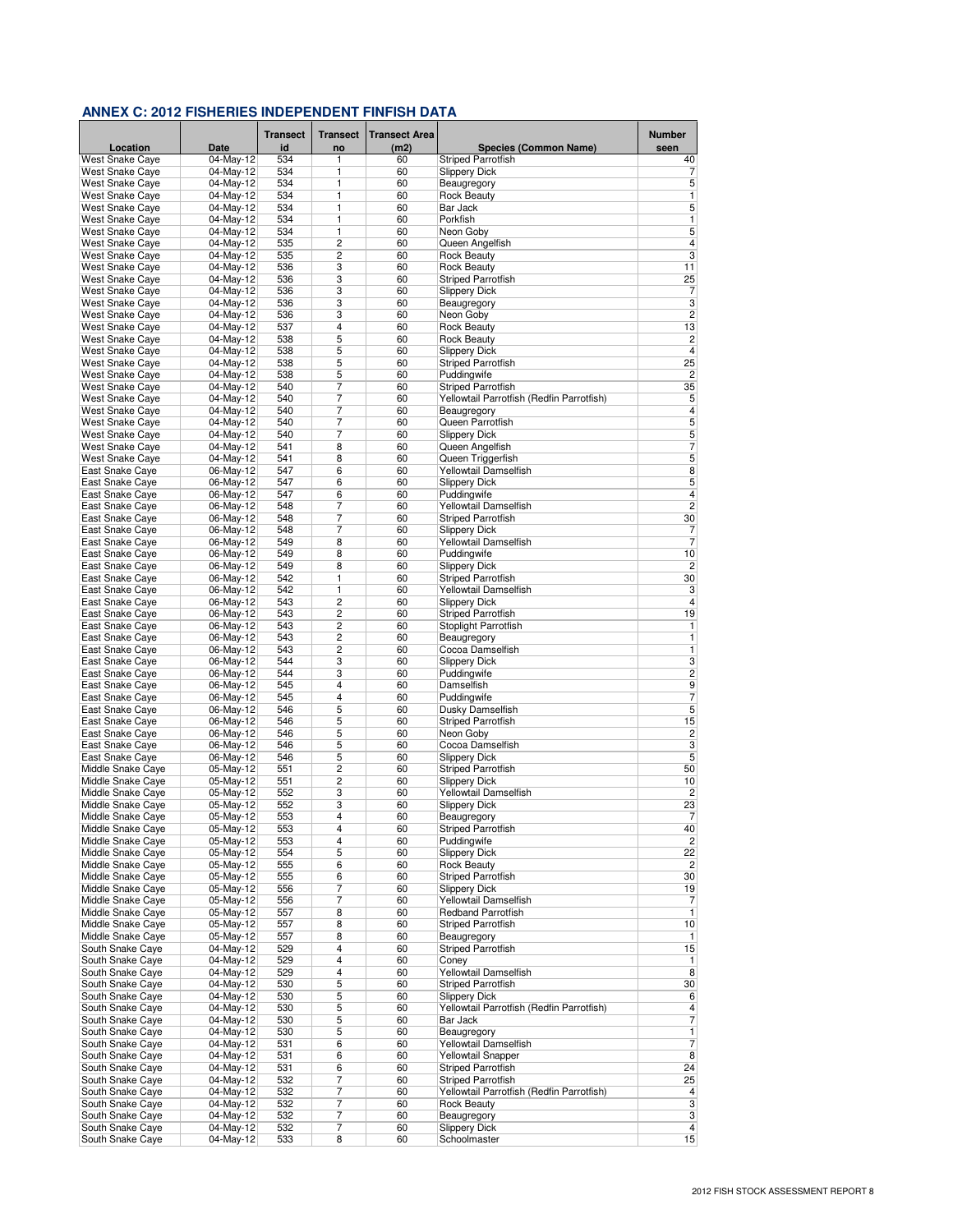|                                          |                        | <b>Transect</b> | <b>Transect</b>              | <b>Transect Area</b> |                                                                        | <b>Number</b>           |
|------------------------------------------|------------------------|-----------------|------------------------------|----------------------|------------------------------------------------------------------------|-------------------------|
| Location                                 | <b>Date</b>            | id              | no                           | (m2)                 | <b>Species (Common Name)</b>                                           | seen                    |
| South Snake Caye                         | 04-May-12              | 533             | 8                            | 60                   | <b>Striped Parrotfish</b>                                              | 15                      |
| South Snake Caye                         | 04-May-12              | 533             | 8                            | 60                   | Porkfish                                                               | 2<br>3                  |
| South Snake Caye<br>South Snake Caye     | 04-May-12<br>04-May-12 | 533<br>533      | 8<br>8                       | 60<br>60             | <b>Yellowtail Snapper</b><br><b>Blue Tang</b>                          | 6                       |
| South Snake Caye                         | 04-May-12              | 526             | 1                            | 60                   | <b>Yellowtail Snapper</b>                                              | 1                       |
| South Snake Caye                         | 04-May-12              | 526             | 1                            | 60                   | <b>Slippery Dick</b>                                                   | 3                       |
| South Snake Caye                         | 04-May-12              | 526             | 1                            | 60                   | Beaugregory                                                            | $\overline{1}$          |
| South Snake Caye                         | 04-May-12              | 526             | 1                            | 60                   | Cocoa Damselfish                                                       | $\overline{1}$          |
| South Snake Caye<br>South Snake Caye     | 04-May-12<br>04-May-12 | 526<br>526      | 1<br>1                       | 60<br>60             | Striped Parrotfish<br><b>Rock Beauty</b>                               | 20<br>$\overline{2}$    |
| South Snake Caye                         | 04-May-12              | 526             | 1                            | 60                   | Spanish Grunt                                                          | $\mathbf{1}$            |
| South Snake Caye                         | 04-May-12              | 526             | 1                            | 60                   | <b>Barred Hamlet</b>                                                   | 1                       |
| South Snake Caye                         | 04-May-12              | 527             | 2                            | 60                   | Yellowtail Damselfish                                                  | 8                       |
| South Snake Caye                         | 04-May-12              | 527             | 2                            | 60                   | Gray Angelfish                                                         | 3                       |
| South Snake Caye                         | 04-May-12              | 528             | 3<br>3                       | 60<br>60             | <b>Striped Parrotfish</b><br>Beaugregory                               | 15<br>$\overline{c}$    |
| South Snake Caye<br>South Snake Caye     | 04-May-12<br>04-May-12 | 528<br>528      | 3                            | 60                   | <b>Slippery Dick</b>                                                   | 5                       |
| South Snake Caye                         | 04-May-12              | 528             | 3                            | 60                   | Yellowtail Parrotfish (Redfin Parrotfish)                              | $\overline{c}$          |
| Frenchman Caye                           | 06-May-12              | 559             | 2                            | 60                   | <b>Striped Parrotfish</b>                                              | 6                       |
| Frenchman Caye                           | 06-May-12              | 559             | $\overline{c}$               | 60                   | Yellowtail Damselfish                                                  | 1                       |
| Frenchman Caye                           | 06-May-12              | 559             | 2                            | 60                   | Beaugregory                                                            | $\overline{c}$          |
| Frenchman Caye                           | 06-May-12              | 559             | 2                            | 60                   | Cocoa Damselfish                                                       | 1                       |
| Frenchman Caye<br>Frenchman Caye         | 06-May-12<br>06-May-12 | 560<br>560      | 3<br>3                       | 60<br>60             | <b>Slippery Dick</b><br>Yellowtail Damselfish                          | 20<br>5                 |
| Frenchman Caye                           | 06-May-12              | 560             | 3                            | 60                   | Queen Angelfish                                                        | $6\phantom{a}$          |
| Frenchman Caye                           | 06-May-12              | 562             | 5                            | 60                   | <b>Slippery Dick</b>                                                   | 4                       |
| Frenchman Caye                           | 06-May-12              | 562             | 5                            | 60                   | <b>Striped Parrotfish</b>                                              | 20                      |
| Frenchman Caye                           | 06-May-12              | 562             | 5                            | 60                   | Cocoa Damselfish                                                       | 6                       |
| Frenchman Caye                           | 06-May-12              | 562             | 5                            | 60                   | Porkfish                                                               | $\overline{4}$          |
| Frenchman Caye                           | 06-May-12              | 563             | 6                            | 60                   | Yellowtail Damselfish                                                  | 14                      |
| Frenchman Caye<br>Frenchman Caye         | 06-May-12<br>06-May-12 | 563<br>564      | 6<br>7                       | 60<br>60             | <b>Slippery Dick</b><br><b>Striped Parrotfish</b>                      | 18<br>30                |
| Frenchman Caye                           | 06-May-12              | 564             | $\overline{7}$               | 60                   | <b>Slippery Dick</b>                                                   | 17                      |
| Frenchman Caye                           | 06-May-12              | 564             | 7                            | 60                   | Cocoa Damselfish                                                       | $\overline{5}$          |
| Frenchman Caye                           | 06-May-12              | 564             | 7                            | 60                   | <b>Bar Jack</b>                                                        | $\overline{4}$          |
| Frenchman Caye                           | 06-May-12              | 565             | 8                            | 60                   | Yellowtail Damselfish                                                  | $\overline{4}$          |
| Frenchman Caye                           | 06-May-12              | 565             | 8                            | 60                   | Puddingwife                                                            | $\overline{5}$          |
| Frenchman Caye                           | 06-May-12              | 565<br>567      | 8<br>$\overline{2}$          | 60<br>60             | Queen Angelfish                                                        | 6<br>30                 |
| <b>Wilson Caye</b><br><b>Wilson Caye</b> | 05-May-12<br>05-May-12 | 567             | $\overline{2}$               | 60                   | <b>Striped Parrotfish</b><br>Cocoa Damselfish                          | 1                       |
| <b>Wilson Caye</b>                       | 05-May-12              | 567             | 2                            | 60                   | <b>Slippery Dick</b>                                                   | $\overline{7}$          |
| <b>Wilson Caye</b>                       | 05-May-12              | 568             | 3                            | 60                   | <b>Slippery Dick</b>                                                   | 5                       |
| <b>Wilson Caye</b>                       | 05-May-12              | 569             | 4                            | 60                   | Striped Parrotfish                                                     | 10                      |
| <b>Wilson Caye</b>                       | 05-May-12              | 569             | 4                            | 60                   | <b>Slippery Dick</b>                                                   | $\overline{c}$          |
| <b>Wilson Caye</b>                       | 05-May-12              | 569             | 4                            | 60                   | Rock Beauty                                                            | 1                       |
| <b>Wilson Caye</b><br><b>Wilson Caye</b> | 05-May-12<br>05-May-12 | 571<br>571      | 6<br>6                       | 60<br>60             | <b>Striped Parrotfish</b><br>Cocoa Damselfish                          | 35<br>$\overline{c}$    |
| <b>Wilson Caye</b>                       | 05-May-12              | 572             | 7                            | 60                   | <b>Rock Beauty</b>                                                     | $\overline{1}$          |
| Wilson Caye                              | 05-May-12              | 573             | 8                            | 60                   | Porkfish                                                               | 1                       |
| <b>Wilson Caye</b>                       | 05-May-12              | 573             | 8                            | 60                   | <b>Rock Beauty</b>                                                     | 1                       |
| <b>Wilson Caye</b>                       | 05-May-12              | 573             | 8                            | 60                   | Cocoa Damselfish                                                       | 1                       |
| <b>Wilson Caye</b>                       | 05-May-12              | 573             | 8<br>3                       | 60<br>60             | <b>Striped Parrotfish</b><br>Yellowtail Parrotfish (Redfin Parrotfish) | 10                      |
| Bank 3<br>Bank 3                         | 05-May-12<br>05-May-12 | 576<br>576      | 3                            | 60                   | Graysby                                                                | 1<br>1                  |
| Bank 3                                   | 05-May-12              | 577             | 4                            | 60                   | Queen Angelfish                                                        | $\overline{\mathbf{4}}$ |
| Bank 3                                   | 05-May-12              | 577             | 4                            | 60                   | Yellowtail Damselfish                                                  | $\overline{1}$          |
| Bank 3                                   | 05-May-12              | 578             | 5                            | 60                   | Beaugregory                                                            | 3                       |
| Bank 3                                   | 05-May-12              | 578             | 5                            | 60                   | <b>Striped Parrotfish</b>                                              | 45                      |
| Bank 3                                   | 05-May-12              | 578             | 5                            | 60                   | <b>Slippery Dick</b>                                                   | 9                       |
| Bank 3<br>Bank 3                         | 05-May-12<br>05-May-12 | 578<br>579      | 5<br>6                       | 60<br>60             | Puddingwife<br>Queen Angelfish                                         | 11<br>3                 |
| Bank 3                                   | 05-May-12              | 579             | 6                            | 60                   | <b>Striped Parrotfish</b>                                              | 12                      |
| Bank 3                                   | 05-May-12              | 579             | 6                            | 60                   | Yellowtail Damselfish                                                  | 8                       |
| Bank 3                                   | 05-May-12              | 580             | 7                            | 60                   | <b>Slippery Dick</b>                                                   | $\overline{7}$          |
| Bank 3                                   | 05-May-12              | 580             | $\overline{7}$               | 60                   | <b>Striped Parrotfish</b>                                              | 25                      |
| Bank 3                                   | 05-May-12              | 580             | 7                            | 60                   | Beaugregory                                                            | 3                       |
| Bank 3<br>Bank 3                         | 05-May-12<br>05-May-12 | 580<br>581      | 7<br>8                       | 60<br>60             | Cocoa Damselfish<br>Yellowtail Damselfish                              | 4<br>$\overline{1}$     |
| Bank 3                                   | 05-May-12              | 574             | 1                            | 60                   | <b>Striped Parrotfish</b>                                              | 55                      |
| Bank 3                                   | 05-May-12              | 574             | 1                            | 60                   | <b>Slippery Dick</b>                                                   | 11                      |
| Bank 3                                   | 05-May-12              | 574             | 1                            | 60                   | Beaugregory                                                            | 1                       |
| Bank 3                                   | 05-May-12              | 574             | 1                            | 60                   | <b>Rock Beauty</b>                                                     | $\overline{1}$          |
| Bank 3                                   | 05-May-12              | 574             | $\overline{1}$               | 60                   | <b>Barred Hamlet</b>                                                   | $\overline{1}$          |
| Bank 3<br>Bank 3                         | 05-May-12<br>05-May-12 | 575<br>576      | $\overline{\mathbf{c}}$<br>3 | 60                   | Queen Angelfish<br><b>Striped Parrotfish</b>                           | $\overline{2}$<br>30    |
| Bank 3                                   | 05-May-12              | 576             | 3                            | 60<br>60             | <b>Slippery Dick</b>                                                   | 16                      |
| Bank 3                                   | 05-May-12              | 576             | 3                            | 60                   | Beaugregory                                                            | 1                       |
| Bank 2                                   | 04-May-12              | 582             | 1                            | 60                   | <b>Striped Parrotfish</b>                                              | 40                      |
| Bank 2                                   | 04-May-12              | 582             | 1                            | 60                   | <b>Slippery Dick</b>                                                   | 5                       |
| Bank 2                                   | 04-May-12              | 582             | 1                            | 60                   | Beaugregory                                                            | 1                       |
| Bank 2                                   | 04-May-12              | 582             | 1                            | 60                   | Stoplight Parrotfish                                                   | 1                       |
| Bank 2<br>Bank 2                         | 04-May-12<br>04-May-12 | 582<br>583      | 1<br>$\overline{2}$          | 60<br>60             | <b>Yellowhead Wrasse</b><br>Yellowtail Damselfish                      | 1<br>$\overline{5}$     |
|                                          |                        |                 |                              |                      |                                                                        |                         |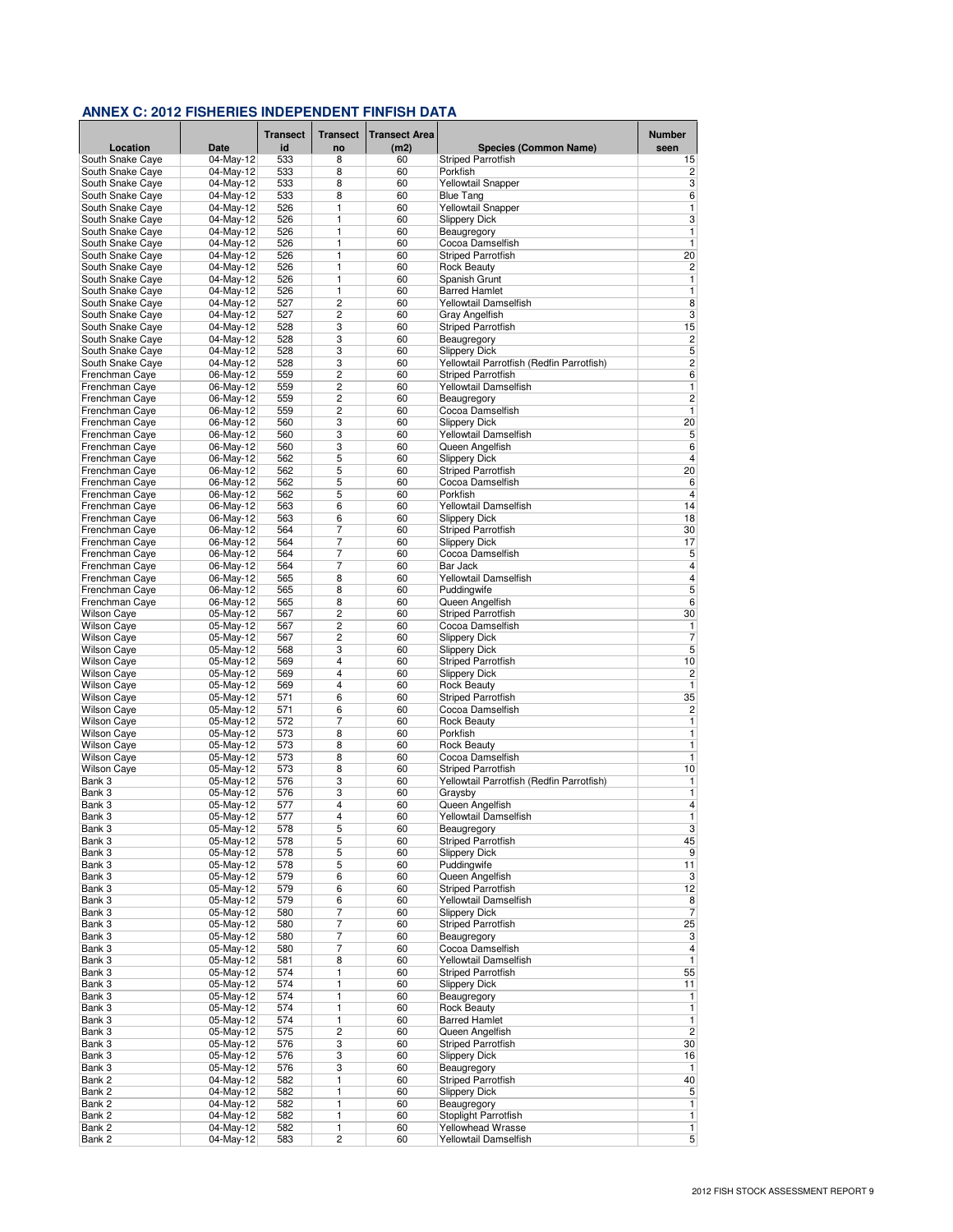|                                                  |                          | Transect   | <b>Transect</b>                  | <b>Transect Area</b> |                                                    | <b>Number</b>                  |
|--------------------------------------------------|--------------------------|------------|----------------------------------|----------------------|----------------------------------------------------|--------------------------------|
| Location                                         | <b>Date</b>              | id         | no                               | (m2)                 | <b>Species (Common Name)</b>                       | seen                           |
| Bank 2                                           | 04-May-12                | 584        | 3                                | 60                   | <b>Striped Parrotfish</b>                          | 10                             |
| Bank 2                                           | 04-May-12                | 584        | 3                                | 60                   | <b>Slippery Dick</b>                               | 6                              |
| Bank 2                                           | 04-May-12                | 584        | 3                                | 60                   | Yellowtail Parrotfish (Redfin Parrotfish)          | 5                              |
| Bank 2<br>Bank 2                                 | $04-May-12$<br>04-May-12 | 584<br>584 | 3<br>3                           | 60<br>60             | Beaugregory<br>Cocoa Damselfish                    | 1<br>1                         |
| Bank 2                                           | 04-May-12                | 584        | 3                                | 60                   | <b>Yellowtail Snapper</b>                          | $\overline{4}$                 |
| Bank 2                                           | 04-May-12                | 585        | 4                                | 60                   | Yellowtail Damselfish                              | 8                              |
| Bank 2                                           | 04-May-12                | 585        | 4                                | 60                   | <b>Striped Parrotfish</b>                          | 6                              |
| Bank 2                                           | 04-May-12                | 586        | 5                                | 60                   | <b>Striped Parrotfish</b>                          | 35                             |
| Bank 2                                           | 04-May-12                | 586        | 5                                | 60                   | <b>Slippery Dick</b>                               | 5                              |
| Bank 2                                           | $04$ -May-12             | 586        | 5                                | 60                   | <b>Rock Beauty</b>                                 | $\overline{c}$                 |
| Bank 2                                           | 04-May-12                | 586        | 5                                | 60                   | Cocoa Damselfish                                   | 1                              |
| Bank 2                                           | 04-May-12                | 587        | 6                                | 60                   | Cocoa Damselfish                                   | $\overline{c}$<br>6            |
| Bank 2<br>Bank 2                                 | 04-May-12<br>04-May-12   | 587<br>587 | 6<br>6                           | 60<br>60             | Queen Angelfish<br><b>Rock Beauty</b>              | 1                              |
| Bank 2                                           | 04-May-12                | 588        | 7                                | 60                   | <b>Slippery Dick</b>                               | 15                             |
| Bank 2                                           | 04-May-12                | 588        | 7                                | 60                   | <b>Striped Parrotfish</b>                          | 35                             |
| Bank 2                                           | 04-May-12                | 588        | 7                                | 60                   | <b>Bicolor Damselfish</b>                          | $\overline{c}$                 |
| Bank 2                                           | 04-May-12                | 589        | 8                                | 60                   | Queen Angelfish                                    | 3                              |
| Bank 2                                           | 04-May-12                | 589        | 8                                | 60                   | <b>Striped Parrotfish</b>                          | $\bf 8$                        |
| Daly Bank                                        | 05-May-12                | 596        | 7                                | 60                   | Puddingwife                                        | 12                             |
| Daly Bank                                        | 05-May-12                | 596        | 7                                | 60                   | <b>Slippery Dick</b>                               | 14                             |
| Daly Bank                                        | 05-May-12                | 597        | 8                                | 60                   | <b>Striped Parrotfish</b>                          | $\overline{9}$                 |
| Daly Bank<br>Daly Bank                           | 05-May-12<br>05-May-12   | 597<br>591 | 8<br>2                           | 60<br>60             | <b>Slippery Dick</b><br><b>Striped Parrotfish</b>  | 5<br>30                        |
| Daly Bank                                        | 05-May-12                | 592        | 3                                | 60                   | Puddingwife                                        | 3                              |
| Daly Bank                                        | 05-May-12                | 592        | 3                                | 60                   | <b>Slippery Dick</b>                               | 5                              |
| Daly Bank                                        | 05-May-12                | 592        | 3                                | 60                   | Yellowtail Damselfish                              | 3                              |
| Daly Bank                                        | 05-May-12                | 594        | 5                                | 60                   | <b>Striped Parrotfish</b>                          | 23                             |
| Daly Bank                                        | 05-May-12                | 595        | 6                                | 60                   | <b>Slippery Dick</b>                               | 31                             |
| Daly Bank                                        | 05-May-12                | 595        | 6                                | 60                   | Puddingwife                                        | 3                              |
| Daly Bank                                        | 05-May-12                | 595        | 6                                | 60                   | Yellowtail Damselfish                              | 1                              |
| Spanish Bank                                     | 07-May-12                | 599        | 2                                | 60                   | <b>Striped Parrotfish</b>                          | 20                             |
| Spanish Bank                                     | $07-May-12$              | 599<br>599 | $\overline{c}$<br>$\overline{2}$ | 60                   | Puddingwife                                        | 5                              |
| Spanish Bank<br>Spanish Bank                     | 07-May-12<br>07-May-12   | 600        | 3                                | 60<br>60             | <b>Slippery Dick</b><br>Yellowtail Damselfish      | 10<br>$\overline{9}$           |
| Spanish Bank                                     | 07-May-12                | 600        | 3                                | 60                   | <b>Slippery Dick</b>                               | $\overline{8}$                 |
| Spanish Bank                                     | 07-May-12                | 600        | 3                                | 60                   | Puddingwife                                        | 5                              |
| Spanish Bank                                     | 07-May-12                | 600        | 3                                | 60                   | <b>Rock Beauty</b>                                 | 8                              |
| Spanish Bank                                     | 07-May-12                | 602        | 5                                | 60                   | Cocoa Damselfish                                   | 1                              |
| Spanish Bank                                     | 07-May-12                | 602        | 5                                | 60                   | <b>Striped Parrotfish</b>                          | 35                             |
| Spanish Bank                                     | 07-May-12                | 602        | 5                                | 60                   | Stoplight Parrotfish                               | $\overline{\mathbf{4}}$        |
| Spanish Bank                                     | 07-May-12                | 602        | 5                                | 60                   | Orangespotted Filefish                             | $\overline{1}$                 |
| Spanish Bank                                     | 07-May-12                | 603        | 6                                | 60                   | Yellowtail Damselfish                              | $\bf 8$                        |
| Spanish Bank                                     | 07-May-12                | 603        | 6                                | 60                   | Puddingwife                                        | $\overline{4}$                 |
| Spanish Bank<br>Spanish Bank                     | 07-May-12<br>07-May-12   | 603<br>604 | 6<br>7                           | 60<br>60             | Queen Angelfish<br>Cocoa Damselfish                | 3<br>1                         |
| Spanish Bank                                     | 07-May-12                | 604        | 7                                | 60                   | <b>Striped Parrotfish</b>                          | 10                             |
| Spanish Bank                                     | 07-May-12                | 604        | 7                                | 60                   | Puddingwife                                        | 10                             |
| Spanish Bank                                     | 07-May-12                | 604        | 7                                | 60                   | Stoplight Parrotfish                               | $\overline{c}$                 |
| Spanish Bank                                     | 07-May-12                | 605        | 8                                | 60                   | Yellowtail Damselfish                              | 7                              |
| Spanish Bank                                     | 07-May-12                | 605        | 8                                | 60                   | Puddingwife                                        | $\bf 8$                        |
| West Snake Caye                                  | 04-May-12                | 534        | 1                                | 60                   | Foureye Butterflyfish                              | 4                              |
| <b>West Snake Cave</b>                           | 04-May-12                | 534        | 1                                | 60                   | French Grunt                                       | 1                              |
| West Snake Caye                                  | 04-May-12                | 534        | 1                                | 60                   | <b>White Grunt</b>                                 | 1                              |
| <b>West Snake Caye</b><br><b>West Snake Caye</b> | 04-May-12<br>04-May-12   | 534        | 1<br>1                           | 60                   | <b>Striped Parrotfish</b><br>Yellowtail Damselfish | 1<br>1                         |
| <b>West Snake Cave</b>                           | 04-May-12                | 534<br>535 | $\overline{\mathbf{c}}$          | 60<br>60             | Redband Parrotfish                                 | 3                              |
| <b>West Snake Caye</b>                           | 04-May-12                | 536        | 3                                | 60                   | Foureye Butterflyfish                              | 3                              |
| <b>West Snake Cave</b>                           | 04-May-12                | 536        | 3                                | 60                   | <b>Red Hind</b>                                    | $\overline{2}$                 |
| West Snake Caye                                  | $04-May-12$              | 536        | 3                                | 60                   | Bar Jack                                           | $\overline{2}$                 |
| West Snake Caye                                  | 04-May-12                | 536        | 3                                | 60                   | Yellowtail Damselfish                              | $\overline{1}$                 |
| West Snake Caye                                  | 04-May-12                | 537        | 4                                | 60                   | <b>Scrawled Filefish</b>                           | $\overline{2}$                 |
| West Snake Caye                                  | 04-May-12                | 538        | 5                                | 60                   | Ocean Surgeonfish                                  | 1                              |
| <b>West Snake Cave</b>                           | 04-May-12<br>04-May-12   | 538        | 5<br>5                           | 60                   | Doctorfish<br><b>Blue Tang</b>                     | $\mathbf{1}$<br>1              |
| West Snake Caye<br><b>West Snake Caye</b>        | 04-May-12                | 538<br>538 | 5                                | 60<br>60             |                                                    | $\overline{c}$                 |
| <b>West Snake Cave</b>                           | 04-May-12                | 538        | 5                                | 60                   | Foureye Butterflyfish<br><b>Striped Parrotfish</b> | $\overline{1}$                 |
| <b>West Snake Caye</b>                           | 04-May-12                | 538        | 5                                | 60                   | Yellowtail Damselfish                              | $\overline{2}$                 |
| West Snake Caye                                  | 04-May-12                | 539        | 6                                | 60                   | Spotfin Butterflyfish                              | $\overline{1}$                 |
| West Snake Caye                                  | 04-May-12                | 539        | 6                                | 60                   | <b>Banded Butterflyfish</b>                        | 7                              |
| <b>West Snake Caye</b>                           | 04-May-12                | 539        | 6                                | 60                   | Red Hind                                           | $\overline{1}$                 |
| <b>West Snake Caye</b>                           | 04-May-12                | 539        | 6                                | 60                   | <b>Whitespotted Filefish</b>                       | $\overline{2}$                 |
| West Snake Caye                                  | 04-May-12                | 540        | 7                                | 60                   | Doctorfish                                         | 1                              |
| <b>West Snake Caye</b>                           | 04-May-12                | 540        | 7                                | 60                   | Foureye Butterflyfish                              | $\overline{c}$                 |
| West Snake Caye                                  | 04-May-12                | 540        | 7                                | 60                   | French Grunt                                       | 10                             |
| <b>West Snake Caye</b>                           | $04$ -May-12             | 540        | 7<br>7                           | 60                   | <b>White Grunt</b><br><b>Redband Parrotfish</b>    | $\overline{2}$                 |
| West Snake Caye<br>West Snake Caye               | 04-May-12<br>04-May-12   | 540<br>540 | 7                                | 60<br>60             | Red Hind                                           | $\mathbf{1}$<br>$\overline{1}$ |
| West Snake Caye                                  | 04-May-12                | 540        | 7                                | 60                   | Yellowtail Damselfish                              | $\overline{2}$                 |
| East Snake Caye                                  | 06-May-12                | 548        | $\overline{7}$                   | 60                   | Foureye Butterflyfish                              | $\overline{2}$                 |
| East Snake Caye                                  | 06-May-12                | 548        | 7                                | 60                   | French Grunt                                       | 1                              |
| East Snake Caye                                  | 06-May-12                | 548        | 7                                | 60                   | Yellowtail Damselfish                              | $\overline{3}$                 |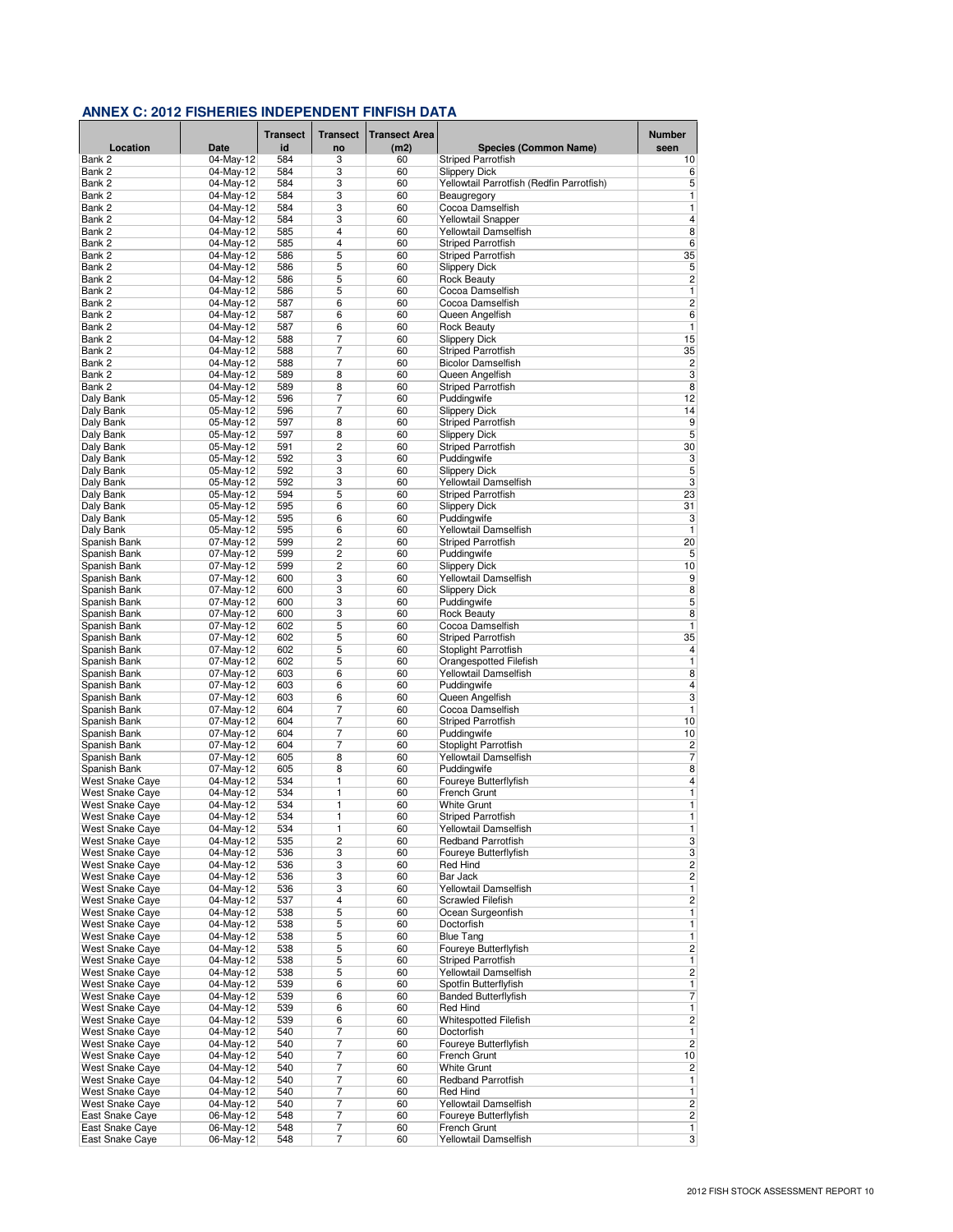|                                           |                        | <b>Transect</b> | <b>Transect</b> | <b>Transect Area</b> |                                                         | <b>Number</b>           |
|-------------------------------------------|------------------------|-----------------|-----------------|----------------------|---------------------------------------------------------|-------------------------|
| Location                                  | Date                   | id              | no              | (m2)                 | <b>Species (Common Name)</b>                            | seen                    |
| East Snake Caye                           | 06-May-12              | 549             | 8               | 60                   | Spotfin Butterflyfish                                   | 1                       |
| East Snake Caye                           | 06-May-12              | 542             | 1               | 60                   | Foureye Butterflyfish                                   | 6                       |
| East Snake Caye<br>East Snake Caye        | 06-May-12<br>06-May-12 | 542<br>542      | 1<br>1          | 60<br>60             | <b>Banded Butterflyfish</b><br>Queen Angelfish          | 4<br>$\overline{4}$     |
| East Snake Caye                           | 06-May-12              | 542             | 1               | 60                   | Gray Angelfish                                          | 5                       |
| East Snake Caye                           | 06-May-12              | 542             | 1               | 60                   | Porkfish                                                | 5                       |
| East Snake Caye                           | 06-Mav-12              | 542             | 1               | 60                   | Stoplight Parrotfish                                    | $\overline{c}$          |
| East Snake Caye                           | 06-May-12              | 542             | 1               | 60                   | <b>Redband Parrotfish</b>                               | $\overline{3}$          |
| East Snake Caye                           | 06-May-12              | 542             | 1               | 60                   | Queen Parrotfish                                        | $\overline{c}$          |
| East Snake Caye                           | 06-May-12              | 542<br>542      | 1               | 60                   | Bar Jack                                                | $\overline{6}$<br>3     |
| East Snake Caye<br>East Snake Caye        | 06-May-12<br>06-May-12 | 543             | 1<br>2          | 60<br>60             | Yellowtail Damselfish<br>Foureye Butterflyfish          | $\overline{c}$          |
| East Snake Caye                           | 06-May-12              | 543             | 2               | 60                   | French Grunt                                            | 1                       |
| East Snake Caye                           | 06-May-12              | 543             | 2               | 60                   | Yellowtail Damselfish                                   | 1                       |
| <b>East Snake Cave</b>                    | 06-May-12              | 544             | 3               | 60                   | Yellowtail Damselfish                                   | 1                       |
| <b>East Snake Cave</b>                    | 06-May-12              | 545             | 4               | 60                   | Doctorfish                                              | 3                       |
| East Snake Caye                           | 06-May-12              | 545             | 4               | 60                   | Foureye Butterflyfish                                   | $\sqrt{6}$              |
| East Snake Caye                           | 06-May-12              | 545             | 4               | 60                   | <b>Banded Butterflyfish</b>                             | $\overline{c}$          |
| East Snake Caye<br>East Snake Caye        | 06-May-12<br>06-May-12 | 545<br>545      | 4<br>4          | 60<br>60             | Queen Angelfish<br>Mahogany Snapper                     | 1<br>6                  |
| East Snake Caye                           | 06-May-12              | 545             | 4               | 60                   | Yellowtail Snapper                                      | 4                       |
| East Snake Caye                           | 06-May-12              | 545             | 4               | 60                   | Stoplight Parrotfish                                    | 4                       |
| East Snake Caye                           | 06-May-12              | 545             | 4               | 60                   | <b>Redband Parrotfish</b>                               | 3                       |
| East Snake Caye                           | 06-May-12              | 545             | 4               | 60                   | Yellowtail Parrotfish (Redfin Parrotfish)               | 5                       |
| East Snake Caye                           | 06-May-12              | 545             | 4               | 60                   | Queen Parrotfish                                        | $\overline{4}$          |
| East Snake Caye                           | 06-May-12              | 545             | 4               | 60                   | Princess Parrotfish                                     | $\overline{c}$          |
| East Snake Caye                           | 06-May-12              | 545             | 4               | 60                   | <b>Striped Parrotfish</b>                               | 3                       |
| East Snake Caye<br><b>East Snake Cave</b> | 06-May-12<br>06-May-12 | 545<br>545      | 4<br>4          | 60<br>60             | Bar Jack<br>Yellowtail Damselfish                       | 5<br>3                  |
| East Snake Caye                           | 06-May-12              | 546             | 5               | 60                   | <b>Blue Tang</b>                                        | $\overline{c}$          |
| East Snake Caye                           | 06-May-12              | 546             | 5               | 60                   | Foureye Butterflyfish                                   | 1                       |
| East Snake Caye                           | 06-May-12              | 546             | 5               | 60                   | Caesar Grunt                                            | 1                       |
| <b>East Snake Cave</b>                    | 06-May-12              | 546             | 5               | 60                   | Yellowtail Damselfish                                   | $\overline{1}$          |
| Middle Snake Caye                         | 05-May-12              | 550             | 1               | 60                   | Doctorfish                                              | 3                       |
| Middle Snake Caye                         | 05-May-12              | 550             | 1               | 60                   | <b>Blue Tang</b>                                        | 4                       |
| Middle Snake Caye                         | 05-May-12              | 550             | 1               | 60                   | Foureye Butterflyfish                                   | 6<br>$\overline{5}$     |
| Middle Snake Caye<br>Middle Snake Caye    | 05-May-12<br>05-May-12 | 550<br>550      | 1<br>1          | 60<br>60             | Gray Angelfish<br>Porkfish                              | 6                       |
| Middle Snake Caye                         | 05-May-12              | 550             | 1               | 60                   | Schoolmaster                                            | 10                      |
| Middle Snake Caye                         | 05-May-12              | 550             | 1               | 60                   | Yellowtail Parrotfish (Redfin Parrotfish)               | 8                       |
| Middle Snake Caye                         | 05-May-12              | 551             | 2               | 60                   | Doctorfish                                              | 1                       |
| Middle Snake Caye                         | 05-May-12              | 551             | 2               | 60                   | Foureye Butterflyfish                                   | 3                       |
| Middle Snake Caye                         | 05-May-12              | 551             | $\overline{2}$  | 60                   | <b>White Grunt</b>                                      | 1                       |
| Middle Snake Caye                         | 05-May-12              | 552             | 3               | 60                   | Queen Parrotfish                                        | $\overline{3}$          |
| Middle Snake Caye<br>Middle Snake Caye    | 05-May-12<br>05-May-12 | 552<br>554      | 3<br>5          | 60<br>60             | <b>Striped Parrotfish</b><br>Foureye Butterflyfish      | 3<br>4                  |
| Middle Snake Caye                         | 05-May-12              | 555             | 6               | 60                   | Foureye Butterflyfish                                   | $\overline{c}$          |
| Middle Snake Caye                         | 05-May-12              | 555             | 6               | 60                   | French Grunt                                            | 1                       |
| Middle Snake Caye                         | 05-May-12              | 555             | 6               | 60                   | Stoplight Parrotfish                                    | 1                       |
| Middle Snake Caye                         | 05-May-12              | 555             | 6               | 60                   | Bar Jack                                                | $\overline{c}$          |
| Middle Snake Caye                         | 05-May-12              | 555             | 6               | 60                   | Yellowtail Damselfish                                   | 1                       |
| Middle Snake Caye                         | 05-May-12              | 556             | 7               | 60                   | Ocean Surgeonfish                                       | 1                       |
| Middle Snake Caye                         | 05-May-12              | 556             | 7               | 60<br>60             | Foureye Butterflyfish                                   | 4<br>$\overline{2}$     |
| Middle Snake Caye<br>Middle Snake Caye    | 05-May-12<br>05-May-12 | 557<br>557      | 8<br>8          | 60                   | Doctorfish<br>Foureye Butterflyfish                     | 2                       |
| Middle Snake Cave                         | 05-May-12              | 557             | 8               | 60                   | French Grunt                                            | $\overline{2}$          |
| Middle Snake Caye                         | 05-May-12              | 557             | 8               | 60                   | Yellowtail Snapper                                      | $\overline{\mathbf{c}}$ |
| Middle Snake Caye                         | 05-May-12              | 557             | 8               | 60                   | Yellowtail Parrotfish (Redfin Parrotfish)               | $\overline{c}$          |
| Middle Snake Caye                         | 05-May-12              | 557             | 8               | 60                   | <b>Striped Parrotfish</b>                               | 3                       |
| South Snake Caye                          | 04-May-12              | 529             | 4               | 60                   | <b>Bluestriped Grunt</b>                                | 1                       |
| South Snake Caye                          | 04-May-12              | 529             | 4               | 60                   | <b>Redband Parrotfish</b>                               | 1                       |
| South Snake Caye<br>South Snake Caye      | 04-May-12<br>04-May-12 | 529<br>529      | 4<br>4          | 60<br>60             | Greenblotch Parrotfish<br>Yellowtail Damselfish         | 1<br>1                  |
| South Snake Caye                          | 04-May-12              | 530             | 5               | 60                   | <b>Blue Tang</b>                                        | 1                       |
| South Snake Caye                          | 04-May-12              | 530             | 5               | 60                   | Foureye Butterflyfish                                   | $\overline{\mathbf{c}}$ |
| South Snake Caye                          | 04-May-12              | 530             | 5               | 60                   | French Grunt                                            | $\overline{c}$          |
| South Snake Caye                          | 04-May-12              | 530             | 5               | 60                   | <b>Yellowtail Snapper</b>                               | 1                       |
| South Snake Caye                          | 04-May-12              | 530             | 5               | 60                   | Rock Hind                                               | 1                       |
| South Snake Caye                          | 04-May-12              | 530             | 5               | 60                   | Yellowtail Damselfish                                   | $\overline{c}$<br>4     |
| South Snake Caye<br>South Snake Caye      | 04-May-12<br>04-May-12 | 531<br>531      | 6<br>6          | 60<br>60             | <b>Banded Butterflyfish</b><br><b>Bluestriped Grunt</b> | 1                       |
| South Snake Caye                          | 04-May-12              | 531             | 6               | 60                   | Schoolmaster                                            | 1                       |
| South Snake Caye                          | 04-May-12              | 531             | 6               | 60                   | Queen Parrotfish                                        | 3                       |
| South Snake Caye                          | 04-May-12              | 531             | 6               | 60                   | <b>Striped Parrotfish</b>                               | 5                       |
| South Snake Caye                          | $04$ -May-12           | 532             | 7               | 60                   | Doctorfish                                              | 1                       |
| South Snake Caye                          | 04-May-12              | 532             | $\overline{7}$  | 60                   | French Grunt                                            | $\overline{c}$          |
| South Snake Caye                          | 04-May-12              | 532             | $\overline{7}$  | 60                   | <b>Yellowtail Snapper</b>                               | 1                       |
| South Snake Caye                          | 04-May-12              | 532             | 7               | 60                   | <b>Striped Parrotfish</b>                               | 2                       |
| South Snake Caye<br>South Snake Caye      | 04-May-12<br>04-May-12 | 532<br>532      | 7<br>7          | 60<br>60             | <b>Red Hind</b><br>Yellowtail Damselfish                | 1<br>1                  |
| South Snake Caye                          | 04-May-12              | 533             | 8               | 60                   | Spanish Hogfish                                         | $\overline{\mathbf{c}}$ |
| South Snake Caye                          | 04-May-12              | 526             | 1               | 60                   | Foureye Butterflyfish                                   | 2                       |
| South Snake Caye                          | 04-May-12              | 527             | $\overline{2}$  | 60                   | <b>Blue Tang</b>                                        | 3                       |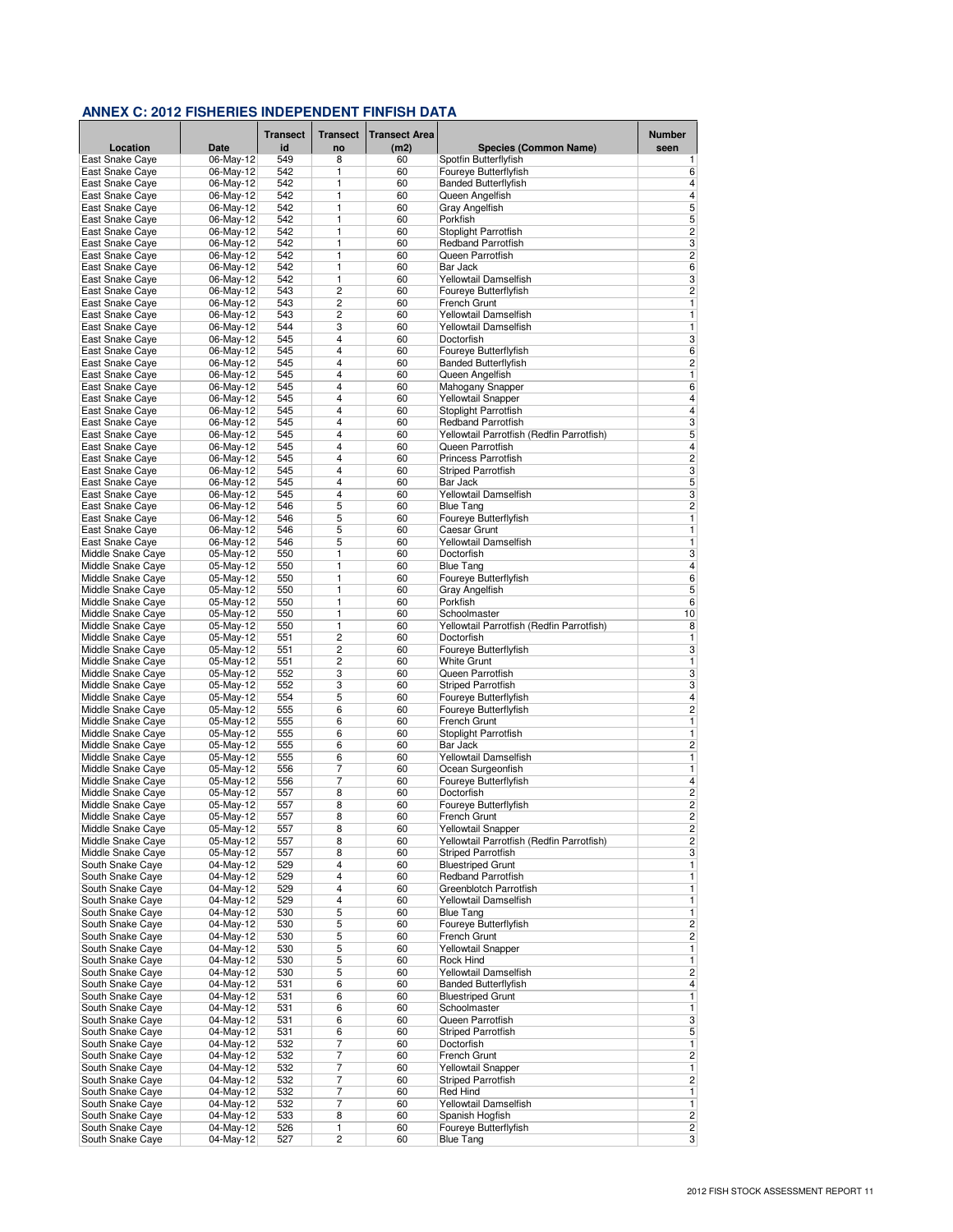|                                          |                        | <b>Transect</b> | <b>Transect</b> | <b>Transect Area</b> |                                                        | <b>Number</b>                |
|------------------------------------------|------------------------|-----------------|-----------------|----------------------|--------------------------------------------------------|------------------------------|
| Location                                 | Date                   | id              | no              | (m2)                 | <b>Species (Common Name)</b>                           | seen                         |
| South Snake Caye                         | 04-May-12              | 527             | 2               | 60                   | Spotfin Butterflyfish                                  | 4                            |
| South Snake Caye                         | 04-May-12              | 527             | 2               | 60                   | Longsnout Butterflyfish                                | 1                            |
| South Snake Caye                         | 04-May-12              | 527             | 2               | 60                   | Schoolmaster                                           | 6                            |
| South Snake Caye                         | 04-May-12              | 527             | $\overline{2}$  | 60                   | Princess Parrotfish                                    | $\overline{2}$               |
| South Snake Caye<br>South Snake Caye     | 04-May-12<br>04-May-12 | 527<br>529      | 2<br>4          | 60<br>60             | <b>Striped Parrotfish</b><br>Foureye Butterflyfish     | 21<br>$\overline{4}$         |
| South Snake Caye                         | 04-May-12              | 529             | 4               | 60                   | Longsnout Butterflyfish                                | $\bf 8$                      |
| South Snake Caye                         | 04-May-12              | 529             | 4               | 60                   | <b>Rock Beauty</b>                                     | $\overline{1}$               |
| Frenchman Caye                           | 06-May-12              | 558             | 1               | 60                   | Ocean Surgeonfish                                      | $\overline{3}$               |
| Frenchman Caye                           | 06-May-12              | 558             | 1               | 60                   | Foureye Butterflyfish                                  | $\overline{2}$               |
| Frenchman Caye                           | 06-May-12              | 558             | 1               | 60                   | Spotfin Butterflyfish                                  | $\overline{1}$               |
| Frenchman Caye                           | 06-May-12              | 558             | 1               | 60                   | Smallmouth Grunt                                       | $\overline{7}$               |
| Frenchman Caye                           | 06-May-12              | 558             | 1               | 60                   | Schoolmaster                                           | 5                            |
| Frenchman Caye                           | 06-May-12              | 558             | 1               | 60                   | Stoplight Parrotfish                                   | $\overline{\mathbf{4}}$      |
| Frenchman Caye                           | 06-May-12              | 558             | 1               | 60                   | Yellowtail Parrotfish (Redfin Parrotfish)              | $\overline{2}$               |
| Frenchman Caye                           | 06-May-12              | 558             | 1               | 60                   | <b>Princess Parrotfish</b>                             | $\overline{4}$               |
| Frenchman Caye                           | 06-May-12              | 558             | 1<br>1          | 60                   | <b>Striped Parrotfish</b>                              | 5<br>$\overline{c}$          |
| Frenchman Caye<br>Frenchman Caye         | 06-May-12<br>06-May-12 | 558<br>558      | 1               | 60<br>60             | Red Hind<br>Coney                                      | $\overline{2}$               |
| Frenchman Caye                           | 06-May-12              | 558             | 1               | 60                   | Bar Jack                                               | 5                            |
| Frenchman Caye                           | 06-May-12              | 558             | 1               | 60                   | Yellowtail Damselfish                                  | 8                            |
| Frenchman Caye                           | 06-May-12              | 559             | $\overline{c}$  | 60                   | <b>Blue Tang</b>                                       | 1                            |
| Frenchman Caye                           | 06-May-12              | 559             | $\overline{2}$  | 60                   | French Grunt                                           | $\overline{3}$               |
| Frenchman Caye                           | 06-May-12              | 559             | 2               | 60                   | Yellowtail Parrotfish (Redfin Parrotfish)              | 1                            |
| Frenchman Caye                           | 06-May-12              | 559             | 2               | 60                   | Striped Parrotfish                                     | 3                            |
| Frenchman Caye                           | 06-May-12              | 559             | 2               | 60                   | Bar Jack                                               | $\overline{2}$               |
| Frenchman Caye                           | 06-May-12              | 559             | 2               | 60                   | Yellowtail Damselfish                                  | $\overline{1}$               |
| Frenchman Caye                           | 06-May-12              | 561             | 4               | 60                   | Doctorfish                                             | 3                            |
| Frenchman Caye                           | 06-May-12              | 561             | 4               | 60                   | <b>Rock Beauty</b>                                     | $\overline{c}$               |
| Frenchman Caye                           | 06-May-12              | 561             | 4               | 60                   | French Grunt                                           | $\overline{c}$               |
| Frenchman Caye                           | 06-May-12              | 561             | 4               | 60                   | Porkfish                                               | $\overline{4}$               |
| Frenchman Caye                           | 06-May-12              | 561             | 4               | 60                   | Dog Snapper                                            | $\overline{c}$               |
| Frenchman Caye                           | 06-May-12              | 561             | 4<br>4          | 60<br>60             | Yellowtail Snapper                                     | $\overline{3}$<br>$\sqrt{6}$ |
| Frenchman Caye<br>Frenchman Caye         | 06-May-12<br>06-May-12 | 561<br>561      | 4               | 60                   | Schoolmaster<br>Stoplight Parrotfish                   | 3                            |
| Frenchman Caye                           | 06-May-12              | 561             | 4               | 60                   | Redtail Parrotfish                                     | 3                            |
| Frenchman Caye                           | 06-May-12              | 561             | 4               | 60                   | Princess Parrotfish                                    | $\overline{2}$               |
| Frenchman Caye                           | 06-May-12              | 561             | 4               | 60                   | Queen Parrotfish                                       | 3                            |
| Frenchman Caye                           | 06-May-12              | 562             | 5               | 60                   | Foureye Butterflyfish                                  | 1                            |
| Frenchman Caye                           | 06-May-12              | 562             | 5               | 60                   | French Grunt                                           | $\overline{1}$               |
| Frenchman Caye                           | 06-May-12              | 562             | 5               | 60                   | Porkfish                                               | $\overline{1}$               |
| Frenchman Caye                           | 06-May-12              | 562             | 5               | 60                   | <b>Striped Parrotfish</b>                              | 1                            |
| Frenchman Caye                           | 06-May-12              | 563             | 6               | 60                   | Yellowtail Damselfish                                  | 1                            |
| Frenchman Caye                           | 06-May-12              | 564             | 7               | 60                   | Foureye Butterflyfish                                  | 1                            |
| Frenchman Caye<br>Frenchman Caye         | 06-May-12<br>06-May-12 | 564<br>564      | 7<br>7          | 60<br>60             | French Grunt<br><b>Yellowtail Snapper</b>              | 10<br>1                      |
| Frenchman Caye                           | 06-May-12              | 564             | 7               | 60                   | <b>Striped Parrotfish</b>                              | 3                            |
| Frenchman Caye                           | 06-May-12              | 564             | 7               | 60                   | Yellowtail Damselfish                                  | $\overline{2}$               |
| Frenchman Caye                           | 06-May-12              | 565             | 8               | 60                   | Yellowtail Snapper                                     | 11                           |
| <b>Wilson Caye</b>                       | 05-May-12              | 566             | 1               | 60                   | Doctorfish                                             | 3                            |
| <b>Wilson Caye</b>                       | 05-May-12              | 566             | 1               | 60                   | Foureye Butterflyfish                                  | $\overline{5}$               |
| <b>Wilson Caye</b>                       | 05-May-12              | 566             | 1               | 60                   | Gray Angelfish                                         | $\overline{\mathbf{4}}$      |
| <b>Wilson Caye</b>                       | 05-May-12              | 566             | 1               | 60                   | Smallmouth Grunt                                       | 3                            |
| <b>Wilson Caye</b>                       | 05-May-12              | 566             | 1               | 60                   | Porkfish                                               | 3                            |
| <b>Wilson Caye</b>                       | 05-May-12              | 566             | 1               | 60                   | Stoplight Parrotfish                                   | $\overline{c}$               |
| <b>Wilson Caye</b>                       | 05-May-12              | 566             | 1               | 60                   | Yellowtail Parrotfish (Redfin Parrotfish)              | $\overline{\mathbf{3}}$      |
| <b>Wilson Caye</b>                       | 05-May-12              | 566             | 1               | 60                   | Coney                                                  | 3                            |
| <b>Wilson Cave</b><br><b>Wilson Caye</b> | 05-May-12<br>05-May-12 | 567<br>569      | 2<br>4          | 60<br>60             | <b>Striped Parrotfish</b><br><b>Striped Parrotfish</b> | 1<br>1                       |
| <b>Wilson Caye</b>                       | 05-May-12              | 571             | 6               | 60                   | <b>Striped Parrotfish</b>                              | 1                            |
| <b>Wilson Caye</b>                       | 05-May-12              | 573             | 8               | 60                   | French Grunt                                           | $\overline{\mathbf{c}}$      |
| <b>Wilson Caye</b>                       | 05-May-12              | 573             | 8               | 60                   | <b>Striped Parrotfish</b>                              | 1                            |
| Bank 3                                   | 05-May-12              | 577             | 4               | 60                   | Spotfin Butterflyfish                                  | $\overline{\mathbf{c}}$      |
| Bank 3                                   | 05-May-12              | 577             | 4               | 60                   | Rock Hind                                              | 1                            |
| Bank 3                                   | 05-May-12              | 578             | 5               | 60                   | Yellowhead Wrasse                                      | $\overline{1}$               |
| Bank 3                                   | 05-May-12              | 579             | 6               | 60                   | Rock Hind                                              | 3                            |
| Bank 3                                   | 05-May-12              | 579             | 6               | 60                   | Red Hind                                               | 1                            |
| Bank 3                                   | 05-May-12              | 580             | 7               | 60                   | Foureye Butterflyfish                                  | $\overline{2}$               |
| Bank 3                                   | 05-May-12              | 581             | 8               | 60                   | Foureye Butterflyfish                                  | 1                            |
| Bank 3<br>Bank 3                         | 05-May-12              | 581<br>574      | 8<br>1          | 60                   | Spotfin Butterflyfish<br><b>Red Hind</b>               | 2                            |
| Bank 3                                   | 05-May-12<br>05-May-12 | 575             | $\overline{c}$  | 60<br>60             | <b>Yellowtail Snapper</b>                              | 1<br>3                       |
| Bank 3                                   | $05-May-12$            | 575             | $\overline{c}$  | 60                   | <b>Striped Parrotfish</b>                              | 3                            |
| Bank 3                                   | 05-May-12              | 576             | 3               | 60                   | Foureye Butterflyfish                                  | 1                            |
| Bank 3                                   | 05-May-12              | 576             | 3               | 60                   | <b>Striped Parrotfish</b>                              | 1                            |
| Bank 2                                   | 04-May-12              | 582             | 1               | 60                   | Doctorfish                                             | 1                            |
| Bank 2                                   | 04-May-12              | 582             | 1               | 60                   | Foureye Butterflyfish                                  | 1                            |
| Bank 2                                   | 04-May-12              | 582             | 1               | 60                   | Porkfish                                               | 1                            |
| Bank 2                                   | 04-May-12              | 582             | 1               | 60                   | Schoolmaster                                           | $\mathbf{1}$                 |
| Bank 2                                   | 04-May-12              | 584             | 3               | 60                   | Foureye Butterflyfish                                  | 3                            |
| Bank 2                                   | 04-May-12              | 584             | 3               | 60                   | Caesar Grunt                                           | 4                            |
| Bank 2                                   | $04-May-12$            | 584             | 3               | 60                   | Cottonwick                                             | $\mathbf{1}$                 |
| Bank 2                                   | 04-May-12              | 584             | 3               | 60                   | Porkfish                                               | $\mathbf{1}$                 |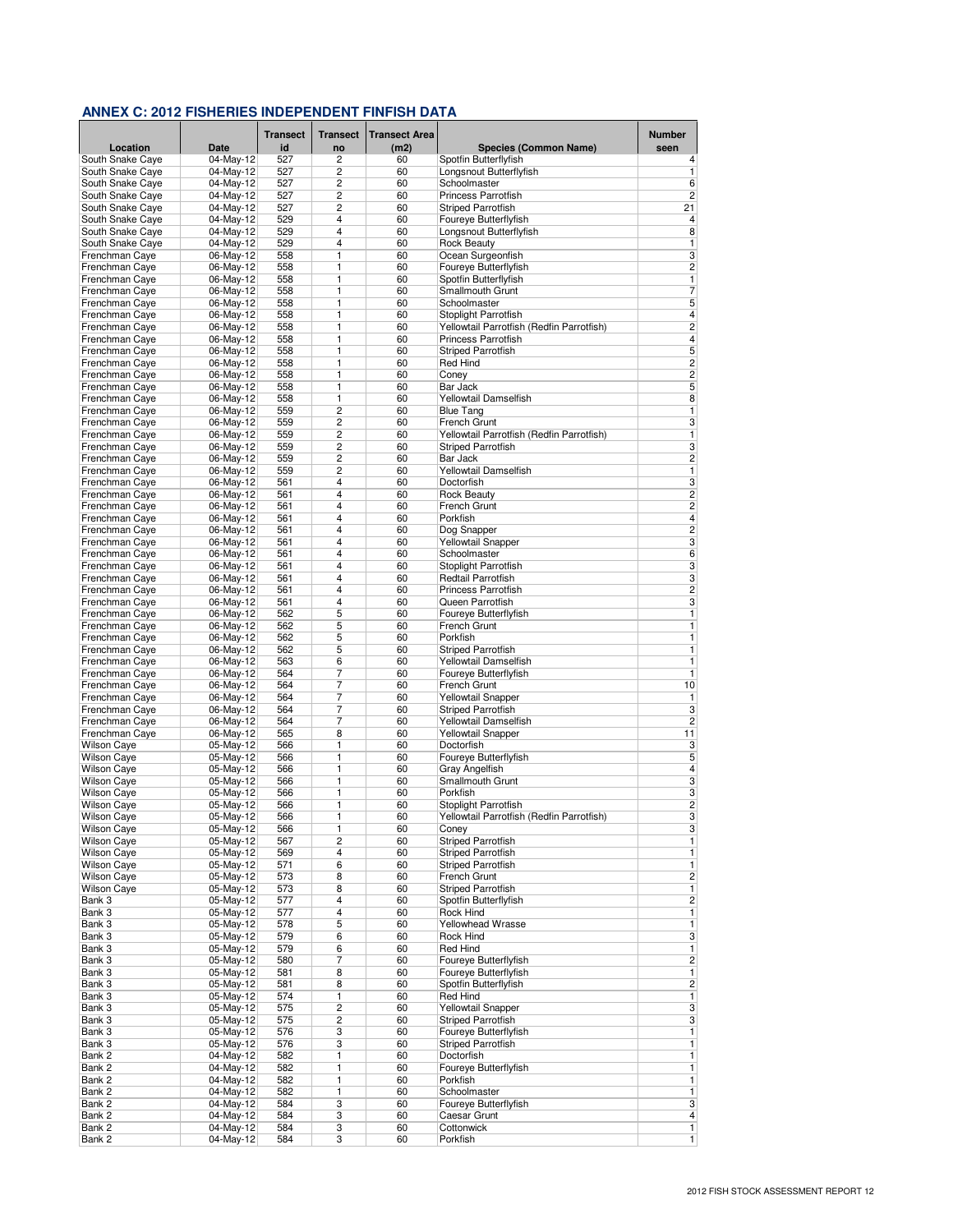|                              |                          | <b>Transect</b> | <b>Transect</b>     | <b>Transect Area</b> |                                                 | <b>Number</b>                |
|------------------------------|--------------------------|-----------------|---------------------|----------------------|-------------------------------------------------|------------------------------|
| Location                     | <b>Date</b>              | id              | no                  | (m2)                 | <b>Species (Common Name)</b>                    | seen                         |
| Bank 2                       | 04-May-12                | 584             | 3                   | 60                   | Schoolmaster                                    | 1                            |
| Bank 2                       | 04-May-12                | 585             | 4<br>4              | 60                   | <b>Yellowtail Snapper</b>                       | $\overline{c}$               |
| Bank 2<br>Bank 2             | 04-May-12<br>$04-May-12$ | 585<br>586      | 5                   | 60<br>60             | Princess Parrotfish<br>Doctorfish               | $\overline{\mathbf{c}}$<br>1 |
| Bank 2                       | 04-May-12                | 586             | 5                   | 60                   | Foureye Butterflyfish                           | 3                            |
| Bank 2                       | 04-May-12                | 586             | 5                   | 60                   | Yellowtail Parrotfish (Redfin Parrotfish)       | 1                            |
| Bank 2                       | 04-May-12                | 586             | 5                   | 60                   | Orangespotted Filefish                          | 1                            |
| Bank 2                       | 04-May-12                | 587             | 6                   | 60                   | Princess Parrotfish                             | 3                            |
| Bank 2                       | 04-May-12                | 588             | 7                   | 60                   | French Grunt                                    | $\overline{\mathbf{c}}$      |
| Bank 2                       | 04-May-12                | 588             | 7                   | 60                   | <b>Yellowtail Snapper</b>                       | $\overline{2}$               |
| Bank 2<br>Bank 2             | 04-May-12<br>04-May-12   | 589<br>589      | 8<br>8              | 60<br>60             | Foureye Butterflyfish<br><b>Rock Beauty</b>     | 3<br>$\overline{4}$          |
| Daly Bank                    | 05-May-12                | 596             | 7                   | 60                   | Puddingwife                                     | 5                            |
| Daly Bank                    | 05-May-12                | 597             | 8                   | 60                   | Foureye Butterflyfish                           | $\overline{c}$               |
| Daly Bank                    | 05-May-12                | 597             | 8                   | 60                   | <b>Striped Parrotfish</b>                       | 3                            |
| Daly Bank                    | 05-May-12                | 597             | 8                   | 60                   | <b>Yellowhead Wrasse</b>                        | 4                            |
| Daly Bank                    | 05-May-12                | 597             | 8                   | 60                   | <b>Barred Hamlet</b>                            | 1                            |
| Daly Bank                    | 05-May-12                | 597             | 8                   | 60                   | Greenblotch Parrotfish                          | 3                            |
| Daly Bank                    | 05-May-12                | 590             | 1<br>1              | 60<br>60             | Ocean Surgeonfish<br>Doctorfish                 | 3<br>$\overline{c}$          |
| Daly Bank<br>Daly Bank       | 05-May-12<br>05-May-12   | 590<br>590      | 1                   | 60                   | Spotfin Butterflyfish                           | 4                            |
| Daly Bank                    | 05-May-12                | 590             | 1                   | 60                   | Queen Angelfish                                 | $\overline{\mathbf{4}}$      |
| Daly Bank                    | 05-May-12                | 590             | 1                   | 60                   | French Grunt                                    | $\overline{2}$               |
| Daly Bank                    | 05-May-12                | 590             | 1                   | 60                   | Smallmouth Grunt                                | 2                            |
| Daly Bank                    | 05-May-12                | 590             | 1                   | 60                   | Porkfish                                        | 5                            |
| Daly Bank                    | 05-May-12                | 590             | 1                   | 60                   | Stoplight Parrotfish                            | 4                            |
| Daly Bank                    | 05-May-12                | 590             | $\overline{1}$      | 60                   | <b>Redband Parrotfish</b>                       | $\overline{4}$               |
| Daly Bank                    | 05-May-12                | 590             | 1                   | 60                   | Redtail Parrotfish                              | 4                            |
| Daly Bank<br>Daly Bank       | 05-May-12<br>05-May-12   | 590<br>590      | 1<br>1              | 60<br>60             | Coney<br>Bar Jack                               | 1<br>$\overline{c}$          |
| Daly Bank                    | 05-May-12                | 590             | 1                   | 60                   | Yellowtail Damselfish                           | $\overline{c}$               |
| Daly Bank                    | 05-May-12                | 591             | 2                   | 60                   | <b>Striped Parrotfish</b>                       | 1                            |
| Daly Bank                    | 05-May-12                | 591             | $\overline{2}$      | 60                   | <b>Yellowhead Wrasse</b>                        | 3                            |
| Daly Bank                    | 05-May-12                | 592             | 3                   | 60                   | Foureye Butterflyfish                           | 1                            |
| Daly Bank                    | 05-May-12                | 593             | $\overline{4}$      | 60                   | Doctorfish                                      | 5                            |
| Daly Bank                    | 05-May-12                | 593             | 4                   | 60                   | <b>Blue Tang</b>                                | 5                            |
| Daly Bank                    | 05-May-12                | 593             | $\overline{4}$<br>4 | 60                   | Foureye Butterflyfish                           | 5                            |
| Daly Bank<br>Daly Bank       | 05-May-12<br>05-May-12   | 593<br>593      | 4                   | 60<br>60             | <b>Banded Butterflyfish</b><br>Queen Angelfish  | 3<br>4                       |
| Daly Bank                    | 05-May-12                | 593             | 4                   | 60                   | French Angelfish                                | 3                            |
| Daly Bank                    | 05-May-12                | 593             | 4                   | 60                   | <b>Bluestriped Grunt</b>                        | 3                            |
| Daly Bank                    | 05-May-12                | 593             | 4                   | 60                   | Smallmouth Grunt                                | 3                            |
| Daly Bank                    | 05-May-12                | 593             | 4                   | 60                   | Caesar Grunt                                    | $\overline{\mathbf{4}}$      |
| Daly Bank                    | 05-May-12                | 593             | 4                   | 60                   | <b>Striped Grunt</b>                            | 3                            |
| Daly Bank                    | 05-May-12                | 593             | 4                   | 60                   | Porkfish                                        | $\overline{\mathbf{4}}$      |
| Daly Bank                    | 05-May-12                | 593             | 4<br>4              | 60                   | <b>Gray Snapper</b>                             | 4                            |
| Daly Bank<br>Daly Bank       | 05-May-12<br>05-May-12   | 593<br>593      | 4                   | 60<br>60             | Stoplight Parrotfish<br>Redtail Parrotfish      | 3<br>3                       |
| Daly Bank                    | 05-May-12                | 593             | 4                   | 60                   | Yellowtail Parrotfish (Redfin Parrotfish)       | $\overline{c}$               |
| Daly Bank                    | 05-May-12                | 593             | 4                   | 60                   | <b>Princess Parrotfish</b>                      | 6                            |
| Daly Bank                    | 05-May-12                | 593             | 4                   | 60                   | Queen Parrotfish                                | 4                            |
| Daly Bank                    | 05-May-12                | 593             | 4                   | 60                   | Graysby                                         | $\overline{c}$               |
| Daly Bank                    | 05-May-12                | 593             | 4                   | 60                   | Coney                                           | 1                            |
| Daly Bank                    | 05-May-12                | 593             | 4                   | 60                   | <b>Yellowfin Grouper</b>                        | $\overline{1}$               |
| Daly Bank                    | 05-May-12<br>05-May-12   | 594<br>594      | 5<br>5              | 60                   | Foureye Butterflyfish                           | $\overline{c}$<br>1          |
| Daly Bank<br>Daly Bank       | 05-May-12                | 594             | 5                   | 60<br>60             | Redtail Parrotfish<br><b>Striped Parrotfish</b> | 3                            |
| Daly Bank                    | 05-May-12                | 594             | 5                   | 60                   | Yellowhead Wrasse                               | 5                            |
| Spanish Bank                 | 07-May-12                | 598             | 1                   | 60                   | Foureye Butterflyfish                           | 5                            |
| Spanish Bank                 | 07-May-12                | 598             | 1                   | 60                   | <b>Banded Butterflyfish</b>                     | $\overline{c}$               |
| Spanish Bank                 | 07-May-12                | 598             | 1                   | 60                   | Smallmouth Grunt                                | 3                            |
| Spanish Bank                 | 07-May-12                | 598             | 1                   | 60                   | <b>Gray Snapper</b>                             | $\overline{\mathbf{4}}$      |
| Spanish Bank                 | 07-May-12                | 598             | 1                   | 60                   | Schoolmaster                                    | 6                            |
| Spanish Bank<br>Spanish Bank | 07-May-12<br>07-May-12   | 598<br>598      | 1<br>1              | 60<br>60             | Stoplight Parrotfish<br>Redband Parrotfish      | 9<br>4                       |
| Spanish Bank                 | 07-May-12                | 598             | 1                   | 60                   | Princess Parrotfish                             | $\overline{c}$               |
| Spanish Bank                 | 07-May-12                | 598             | 1                   | 60                   | Queen Parrotfish                                | 3                            |
| Spanish Bank                 | 07-May-12                | 598             | 1                   | 60                   | Bar Jack                                        | 4                            |
| Spanish Bank                 | 07-May-12                | 599             | $\overline{2}$      | 60                   | Foureye Butterflyfish                           | $\overline{c}$               |
| Spanish Bank                 | 07-May-12                | 599             | $\overline{2}$      | 60                   | French Grunt                                    | 1                            |
| Spanish Bank                 | 07-May-12                | 599             | 2                   | 60                   | White Grunt                                     | 3                            |
| Spanish Bank<br>Spanish Bank | 07-May-12<br>07-May-12   | 599<br>599      | $\overline{c}$<br>2 | 60<br>60             | <b>Striped Parrotfish</b><br>Red Hind           | 3<br>1                       |
| Spanish Bank                 | 07-May-12                | 599             | 2                   | 60                   | Graysby                                         | 1                            |
| Spanish Bank                 | 07-May-12                | 599             | 2                   | 60                   | Yellowhead Wrasse                               | 10                           |
| Spanish Bank                 | 07-May-12                | 600             | 3                   | 60                   | Foureye Butterflyfish                           | 1                            |
| Spanish Bank                 | $07-May-12$              | 600             | 3                   | 60                   | <b>Striped Parrotfish</b>                       | $\overline{2}$               |
| Spanish Bank                 | 07-May-12                | 601             | 4                   | 60                   | Doctorfish                                      | 3                            |
| Spanish Bank                 | 07-May-12                | 601             | 4                   | 60                   | Queen Angelfish                                 | 3                            |
| Spanish Bank                 | 07-May-12                | 601             | 4                   | 60                   | French Angelfish                                | $\overline{c}$               |
| Spanish Bank<br>Spanish Bank | 07-May-12<br>07-May-12   | 601<br>601      | 4<br>4              | 60<br>60             | White Grunt<br><b>Gray Snapper</b>              | 4<br>4                       |
| Spanish Bank                 | 07-May-12                | 601             | 4                   | 60                   | Schoolmaster                                    | 8 <sup>1</sup>               |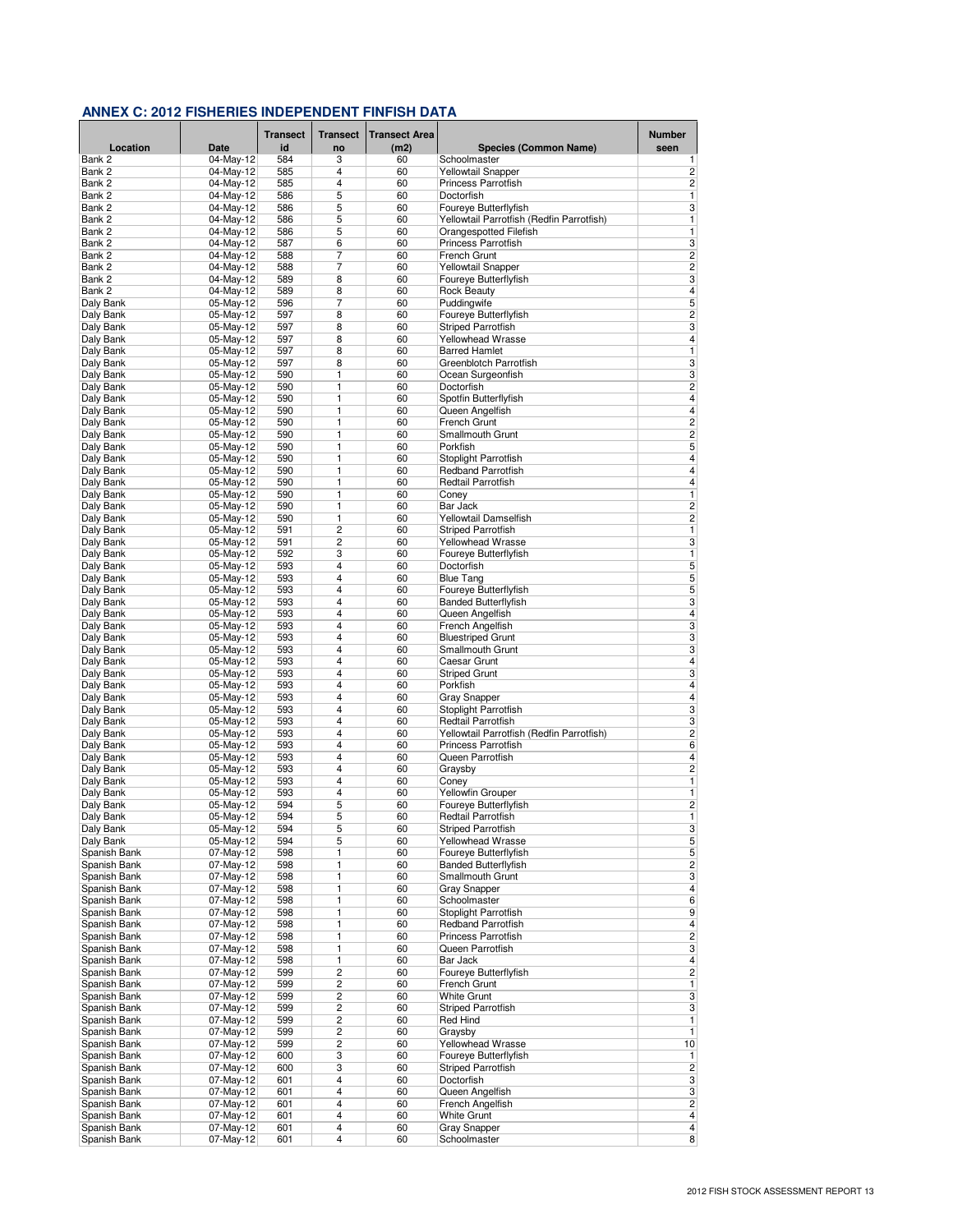|                                                  |                        | <b>Transect</b> | <b>Transect</b> | <b>Transect Area</b> |                                           | Number                  |
|--------------------------------------------------|------------------------|-----------------|-----------------|----------------------|-------------------------------------------|-------------------------|
| Location                                         | Date                   | id              | no              | (m2)                 | <b>Species (Common Name)</b>              | seen                    |
| Spanish Bank                                     | 07-May-12              | 601             | 4               | 60                   | Stoplight Parrotfish                      | 7                       |
| Spanish Bank                                     | 07-May-12              | 601             | $\overline{4}$  | 60                   | Redtail Parrotfish                        | $\overline{c}$          |
| Spanish Bank                                     | 07-May-12              | 601             | 4               | 60                   | Yellowtail Parrotfish (Redfin Parrotfish) | 3                       |
| Spanish Bank                                     | 07-May-12              | 601             | 4               | 60                   | Queen Parrotfish                          | $\overline{4}$          |
| Spanish Bank                                     | 07-May-12              | 601             | 4               | 60                   | <b>Yellowfin Grouper</b>                  | $\overline{2}$          |
| Spanish Bank                                     | 07-May-12              | 601             | $\overline{4}$  | 60                   | Yellowtail Damselfish                     | 5                       |
| Spanish Bank                                     | 07-May-12              | 602             | 5               | 60                   | Foureye Butterflyfish                     | $\overline{\mathbf{c}}$ |
| Spanish Bank                                     | 07-May-12              | 602             | 5               | 60                   | Stoplight Parrotfish                      | $\overline{c}$          |
| Spanish Bank                                     | 07-May-12              | 602             | 5               | 60                   | <b>Redband Parrotfish</b>                 | $\overline{c}$          |
| Spanish Bank                                     | 07-May-12<br>07-May-12 | 602<br>602      | 5               | 60                   | <b>Striped Parrotfish</b><br>Bar Jack     | $\overline{2}$<br>3     |
| Spanish Bank                                     | 07-May-12              | 602             | 5<br>5          | 60<br>60             | <b>Yellowhead Wrasse</b>                  | 8                       |
| Spanish Bank<br>Spanish Bank                     | 07-May-12              | 602             | 5               | 60                   | <b>Barred Hamlet</b>                      | 11                      |
| Spanish Bank                                     | 07-May-12              | 602             | 5               | 60                   | Porgy                                     | 1                       |
| Spanish Bank                                     | 07-May-12              | 602             | 5               | 60                   | Indigo Hamlet                             | 1                       |
| Spanish Bank                                     | 07-May-12              | 603             | 6               | 60                   | Foureye Butterflyfish                     | 5                       |
| Spanish Bank                                     | 07-May-12              | 603             | 6               | 60                   | Coney                                     | 1                       |
| Spanish Bank                                     | 07-May-12              | 604             | 7               | 60                   | Ocean Surgeonfish                         | 1                       |
| Spanish Bank                                     | 07-May-12              | 604             | 7               | 60                   | Doctorfish                                | $\overline{1}$          |
| Spanish Bank                                     | 07-May-12              | 604             | 7               | 60                   | Foureye Butterflyfish                     | $\overline{1}$          |
| Spanish Bank                                     | 07-May-12              | 604             | 7               | 60                   | French Grunt                              | 1                       |
| Spanish Bank                                     | 07-May-12              | 604             | 7               | 60                   | White Grunt                               | $\overline{\mathbf{c}}$ |
| Spanish Bank                                     | 07-May-12              | 604             | 7               | 60                   | Stoplight Parrotfish                      | 1                       |
| Spanish Bank                                     | 07-May-12              | 604             | 7               | 60                   | <b>Redband Parrotfish</b>                 | $\overline{\mathbf{c}}$ |
| Spanish Bank                                     | 07-May-12              | 604             | 7               | 60                   | <b>Striped Parrotfish</b>                 | 3                       |
| Spanish Bank                                     | 07-May-12              | 604             | 7               | 60                   | Graysby                                   | $\overline{\mathbf{c}}$ |
| Spanish Bank                                     | 07-May-12              | 604             | 7               | 60                   | Yellowhead Wrasse                         | 15                      |
| Spanish Bank                                     | 07-May-12              | 605             | 8               | 60                   | Doctorfish                                | 1                       |
| Spanish Bank                                     | 07-May-12              | 605             | 8               | 60                   | Foureye Butterflyfish                     | 3                       |
| West Snake Caye                                  | 04-May-12              | 534             | 1               | 60                   | White Grunt                               | 1                       |
| <b>West Snake Cave</b>                           | 04-May-12              | 534             | 1               | 60                   | Spanish Grunt                             | 1                       |
| West Snake Caye                                  | 04-May-12              | 534             | 1               | 60                   | Stoplight Parrotfish                      | $\overline{\mathbf{c}}$ |
| West Snake Caye                                  | 04-May-12              | 534             | 1               | 60                   | Redtail Parrotfish                        | $\overline{1}$          |
| West Snake Caye                                  | 04-May-12              | 535             | 2               | 60                   | Doctorfish                                | 1                       |
| West Snake Caye                                  | 04-May-12              | 535             | $\overline{2}$  | 60                   | <b>Blue Tang</b>                          | $\overline{2}$          |
| West Snake Caye                                  | 04-May-12              | 535             | 2               | 60                   | <b>Banded Butterflyfish</b>               | 5                       |
| West Snake Caye                                  | 04-May-12              | 535             | $\overline{2}$  | 60                   | French Angelfish                          | 7                       |
| West Snake Caye                                  | 04-May-12              | 535             | 2               | 60                   | <b>Bluestriped Grunt</b>                  | $\overline{3}$          |
| West Snake Caye                                  | 04-May-12              | 535             | 2               | 60                   | White Grunt                               | $\overline{2}$          |
| West Snake Caye                                  | 04-May-12              | 535             | 2<br>2          | 60<br>60             | Caesar Grunt                              | 3                       |
| West Snake Caye<br>West Snake Caye               | 04-May-12<br>04-May-12 | 535<br>535      | 2               | 60                   | Yellowtail Snapper<br>Queen Parrotfish    | 5<br>3                  |
| West Snake Caye                                  | 04-May-12              | 535             | $\overline{2}$  | 60                   | <b>Striped Parrotfish</b>                 | 3                       |
| West Snake Caye                                  | 04-May-12              | 535             | 2               | 60                   | Hogfish                                   | 3                       |
| West Snake Caye                                  | 04-May-12              | 536             | 3               | 60                   | Doctorfish                                | 50                      |
| West Snake Caye                                  | 04-May-12              | 536             | 3               | 60                   | <b>Blue Tang</b>                          | 4                       |
| West Snake Caye                                  | 04-May-12              | 536             | 3               | 60                   | Queen Angelfish                           | 1                       |
| West Snake Caye                                  | 04-May-12              | 536             | 3               | 60                   | Gray Angelfish                            | 3                       |
| West Snake Caye                                  | 04-May-12              | 536             | 3               | 60                   | French Grunt                              | 3                       |
| <b>West Snake Caye</b>                           | 04-May-12              | 536             | 3               | 60                   | Porkfish                                  | 1                       |
| West Snake Caye                                  | 04-May-12              | 536             | 3               | 60                   | <b>Black Margate</b>                      | 12                      |
| <b>West Snake Caye</b>                           | 04-May-12              | 536             | 3               | 60                   | <b>Yellowtail Snapper</b>                 | $\overline{\mathbf{c}}$ |
| West Snake Caye                                  | 04-May-12              | 536             | 3               | 60                   | <b>Striped Parrotfish</b>                 | 1                       |
| <b>West Snake Cave</b>                           | 04-May-12              | 537             | 4               | 60                   | <b>Banded Butterflyfish</b>               | 25                      |
| West Snake Caye                                  | 04-May-12              | 537             | 4               | 60                   | French Angelfish                          | 6                       |
| <b>West Snake Caye</b>                           | 04-May-12              | 537             | 4               | 60                   | Gray Angelfish                            | 1                       |
| <b>West Snake Cave</b>                           | 04-May-12              | 537             | 4               | 60                   | <b>Rock Beauty</b>                        | 1                       |
| <b>West Snake Caye</b>                           | 04-May-12              | 537             | 4               | 60                   | French Grunt                              | 3                       |
| <b>West Snake Caye</b>                           | 04-May-12              | 537             | 4               | 60                   | White Grunt                               | 5                       |
| <b>West Snake Cave</b>                           | 04-May-12              | 537             | 4               | 60                   | Porkfish                                  | 5                       |
| West Snake Caye                                  | $04-May-12$            | 537             | 4               | 60                   | Yellowtail Snapper                        | $\overline{5}$          |
| West Snake Caye                                  | 04-May-12              | 537             | 4               | 60                   | Schoolmaster                              | $\overline{2}$          |
| West Snake Caye                                  | 04-May-12              | 537             | 4               | 60                   | Redtail Parrotfish                        | $\overline{7}$          |
| <b>West Snake Caye</b><br><b>West Snake Cave</b> | 04-May-12              | 537             | 4<br>4          | 60                   | Princess Parrotfish<br>Queen Parrotfish   | 3                       |
| West Snake Caye                                  | 04-May-12<br>04-May-12 | 537<br>537      | 4               | 60<br>60             | Yellowtail Damselfish                     | $\overline{4}$<br>5     |
| West Snake Caye                                  | 04-May-12              | 538             | 5               | 60                   | Queen Angelfish                           | $\overline{1}$          |
| West Snake Caye                                  | 04-May-12              | 538             | 5               | 60                   | French Grunt                              | 5                       |
| <b>West Snake Caye</b>                           | 04-May-12              | 538             | 5               | 60                   | <b>Bluestriped Grunt</b>                  | $\overline{1}$          |
| <b>West Snake Caye</b>                           | 04-May-12              | 538             | 5               | 60                   | Yellowtail Snapper                        | $\overline{1}$          |
| <b>West Snake Cave</b>                           | 04-May-12              | 538             | 5               | 60                   | Yellowtail Parrotfish (Redfin Parrotfish) | $\overline{c}$          |
| <b>West Snake Cave</b>                           | 04-May-12              | 539             | 6               | 60                   | <b>Blue Tang</b>                          | $\overline{\mathbf{3}}$ |
| <b>West Snake Caye</b>                           | 04-May-12              | 539             | 6               | 60                   | French Angelfish                          | 6                       |
| West Snake Caye                                  | 04-May-12              | 539             | 6               | 60                   | Porkfish                                  | 3                       |
| <b>West Snake Cave</b>                           | 04-May-12              | 539             | 6               | 60                   | <b>Yellowtail Snapper</b>                 | 5                       |
| West Snake Caye                                  | 04-May-12              | 539             | 6               | 60                   | Schoolmaster                              | 7                       |
| <b>West Snake Caye</b>                           | $04$ -May-12           | 539             | 6               | 60                   | Redtail Parrotfish                        | $\overline{7}$          |
| West Snake Caye                                  | 04-May-12              | 539             | 6               | 60                   | Princess Parrotfish                       | $\overline{\mathbf{4}}$ |
| West Snake Caye                                  | 04-May-12              | 539             | 6               | 60                   | Red Hind                                  | $\overline{\mathbf{3}}$ |
| West Snake Caye                                  | 04-May-12              | 539             | 6               | 60                   | Yellowtail Damselfish                     | 5                       |
| <b>West Snake Caye</b>                           | 04-May-12              | 540             | 7               | 60                   | Doctorfish                                | $\overline{1}$          |
| West Snake Caye                                  | 04-May-12              | 540             | 7               | 60                   | French Grunt                              | 2                       |
| <b>West Snake Caye</b>                           | 04-May-12              | 540             | 7               | 60                   | <b>White Grunt</b>                        | $\overline{1}$          |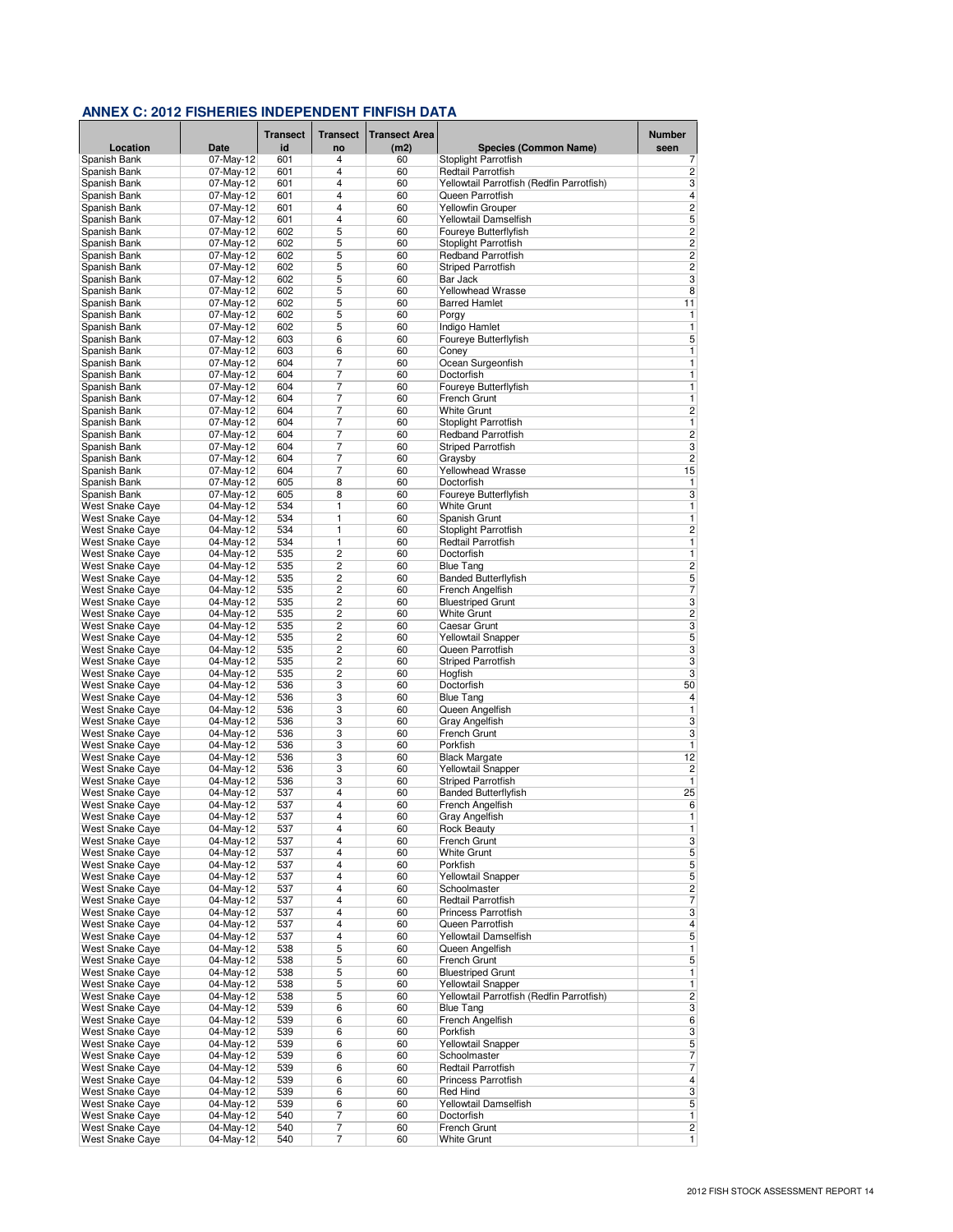|                                        |                          | <b>Transect</b> | <b>Transect</b>         | <b>Transect Area</b> |                                                   | <b>Number</b>                |
|----------------------------------------|--------------------------|-----------------|-------------------------|----------------------|---------------------------------------------------|------------------------------|
| Location                               | <b>Date</b>              | id              | no                      | (m2)                 | <b>Species (Common Name)</b>                      | seen                         |
| <b>West Snake Caye</b>                 | 04-May-12                | 540             | 7                       | 60                   | <b>Redband Parrotfish</b>                         | 1                            |
| <b>West Snake Cave</b>                 | 04-May-12                | 540             | 7                       | 60                   | Yellowtail Parrotfish (Redfin Parrotfish)         | 1                            |
| West Snake Caye                        | 04-May-12                | 541             | 8                       | 60                   | <b>Blue Tang</b>                                  | $\overline{c}$               |
| West Snake Caye<br>West Snake Caye     | $04-May-12$<br>04-May-12 | 541<br>541      | 8<br>8                  | 60<br>60             | Foureye Butterflyfish<br>French Grunt             | 3<br>$\overline{4}$          |
| West Snake Caye                        | 04-May-12                | 541             | 8                       | 60                   | <b>Bluestriped Grunt</b>                          | 7                            |
| <b>West Snake Cave</b>                 | 04-May-12                | 541             | 8                       | 60                   | <b>Yellowtail Snapper</b>                         | 4                            |
| West Snake Caye                        | 04-May-12                | 541             | 8                       | 60                   | Schoolmaster                                      | 7                            |
| West Snake Caye                        | 04-May-12                | 541             | 8                       | 60                   | Rock Hind                                         | 4                            |
| East Snake Caye                        | 06-May-12                | 547             | 6                       | 60                   | Schoolmaster                                      | 3                            |
| East Snake Caye                        | 06-May-12                | 547             | 6                       | 60                   | Yellowtail Parrotfish (Redfin Parrotfish)         | $\overline{c}$               |
| East Snake Caye                        | 06-May-12                | 547             | 6                       | 60                   | <b>Striped Parrotfish</b>                         | 1                            |
| East Snake Caye<br>East Snake Caye     | 06-May-12<br>06-May-12   | 548<br>548      | 7<br>7                  | 60<br>60             | Spanish Grunt<br>Porkfish                         | 1<br>1                       |
| <b>East Snake Cave</b>                 | 06-May-12                | 548             | 7                       | 60                   | Dog Snapper                                       | 1                            |
| East Snake Caye                        | 06-May-12                | 548             | 7                       | 60                   | <b>Yellowtail Snapper</b>                         | $\overline{c}$               |
| East Snake Caye                        | 06-May-12                | 548             | 7                       | 60                   | Stoplight Parrotfish                              | 1                            |
| East Snake Caye                        | 06-May-12                | 549             | 8                       | 60                   | Ocean Surgeonfish                                 | $\overline{c}$               |
| East Snake Caye                        | 06-May-12                | 549             | 8                       | 60                   | Spotfin Butterflyfish                             | 3                            |
| East Snake Caye                        | 06-May-12                | 549             | 8                       | 60                   | <b>French Grunt</b>                               | $\overline{4}$               |
| East Snake Caye                        | 06-May-12                | 549             | 8                       | 60                   | Smallmouth Grunt                                  | 1                            |
| East Snake Caye<br>East Snake Caye     | 06-May-12<br>06-May-12   | 549<br>549      | 8<br>8                  | 60<br>60             | <b>Yellowtail Snapper</b><br>Stoplight Parrotfish | $\overline{\mathbf{4}}$<br>1 |
| <b>East Snake Cave</b>                 | 06-May-12                | 549             | 8                       | 60                   | Queen Parrotfish                                  | 4                            |
| East Snake Caye                        | 06-May-12                | 543             | 2                       | 60                   | <b>Blue Tang</b>                                  | 1                            |
| East Snake Caye                        | 06-May-12                | 543             | 2                       | 60                   | Gray Angelfish                                    | $\overline{c}$               |
| East Snake Caye                        | 06-May-12                | 543             | $\overline{2}$          | 60                   | <b>White Grunt</b>                                | $\overline{1}$               |
| East Snake Caye                        | 06-May-12                | 543             | 2                       | 60                   | Spanish Grunt                                     | $\overline{\mathbf{4}}$      |
| East Snake Caye                        | 06-May-12                | 543             | 2                       | 60                   | Porkfish                                          | 1                            |
| <b>East Snake Cave</b>                 | 06-May-12                | 543             | 2                       | 60                   | <b>Black Margate</b>                              | 1                            |
| East Snake Caye<br>East Snake Caye     | 06-May-12<br>06-May-12   | 543<br>543      | $\overline{c}$<br>2     | 60<br>60             | Dog Snapper<br>Schoolmaster                       | 1<br>1                       |
| East Snake Caye                        | 06-May-12                | 544             | 3                       | 60                   | Gray Angelfish                                    | $\overline{\mathbf{4}}$      |
| East Snake Caye                        | 06-May-12                | 544             | 3                       | 60                   | <b>Black Margate</b>                              | 3                            |
| <b>East Snake Cave</b>                 | 06-May-12                | 544             | 3                       | 60                   | Dog Snapper                                       | 1                            |
| East Snake Caye                        | 06-May-12                | 544             | 3                       | 60                   | <b>Striped Parrotfish</b>                         | $\overline{c}$               |
| East Snake Caye                        | 06-May-12                | 546             | 5                       | 60                   | <b>Blue Tang</b>                                  | $\overline{4}$               |
| East Snake Caye                        | 06-May-12                | 546             | 5                       | 60                   | White Margate                                     | $\overline{4}$               |
| East Snake Caye                        | 06-May-12                | 546             | 5                       | 60                   | <b>Gray Snapper</b>                               | 1                            |
| East Snake Caye<br>East Snake Caye     | 06-May-12<br>06-May-12   | 546<br>547      | 5<br>6                  | 60<br>60             | Yellowtail Damselfish<br>Ocean Surgeonfish        | $\overline{c}$<br>5          |
| East Snake Caye                        | 06-May-12                | 547             | 6                       | 60                   | <b>Blue Tang</b>                                  | 5                            |
| East Snake Caye                        | 06-May-12                | 547             | 6                       | 60                   | Porkfish                                          | 1                            |
| East Snake Caye                        | 06-May-12                | 547             | 6                       | 60                   | <b>Black Margate</b>                              | $\overline{2}$               |
| East Snake Caye                        | 06-May-12                | 547             | 6                       | 60                   | Yellowtail Snapper                                | $\overline{1}$               |
| Middle Snake Caye                      | 05-May-12                | 551             | 2                       | 60                   | <b>White Grunt</b>                                | $\overline{c}$               |
| Middle Snake Caye                      | 05-May-12                | 551             | 2                       | 60                   | <b>Yellowtail Snapper</b>                         | 5                            |
| Middle Snake Caye<br>Middle Snake Caye | 05-May-12                | 552             | 3<br>3                  | 60                   | French Grunt                                      | 3                            |
| Middle Snake Caye                      | 05-May-12<br>05-May-12   | 552<br>553      | 4                       | 60<br>60             | <b>Yellowtail Snapper</b><br><b>White Grunt</b>   | 3<br>1                       |
| Middle Snake Caye                      | 05-May-12                | 553             | 4                       | 60                   | <b>Yellowtail Snapper</b>                         | 1                            |
| Middle Snake Caye                      | 05-May-12                | 553             | 4                       | 60                   | Stoplight Parrotfish                              | $\overline{1}$               |
| Middle Snake Caye                      | 05-May-12                | 553             | 4                       | 60                   | Redtail Parrotfish                                | 1                            |
| Middle Snake Caye                      | 05-May-12                | 554             | 5                       | 60                   | Doctorfish                                        | $\overline{1}$               |
| Middle Snake Caye                      | 05-May-12                | 554             | 5                       | 60                   | Gray Angelfish                                    | 3                            |
| Middle Snake Caye                      | 05-May-12                | 554             | 5                       | 60                   | <b>Yellowtail Snapper</b>                         | 4                            |
| Middle Snake Caye                      | 05-May-12                | 554             | 5                       | 60                   | Queen Parrotfish<br>Rock Hind                     | 4                            |
| Middle Snake Caye<br>Middle Snake Caye | 05-May-12<br>05-May-12   | 554<br>555      | 5<br>6                  | 60<br>60             | French Grunt                                      | 1<br>1                       |
| Middle Snake Caye                      | 05-May-12                | 555             | 6                       | 60                   | <b>White Grunt</b>                                | $\overline{c}$               |
| Middle Snake Caye                      | 05-May-12                | 555             | 6                       | 60                   | Schoolmaster                                      | $\overline{4}$               |
| Middle Snake Caye                      | 05-May-12                | 555             | 6                       | 60                   | Stoplight Parrotfish                              | $\overline{1}$               |
| Middle Snake Caye                      | 05-May-12                | 555             | 6                       | 60                   | <b>Striped Parrotfish</b>                         | 1                            |
| Middle Snake Caye                      | 05-May-12                | 555             | 6                       | 60                   | Bar Jack                                          | $\overline{\mathbf{4}}$      |
| Middle Snake Caye                      | 05-May-12                | 556             | 7                       | 60                   | Ocean Surgeonfish                                 | 1                            |
| Middle Snake Caye<br>Middle Snake Caye | 05-May-12<br>05-May-12   | 556<br>556      | 7<br>7                  | 60<br>60             | Doctorfish<br><b>Blue Tang</b>                    | 3<br>5                       |
| Middle Snake Caye                      | 05-May-12                | 556             | 7                       | 60                   | <b>White Grunt</b>                                | $\overline{1}$               |
| Middle Snake Caye                      | 05-May-12                | 556             | 7                       | 60                   | Porkfish                                          | $\overline{\mathbf{3}}$      |
| Middle Snake Caye                      | 05-May-12                | 556             | 7                       | 60                   | Schoolmaster                                      | 5                            |
| Middle Snake Caye                      | 05-May-12                | 556             | 7                       | 60                   | Yellowtail Parrotfish (Redfin Parrotfish)         | 1                            |
| Middle Snake Caye                      | 05-May-12                | 556             | 7                       | 60                   | Queen Parrotfish                                  | $\overline{5}$               |
| Middle Snake Caye                      | 05-May-12                | 556             | 7                       | 60                   | <b>Striped Parrotfish</b>                         | 1                            |
| Middle Snake Caye                      | 05-May-12                | 556             | 7                       | 60                   | Yellowtail Damselfish                             | 1                            |
| Middle Snake Caye<br>Middle Snake Caye | 05-May-12<br>05-May-12   | 557<br>557      | 8<br>8                  | 60<br>60             | French Grunt<br>Yellowtail Snapper                | 1<br>1                       |
| Middle Snake Caye                      | $05-May-12$              | 557             | 8                       | 60                   | Schoolmaster                                      | $\overline{\mathbf{4}}$      |
| Middle Snake Caye                      | 05-May-12                | 557             | 8                       | 60                   | Yellowtail Parrotfish (Redfin Parrotfish)         | $\overline{c}$               |
| Middle Snake Caye                      | 05-May-12                | 557             | 8                       | 60                   | <b>Striped Parrotfish</b>                         | $\overline{c}$               |
| South Snake Caye                       | 04-May-12                | 529             | 4                       | 60                   | <b>Bluestriped Grunt</b>                          | $\overline{1}$               |
| South Snake Caye                       | $04$ -May-12             | 529             | $\overline{\mathbf{4}}$ | 60                   | Porkfish                                          | $\overline{4}$               |
| South Snake Caye                       | 04-May-12                | 529             | 4                       | 60                   | Dog Snapper                                       | 8                            |
| South Snake Caye                       | 04-May-12                | 529             | 4                       | 60                   | Yellowtail Snapper                                | 13                           |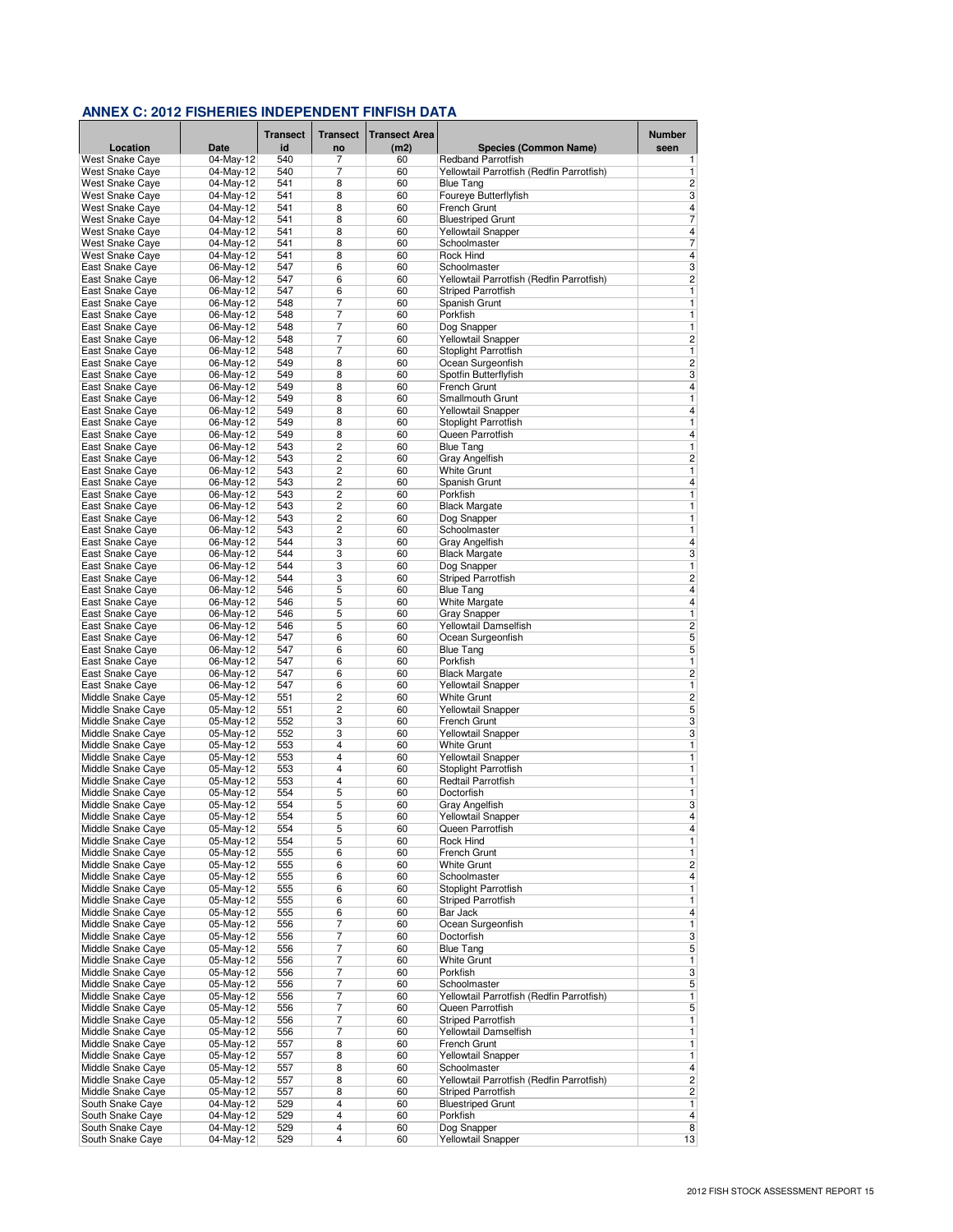|                                      |                           | <b>Transect</b> | <b>Transect</b> | <b>Transect Area</b> |                                           | <b>Number</b>                             |
|--------------------------------------|---------------------------|-----------------|-----------------|----------------------|-------------------------------------------|-------------------------------------------|
| Location                             | <b>Date</b>               | id              | no              | (m2)                 | <b>Species (Common Name)</b>              | seen                                      |
| South Snake Caye                     | 04-May-12                 | 529             | 4               | 60                   | Schoolmaster                              | 11                                        |
| South Snake Caye                     | 04-May-12                 | 529             | $\overline{4}$  | 60                   | Stoplight Parrotfish                      | 1                                         |
| South Snake Caye                     | 04-May-12                 | 529             | 4<br>4          | 60                   | Yellowtail Parrotfish (Redfin Parrotfish) | 1                                         |
| South Snake Caye<br>South Snake Caye | 04-May-12<br>04-May-12    | 529<br>530      | 5               | 60<br>60             | Red Hind<br><b>Blue Tang</b>              | 1<br>5                                    |
| South Snake Caye                     | 04-May-12                 | 530             | 5               | 60                   | Gray Angelfish                            | 1                                         |
| South Snake Caye                     | 04-May-12                 | 530             | 5               | 60                   | French Grunt                              | 1                                         |
| South Snake Caye                     | 04-May-12                 | 530             | 5               | 60                   | <b>White Grunt</b>                        | $\overline{1}$                            |
| South Snake Caye                     | 04-May-12                 | 530             | 5               | 60                   | Schoolmaster                              | $\overline{1}$                            |
| South Snake Caye                     | 04-May-12                 | 530             | 5               | 60                   | Stoplight Parrotfish                      | 1                                         |
| South Snake Caye                     | 04-May-12                 | 530             | 5               | 60                   | Yellowtail Parrotfish (Redfin Parrotfish) | 1                                         |
| South Snake Caye                     | 04-May-12                 | 530             | 5               | 60                   | Bar Jack                                  | 1                                         |
| South Snake Caye                     | 04-May-12                 | 531             | 6               | 60                   | <b>Blue Tang</b>                          | 4                                         |
| South Snake Caye                     | 04-May-12                 | 531             | 6               | 60                   | <b>Banded Butterflyfish</b>               | 3                                         |
| South Snake Caye                     | 04-May-12                 | 531             | 6               | 60                   | Gray Angelfish                            | $\overline{c}$                            |
| South Snake Caye                     | 04-May-12                 | 531             | 6               | 60                   | French Grunt                              | 3                                         |
| South Snake Caye                     | 04-May-12<br>$04$ -May-12 | 531<br>531      | 6<br>6          | 60<br>60             | Cottonwick<br>Porkfish                    | $\overline{1}$<br>$\overline{4}$          |
| South Snake Caye<br>South Snake Caye | 04-May-12                 | 531             | 6               | 60                   | Schoolmaster                              | $\sqrt{6}$                                |
| South Snake Caye                     | 04-May-12                 | 531             | 6               | 60                   | Redtail Parrotfish                        | $\overline{\mathbf{c}}$                   |
| South Snake Caye                     | 04-May-12                 | 532             | 7               | 60                   | <b>Blue Tang</b>                          | 6                                         |
| South Snake Caye                     | 04-May-12                 | 532             | 7               | 60                   | Gray Angelfish                            | 1                                         |
| South Snake Caye                     | 04-May-12                 | 532             | 7               | 60                   | <b>White Grunt</b>                        | 1                                         |
| South Snake Caye                     | 04-May-12                 | 532             | 7               | 60                   | Porkfish                                  | 1                                         |
| South Snake Caye                     | 04-May-12                 | 532             | 7               | 60                   | <b>White Margate</b>                      | $\overline{c}$                            |
| South Snake Caye                     | 04-May-12                 | 532             | 7               | 60                   | Schoolmaster                              | $\overline{c}$                            |
| South Snake Caye                     | 04-May-12                 | 532             | 7               | 60                   | Yellowtail Parrotfish (Redfin Parrotfish) | 1                                         |
| South Snake Caye                     | 04-May-12                 | 532             | 7               | 60                   | <b>Striped Parrotfish</b>                 | $\overline{\mathbf{c}}$                   |
| South Snake Caye                     | 04-May-12                 | 532             | 7               | 60                   | Bar Jack                                  | 1                                         |
| South Snake Caye                     | 04-May-12                 | 533             | 8               | 60                   | Tomtate                                   | $\overline{7}$                            |
| South Snake Caye                     | 04-May-12                 | 533             | 8               | 60                   | Spanish Grunt                             | 1                                         |
| South Snake Caye                     | 04-May-12                 | 533             | 8               | 60                   | Porkfish                                  | 3                                         |
| South Snake Caye                     | 04-May-12                 | 533             | 8               | 60                   | Dog Snapper                               | $\overline{1}$<br>$\overline{4}$          |
| South Snake Caye                     | 04-May-12<br>04-May-12    | 533<br>533      | 8<br>8          | 60<br>60             | Schoolmaster<br>Stoplight Parrotfish      | $\overline{2}$                            |
| South Snake Caye<br>South Snake Caye | 04-May-12                 | 533             | 8               | 60                   | <b>Redband Parrotfish</b>                 | 10                                        |
| South Snake Caye                     | 04-May-12                 | 533             | 8               | 60                   | Yellowtail Parrotfish (Redfin Parrotfish) | 7                                         |
| South Snake Caye                     | 04-May-12                 | 533             | 8               | 60                   | Redtail Parrotfish                        | $\overline{7}$                            |
| South Snake Caye                     | 04-May-12                 | 533             | 8               | 60                   | Queen Parrotfish                          | 6                                         |
| South Snake Caye                     | 04-May-12                 | 533             | 8               | 60                   | Rock Hind                                 | $\overline{\mathbf{c}}$                   |
| South Snake Caye                     | 04-May-12                 | 533             | 8               | 60                   | Yellowtail Damselfish                     | 4                                         |
| South Snake Caye                     | 04-May-12                 | 526             | 1               | 60                   | <b>White Grunt</b>                        | $\overline{1}$                            |
| South Snake Caye                     | 04-May-12                 | 526             | 1               | 60                   | Porkfish                                  | 1                                         |
| South Snake Caye                     | 04-May-12                 | 526             | 1               | 60                   | Bar Jack                                  | $\overline{1}$                            |
| South Snake Caye                     | 04-May-12                 | 527             | 2               | 60                   | <b>Blue Tang</b>                          | $\overline{c}$                            |
| South Snake Caye                     | 04-May-12                 | 527             | 2               | 60                   | Spotfin Butterflyfish                     | 6                                         |
| South Snake Caye                     | 04-May-12                 | 527<br>527      | 2<br>2          | 60<br>60             | Queen Angelfish<br>French Angelfish       | $\overline{\mathbf{c}}$<br>$\overline{c}$ |
| South Snake Caye<br>South Snake Caye | 04-May-12<br>04-May-12    | 527             | 2               | 60                   | <b>Rock Beauty</b>                        | 3                                         |
| South Snake Caye                     | 04-May-12                 | 527             | 2               | 60                   | Porkfish                                  | 5                                         |
| South Snake Caye                     | 04-May-12                 | 527             | 2               | 60                   | <b>Gray Snapper</b>                       | 5                                         |
| South Snake Caye                     | 04-May-12                 | 527             | 2               | 60                   | <b>Yellowtail Snapper</b>                 | 7                                         |
| South Snake Caye                     | 04-May-12                 | 527             | 2               | 60                   | Schoolmaster                              | 8                                         |
| South Snake Caye                     | 04-May-12                 | 527             | 2               | 60                   | Stoplight Parrotfish                      | $\overline{c}$                            |
| South Snake Caye                     | 04-May-12                 | 527             | $\overline{c}$  | 60                   | <b>Striped Parrotfish</b>                 | 5                                         |
| South Snake Cave                     | 04-May-12                 | 527             | $\overline{c}$  | 60                   | Yellowtail Damselfish                     | 5                                         |
| South Snake Caye                     | 04-May-12                 | 528             | 3               | 60                   | French Grunt                              | 3                                         |
| South Snake Caye                     | 04-May-12                 | 528             | 3               | 60                   | <b>White Grunt</b>                        | $\overline{1}$                            |
| South Snake Caye                     | 04-May-12                 | 529             | 4               | 60                   | <b>Blue Tang</b>                          | $\overline{4}$                            |
| South Snake Caye<br>Frenchman Caye   | 04-May-12                 | 529<br>559      | 4<br>2          | 60<br>60             | French Grunt<br>Porkfish                  | $\overline{\mathbf{4}}$<br>1              |
| Frenchman Caye                       | 06-May-12<br>06-May-12    | 559             | 2               | 60                   | Bar Jack                                  | $\overline{2}$                            |
| Frenchman Caye                       | 06-May-12                 | 560             | 3               | 60                   | <b>Blue Tang</b>                          | 3                                         |
| Frenchman Caye                       | 06-May-12                 | 560             | 3               | 60                   | Foureye Butterflyfish                     | 3                                         |
| Frenchman Caye                       | 06-May-12                 | 560             | 3               | 60                   | <b>Banded Butterflyfish</b>               | 8                                         |
| Frenchman Caye                       | 06-May-12                 | 560             | 3               | 60                   | Gray Angelfish                            | 3                                         |
| Frenchman Caye                       | 06-May-12                 | 560             | 3               | 60                   | French Grunt                              | 3                                         |
| Frenchman Caye                       | 06-May-12                 | 560             | 3               | 60                   | Porkfish                                  | 5                                         |
| Frenchman Caye                       | 06-May-12                 | 560             | 3               | 60                   | Schoolmaster                              | $\overline{4}$                            |
| Frenchman Caye                       | 06-May-12                 | 560             | 3               | 60                   | Stoplight Parrotfish                      | $\overline{\mathbf{1}}$                   |
| Frenchman Caye                       | 06-May-12                 | 560             | 3               | 60                   | Yellowtail Parrotfish (Redfin Parrotfish) | $\overline{2}$                            |
| Frenchman Caye                       | 06-May-12                 | 560             | 3               | 60                   | Queen Parrotfish                          | 3                                         |
| Frenchman Caye                       | 06-May-12                 | 560             | 3               | 60                   | <b>Striped Parrotfish</b>                 | 3                                         |
| Frenchman Caye                       | 06-May-12                 | 560             | 3               | 60                   | Bar Jack                                  | 1                                         |
| Frenchman Caye<br>Frenchman Caye     | 06-May-12<br>06-May-12    | 561<br>562      | 4<br>5          | 60<br>60             | Bar Jack<br><b>White Grunt</b>            | 3<br>1                                    |
| Frenchman Caye                       | 06-May-12                 | 562             | 5               | 60                   | Spanish Grunt                             | 11                                        |
| Frenchman Caye                       | 06-May-12                 | 562             | 5               | 60                   | Porkfish                                  | 1                                         |
| Frenchman Caye                       | 06-May-12                 | 562             | 5               | 60                   | White Margate                             | $\mathbf{1}$                              |
| Frenchman Caye                       | 06-May-12                 | 562             | 5               | 60                   | Dog Snapper                               | 1                                         |
| Frenchman Caye                       | 06-May-12                 | 562             | 5               | 60                   | Schoolmaster                              | 4                                         |
| Frenchman Caye                       | 06-May-12                 | 563             | 6               | 60                   | <b>Blue Tang</b>                          | 5                                         |
| Frenchman Caye                       | 06-May-12                 | 563             | 6               | 60                   | <b>Banded Butterflyfish</b>               | $\overline{4}$                            |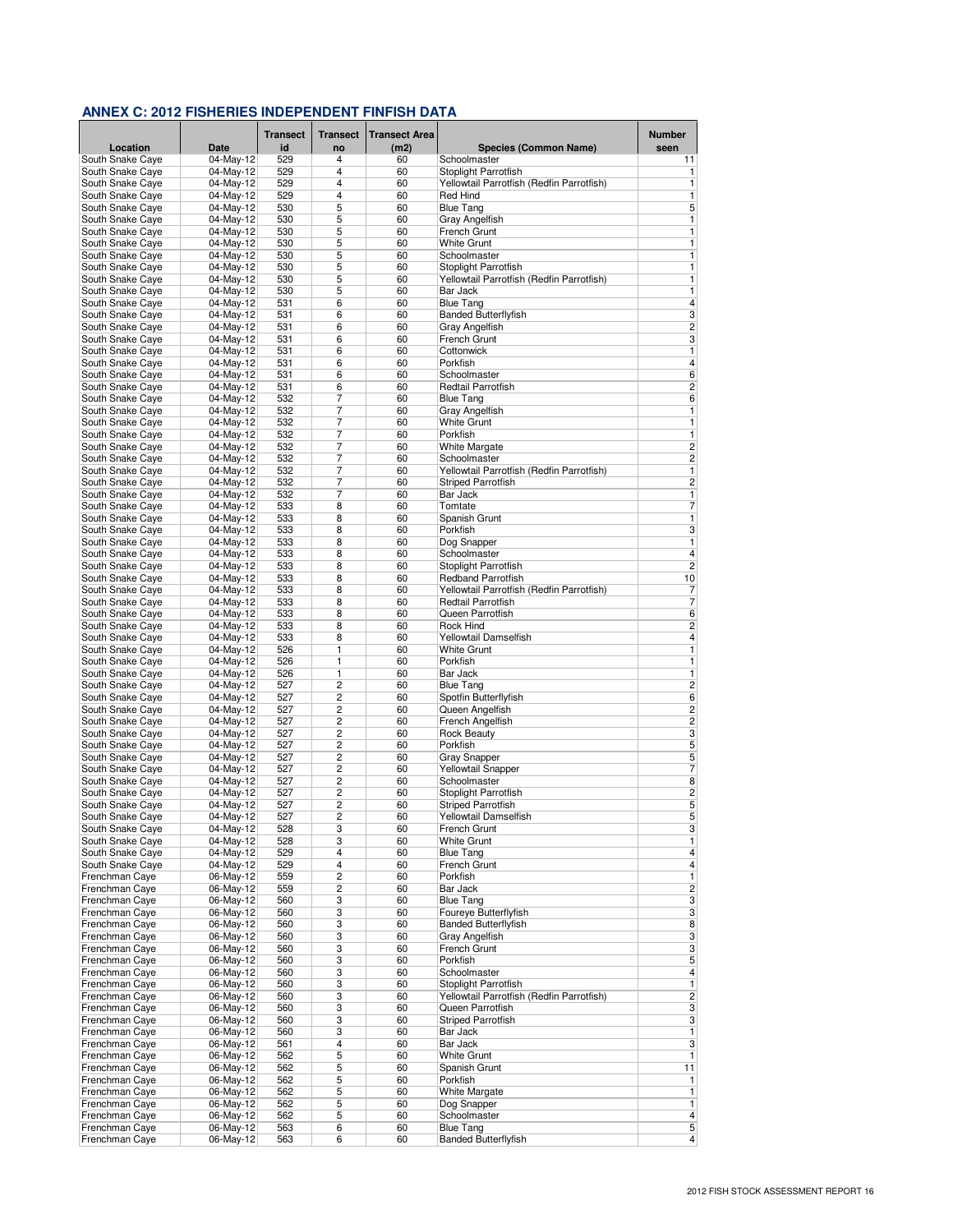|                                          |                        | <b>Transect</b> | <b>Transect</b>         | <b>Transect Area</b> |                                               | <b>Number</b>           |
|------------------------------------------|------------------------|-----------------|-------------------------|----------------------|-----------------------------------------------|-------------------------|
| Location                                 | <b>Date</b>            | id              | no                      | (m2)                 | <b>Species (Common Name)</b>                  | seen                    |
| Frenchman Caye                           | 06-May-12<br>06-May-12 | 563             | 6                       | 60                   | Porkfish<br>Queen Parrotfish                  | 9                       |
| Frenchman Caye<br>Frenchman Caye         | 06-May-12              | 563<br>563      | 6<br>6                  | 60<br>60             | Rock Hind                                     | 3<br>1                  |
| Frenchman Caye                           | 06-May-12              | 563             | 6                       | 60                   | <b>Red Hind</b>                               | 1                       |
| Frenchman Caye                           | 06-May-12              | 563             | 6                       | 60                   | <b>Yellowtail Damselfish</b>                  | $6\overline{6}$         |
| Frenchman Caye                           | 06-May-12              | 564             | 7                       | 60                   | <b>Blue Tang</b>                              | 1                       |
| Frenchman Caye                           | 06-May-12              | 564             | 7                       | 60                   | <b>Bluestriped Grunt</b>                      | $\overline{c}$          |
| Frenchman Caye                           | 06-May-12              | 564             | 7                       | 60                   | Spanish Grunt                                 | $\overline{2}$          |
| Frenchman Caye                           | 06-May-12              | 564             | 7                       | 60                   | Porkfish                                      | $\overline{c}$          |
| Frenchman Caye                           | 06-May-12              | 564             | 7                       | 60                   | Schoolmaster                                  | 3                       |
| Frenchman Caye                           | 06-May-12              | 565             | 8                       | 60                   | Ocean Surgeonfish                             | 25                      |
| Frenchman Caye<br>Frenchman Caye         | 06-May-12<br>06-May-12 | 565<br>565      | 8<br>8                  | 60<br>60             | Doctorfish<br>Spotfin Butterflyfish           | 10<br>$\bf 8$           |
| Frenchman Caye                           | 06-May-12              | 565             | 8                       | 60                   | <b>Banded Butterflyfish</b>                   | 5                       |
| Frenchman Caye                           | 06-May-12              | 565             | 8                       | 60                   | Gray Angelfish                                | $\overline{2}$          |
| Frenchman Caye                           | 06-May-12              | 565             | 8                       | 60                   | French Grunt                                  | 18                      |
| Frenchman Caye                           | 06-May-12              | 565             | 8                       | 60                   | Porkfish                                      | 12                      |
| Frenchman Caye                           | 06-May-12              | 565             | 8                       | 60                   | Queen Parrotfish                              | 8                       |
| Frenchman Caye                           | 06-May-12              | 565             | 8                       | 60                   | <b>Striped Parrotfish</b>                     | 5                       |
| Frenchman Caye                           | 06-May-12              | 565             | 8                       | 60                   | Rock Hind                                     | 1                       |
| <b>Wilson Caye</b>                       | 05-May-12              | 567             | $\overline{2}$          | 60                   | Doctorfish                                    | 50                      |
| <b>Wilson Caye</b>                       | 05-May-12              | 567             | 2                       | 60                   | French Grunt                                  | 1                       |
| <b>Wilson Caye</b><br><b>Wilson Caye</b> | 05-May-12<br>05-May-12 | 567<br>567      | $\overline{c}$<br>2     | 60<br>60             | <b>White Grunt</b><br>Redtail Parrotfish      | 1<br>1                  |
| <b>Wilson Caye</b>                       | 05-May-12              | 567             | 2                       | 60                   | Yellowtail Parrotfish (Redfin Parrotfish)     | 1                       |
| <b>Wilson Caye</b>                       | 05-May-12              | 568             | 3                       | 60                   | <b>Blue Tang</b>                              | 10                      |
| <b>Wilson Caye</b>                       | 05-May-12              | 568             | 3                       | 60                   | Gray Angelfish                                | 1                       |
| <b>Wilson Caye</b>                       | 05-May-12              | 568             | 3                       | 60                   | French Angelfish                              | 5                       |
| <b>Wilson Caye</b>                       | 05-May-12              | 568             | 3                       | 60                   | Queen Parrotfish                              | $\overline{1}$          |
| <b>Wilson Caye</b>                       | 05-May-12              | 569             | 4                       | 60                   | Porkfish                                      | $\overline{1}$          |
| <b>Wilson Caye</b>                       | 05-May-12              | 570             | 5                       | 60                   | Gray Angelfish                                | 3                       |
| <b>Wilson Caye</b>                       | 05-May-12              | 570             | 5                       | 60                   | Sailors Choice                                | 3                       |
| <b>Wilson Caye</b>                       | 05-May-12              | 570             | 5                       | 60                   | <b>Yellowtail Snapper</b>                     | 5                       |
| <b>Wilson Caye</b>                       | 05-May-12              | 570             | 5                       | 60                   | Schoolmaster                                  | 6                       |
| <b>Wilson Caye</b><br><b>Wilson Caye</b> | 05-May-12<br>05-May-12 | 570<br>570      | 5<br>5                  | 60<br>60             | Queen Parrotfish<br><b>Striped Parrotfish</b> | 3<br>$\overline{2}$     |
| <b>Wilson Caye</b>                       | 05-May-12              | 571             | 6                       | 60                   | French Angelfish                              | $\overline{2}$          |
| <b>Wilson Caye</b>                       | 05-May-12              | 571             | 6                       | 60                   | <b>White Grunt</b>                            | $\overline{c}$          |
| Wilson Caye                              | $05-May-12$            | 571             | 6                       | 60                   | Porkfish                                      | 1                       |
| <b>Wilson Caye</b>                       | 05-May-12              | 571             | 6                       | 60                   | Schoolmaster                                  | $\overline{1}$          |
| <b>Wilson Caye</b>                       | 05-May-12              | 571             | 6                       | 60                   | <b>Redband Parrotfish</b>                     | 3                       |
| <b>Wilson Caye</b>                       | 05-May-12              | 571             | 6                       | 60                   | Yellowtail Parrotfish (Redfin Parrotfish)     | 6                       |
| <b>Wilson Caye</b>                       | 05-May-12              | 571             | 6                       | 60                   | <b>Striped Parrotfish</b>                     | 1                       |
| <b>Wilson Caye</b>                       | 05-May-12              | 572             | 7                       | 60                   | <b>Blue Tang</b>                              | 3                       |
| <b>Wilson Caye</b>                       | 05-May-12              | 572             | 7                       | 60                   | <b>Banded Butterflyfish</b>                   | 8                       |
| <b>Wilson Caye</b><br><b>Wilson Caye</b> | 05-May-12<br>05-May-12 | 572<br>572      | 7<br>7                  | 60<br>60             | French Angelfish<br>Porkfish                  | 3<br>$\overline{2}$     |
| <b>Wilson Caye</b>                       | 05-May-12              | 572             | 7                       | 60                   | Yellowtail Snapper                            | 10                      |
| <b>Wilson Caye</b>                       | 05-May-12              | 572             | 7                       | 60                   | Yellowtail Parrotfish (Redfin Parrotfish)     | 5                       |
| <b>Wilson Caye</b>                       | 05-May-12              | 572             | 7                       | 60                   | Queen Parrotfish                              | 3                       |
| <b>Wilson Caye</b>                       | 05-May-12              | 572             | 7                       | 60                   | <b>Red Hind</b>                               | 1                       |
| <b>Wilson Caye</b>                       | 05-May-12              | 573             | 8                       | 60                   | <b>Gray Angelfish</b>                         | $\overline{c}$          |
| <b>Wilson Caye</b>                       | 05-May-12              | 573             | 8                       | 60                   | <b>French Grunt</b>                           | 3                       |
| <b>Wilson Caye</b>                       | 05-May-12              | 573             | 8                       | 60                   | <b>White Grunt</b>                            | $\overline{1}$          |
| <b>Wilson Caye</b>                       | 05-May-12              | 573             | 8                       | 60                   | Porkfish                                      | $\overline{c}$          |
| <b>Wilson Caye</b>                       | 05-May-12              | 573             | 8                       | 60                   | Schoolmaster                                  | 20                      |
| <b>Wilson Caye</b>                       | 05-May-12<br>05-May-12 | 573             | 8<br>4                  | 60<br>60             | Redband Parrotfish<br>Spotfin Butterflyfish   | 1<br>1                  |
| Bank 3<br>Bank 3                         | 05-May-12              | 577<br>577      | 4                       | 60                   | Gray Angelfish                                | 1                       |
| Bank 3                                   | 05-May-12              | 577             | 4                       | 60                   | <b>Striped Parrotfish</b>                     | 3                       |
| Bank 3                                   | 05-May-12              | 578             | 5                       | 60                   | Gray Angelfish                                | 1                       |
| Bank 3                                   | 05-May-12              | 579             | 6                       | 60                   | Gray Angelfish                                | $\overline{1}$          |
| Bank 3                                   | 05-May-12              | 579             | 6                       | 60                   | <b>Yellowtail Snapper</b>                     | 1                       |
| Bank 3                                   | 05-May-12              | 581             | 8                       | 60                   | Foureye Butterflyfish                         | $\overline{c}$          |
| Bank 3                                   | 05-May-12              | 581             | 8                       | 60                   | Spotfin Butterflyfish                         | 1                       |
| Bank 3                                   | 05-May-12              | 581             | 8                       | 60                   | Porkfish                                      | 1                       |
| Bank 3                                   | 05-May-12              | 581             | 8                       | 60                   | Queen Parrotfish                              | 1                       |
| Bank 3                                   | 05-May-12              | 574             | 1                       | 60                   | Queen Angelfish                               | 1                       |
| Bank 3<br>Bank 3                         | 05-May-12<br>05-May-12 | 575<br>576      | $\overline{c}$<br>3     | 60<br>60             | Queen Parrotfish<br><b>Gray Angelfish</b>     | 3<br>1                  |
| Bank 3                                   | 05-May-12              | 576             | 3                       | 60                   | <b>White Grunt</b>                            | 1                       |
| Bank 2                                   | 04-May-12              | 582             | 1                       | 60                   | Gray Angelfish                                | $\overline{1}$          |
| Bank 2                                   | 04-May-12              | 582             | 1                       | 60                   | Porkfish                                      | 1                       |
| Bank 2                                   | 04-May-12              | 582             | 1                       | 60                   | Schoolmaster                                  | 3                       |
| Bank 2                                   | 04-May-12              | 582             | 1                       | 60                   | Redband Parrotfish                            | 1                       |
| Bank 2                                   | 04-May-12              | 582             | 1                       | 60                   | <b>Yellowtail Snapper</b>                     | 1                       |
| Bank 2                                   | 04-May-12              | 583             | $\overline{\mathbf{c}}$ | 60                   | Foureye Butterflyfish                         | 6                       |
| Bank 2                                   | 04-May-12              | 583             | 2                       | 60                   | French Grunt                                  | 5                       |
| Bank 2                                   | 04-May-12              | 583             | $\overline{\mathbf{c}}$ | 60                   | Yellowtail Snapper                            | $\overline{\mathbf{4}}$ |
| Bank 2                                   | 04-May-12              | 583             | $\overline{\mathbf{c}}$ | 60                   | Redtail Parrotfish                            | 3                       |
| Bank 2                                   | 04-May-12              | 583<br>584      | 2                       | 60                   | <b>Striped Parrotfish</b>                     | 5                       |
| Bank 2<br>Bank 2                         | 04-May-12<br>04-May-12 | 584             | 3<br>3                  | 60<br>60             | French Angelfish<br>Gray Angelfish            | 2<br>$\overline{3}$     |
|                                          |                        |                 |                         |                      |                                               |                         |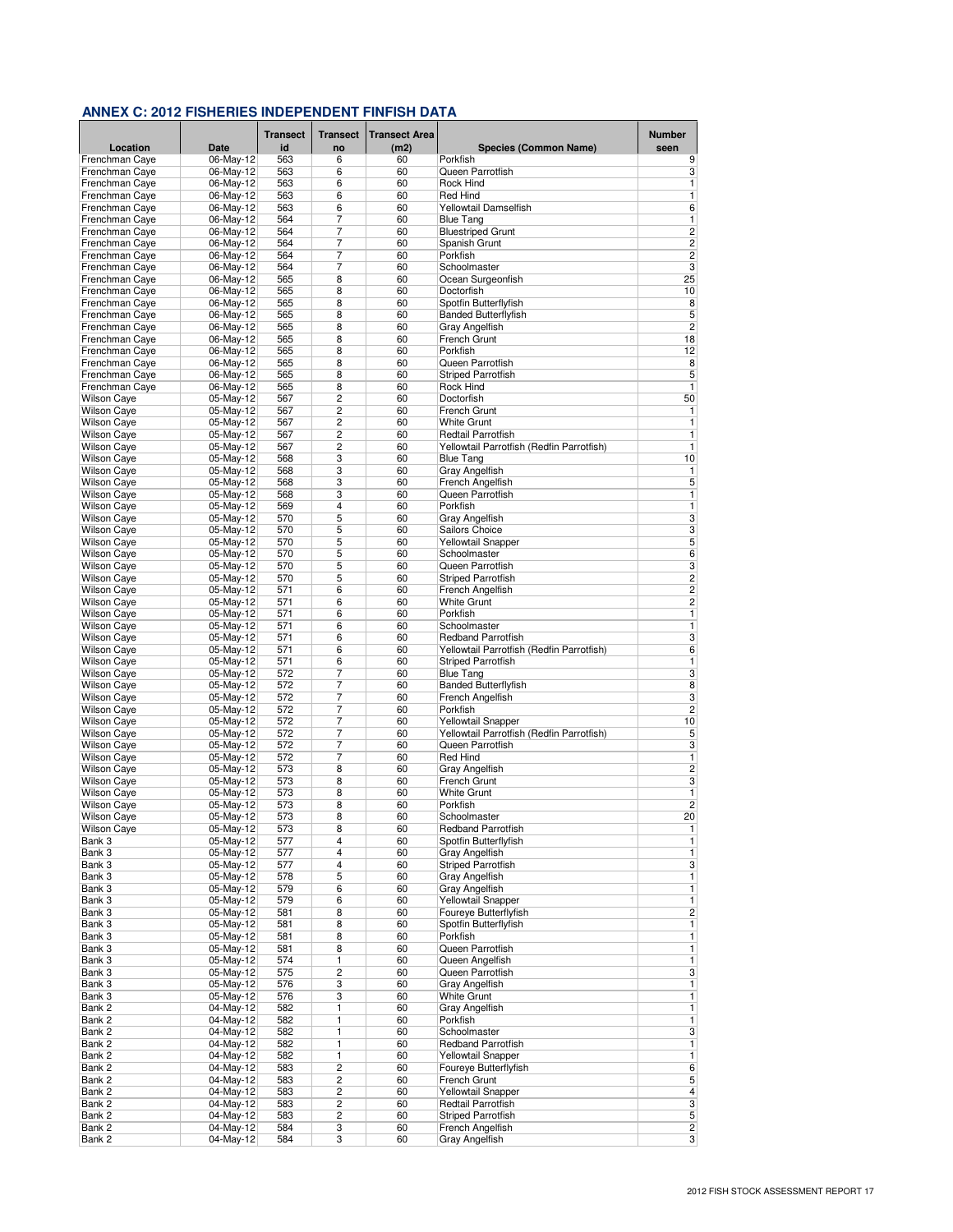|                              |                        | <b>Transect</b> | <b>Transect</b> | <b>Transect Area</b> |                                           | <b>Number</b>                             |
|------------------------------|------------------------|-----------------|-----------------|----------------------|-------------------------------------------|-------------------------------------------|
| Location                     | Date                   | id              | no              | (m2)                 | <b>Species (Common Name)</b>              | seen                                      |
| Bank 2                       | 04-May-12              | 584             | 3               | 60                   | <b>White Grunt</b>                        | 1                                         |
| Bank 2                       | 04-May-12              | 584             | 3               | 60                   | Redtail Parrotfish                        | 1                                         |
| Bank 2<br>Bank 2             | 04-May-12<br>04-May-12 | 584<br>585      | 3<br>4          | 60<br>60             | Striped Parrotfish<br><b>Rock Beauty</b>  | 1<br>$\overline{4}$                       |
| Bank 2                       | 04-May-12              | 585             | 4               | 60                   | French Grunt                              | $6\overline{6}$                           |
| Bank 2                       | 04-May-12              | 585             | 4               | 60                   | <b>White Grunt</b>                        | $\overline{\mathbf{4}}$                   |
| Bank 2                       | 04-May-12              | 585             | 4               | 60                   | Porkfish                                  | 3                                         |
| Bank 2                       | 04-May-12              | 585             | 4               | 60                   | <b>Princess Parrotfish</b>                | 5                                         |
| Bank 2                       | 04-May-12              | 585             | 4               | 60                   | Queen Parrotfish                          | 3                                         |
| Bank 2                       | 04-May-12              | 585             | 4               | 60                   | <b>Striped Parrotfish</b>                 | 15                                        |
| Bank 2                       | 04-May-12              | 585             | 4               | 60                   | Yellowtail Damselfish                     | 6                                         |
| Bank 2<br>Bank 2             | 04-May-12              | 586             | 5               | 60                   | Ocean Surgeonfish                         | 1                                         |
| Bank 2                       | 04-May-12<br>04-May-12 | 586<br>586      | 5<br>5          | 60<br>60             | French Grunt<br>White Grunt               | 1<br>1                                    |
| Bank 2                       | 04-May-12              | 586             | 5               | 60                   | Spanish Grunt                             | $\mathbf{1}$                              |
| Bank 2                       | 04-May-12              | 586             | 5               | 60                   | Porkfish                                  | 1                                         |
| Bank 2                       | 04-May-12              | 586             | 5               | 60                   | Stoplight Parrotfish                      | 1                                         |
| Bank 2                       | $04$ -May-12           | 587             | 6               | 60                   | Foureye Butterflyfish                     | $\overline{\mathbf{4}}$                   |
| Bank 2                       | 04-May-12              | 587             | 6               | 60                   | French Angelfish                          | $\overline{\mathbf{3}}$                   |
| Bank 2                       | 04-May-12              | 587             | 6               | 60                   | Gray Angelfish                            | 5                                         |
| Bank 2                       | 04-May-12              | 587             | 6               | 60                   | French Grunt                              | 4                                         |
| Bank 2                       | 04-May-12              | 587             | 6               | 60                   | Yellowtail Snapper                        | $\overline{4}$                            |
| Bank 2<br>Bank 2             | 04-May-12              | 587             | 6               | 60                   | Schoolmaster                              | 6                                         |
| Bank 2                       | 04-May-12<br>04-May-12 | 587<br>587      | 6<br>6          | 60<br>60             | Queen Parrotfish<br>Rock Hind             | 6<br>$\overline{c}$                       |
| Bank 2                       | 04-May-12              | 588             | 7               | 60                   | French Angelfish                          | $\overline{c}$                            |
| Bank 2                       | 04-May-12              | 588             | 7               | 60                   | Porkfish                                  | $\overline{c}$                            |
| Bank 2                       | 04-May-12              | 588             | 7               | 60                   | Yellowtail Parrotfish (Redfin Parrotfish) | $\overline{c}$                            |
| Bank 2                       | 04-May-12              | 588             | 7               | 60                   | <b>Striped Parrotfish</b>                 | $\mathbf{1}$                              |
| Bank 2                       | 04-May-12              | 589             | 8               | 60                   | Foureye Butterflyfish                     | $\overline{c}$                            |
| Bank 2                       | 04-May-12              | 589             | 8               | 60                   | <b>Rock Beauty</b>                        | 1                                         |
| Bank 2                       | 04-May-12              | 589             | 8               | 60                   | <b>Bluestriped Grunt</b>                  | 3                                         |
| Bank 2                       | 04-May-12              | 589             | 8               | 60                   | <b>Caesar Grunt</b>                       | $\overline{c}$                            |
| Bank 2                       | 04-May-12              | 589             | 8               | 60                   | Redtail Parrotfish                        | $\overline{4}$                            |
| Bank 2                       | 04-May-12              | 589             | 8               | 60                   | <b>Princess Parrotfish</b>                | 3                                         |
| Bank 2<br>Bank 2             | 04-May-12<br>04-May-12 | 589<br>589      | 8<br>8          | 60<br>60             | Queen Parrotfish<br>Yellowtail Damselfish | 4<br>5                                    |
| Daly Bank                    | 05-May-12              | 596             | 7               | 60                   | Queen Parrotfish                          | 3                                         |
| Daly Bank                    | 05-May-12              | 596             | 7               | 60                   | <b>Striped Parrotfish</b>                 | 4                                         |
| Daly Bank                    | 05-May-12              | 597             | 8               | 60                   | Gray Angelfish                            | $\overline{c}$                            |
| Daly Bank                    | 05-May-12              | 597             | 8               | 60                   | <b>Striped Parrotfish</b>                 | $\overline{c}$                            |
| Daly Bank                    | 05-May-12              | 591             | 2               | 60                   | Queen Angelfish                           | $\overline{c}$                            |
| Daly Bank                    | 05-May-12              | 591             | 2               | 60                   | French Grunt                              | 1                                         |
| Daly Bank                    | 05-May-12              | 592             | 3               | 60                   | <b>Blue Tang</b>                          | $\overline{c}$                            |
| Daly Bank                    | 05-May-12              | 592             | 3               | 60                   | Foureye Butterflyfish                     | 3                                         |
| Daly Bank                    | 05-May-12              | 592             | 3               | 60                   | French Angelfish                          | 5                                         |
| Daly Bank                    | 05-May-12              | 592             | 3               | 60                   | Gray Angelfish                            | 1                                         |
| Daly Bank<br>Daly Bank       | 05-May-12<br>05-May-12 | 592<br>592      | 3<br>3          | 60<br>60             | Redtail Parrotfish<br>Queen Parrotfish    | 1<br>5                                    |
| Daly Bank                    | 05-May-12              | 593             | 4               | 60                   | Doctorfish                                | $\overline{\mathbf{4}}$                   |
| Daly Bank                    | 05-May-12              | 593             | 4               | 60                   | <b>Blue Tang</b>                          | $\overline{c}$                            |
| Daly Bank                    | 05-May-12              | 594             | 5               | 60                   | Bar Jack                                  | $\overline{\mathbf{c}}$                   |
| Daly Bank                    | 05-May-12              | 595             | 6               | 60                   | <b>Redband Parrotfish</b>                 | 3                                         |
| Daly Bank                    | 05-May-12              | 595             | 6               | 60                   | <b>Princess Parrotfish</b>                | 1                                         |
| Daly Bank                    | 05-May-12              | 595             | 6               | 60                   | Striped Parrotfish                        | 5                                         |
| Daly Bank                    | 05-May-12              | 595             | 6               | 60                   | <b>Rainbow Parrotfish</b>                 | $\overline{c}$                            |
| Daly Bank                    | 05-May-12              | 595             | 6               | 60                   | Bar Jack                                  | 2                                         |
| Daly Bank                    | 05-May-12              | 596             | 7               | 60                   | Gray Angelfish                            | $\overline{c}$                            |
| Daly Bank                    | 05-May-12              | 596             | 7<br>2          | 60                   | White Grunt<br>White Grunt                | $\mathbf{1}$<br>$\overline{\mathbf{c}}$   |
| Spanish Bank<br>Spanish Bank | 07-May-12<br>07-May-12 | 599<br>599      | 2               | 60<br>60             | Schoolmaster                              | 1                                         |
| Spanish Bank                 | 07-May-12              | 599             | 2               | 60                   | Stoplight Parrotfish                      | 1                                         |
| Spanish Bank                 | 07-May-12              | 599             | 2               | 60                   | Redband Parrotfish                        | $\overline{\mathbf{c}}$                   |
| Spanish Bank                 | 07-May-12              | 600             | 3               | 60                   | Foureye Butterflyfish                     | 4                                         |
| Spanish Bank                 | 07-May-12              | 600             | 3               | 60                   | French Grunt                              | 4                                         |
| Spanish Bank                 | 07-May-12              | 600             | 3               | 60                   | <b>White Grunt</b>                        | 6                                         |
| Spanish Bank                 | 07-May-12              | 600             | 3               | 60                   | Queen Parrotfish                          | 5                                         |
| Spanish Bank                 | 07-May-12              | 600             | 3               | 60                   | Striped Parrotfish                        | 7                                         |
| Spanish Bank                 | 07-May-12              | 600             | 3               | 60                   | Yellowtail Damselfish                     | $\overline{\mathbf{4}}$                   |
| Spanish Bank                 | 07-May-12              | 602             | 5               | 60                   | Stoplight Parrotfish                      | 1                                         |
| Spanish Bank<br>Spanish Bank | 07-May-12<br>07-May-12 | 602<br>602      | 5<br>5          | 60<br>60             | Redband Parrotfish<br>Bar Jack            | $\overline{\mathbf{c}}$<br>$\overline{c}$ |
| Spanish Bank                 | 07-May-12              | 603             | 6               | 60                   | Yellowtail Snapper                        | 3                                         |
| Spanish Bank                 | 07-May-12              | 603             | 6               | 60                   | Schoolmaster                              | 5                                         |
| Spanish Bank                 | $07-May-12$            | 603             | 6               | 60                   | Queen Parrotfish                          | 6                                         |
| Spanish Bank                 | 07-May-12              | 603             | 6               | 60                   | Striped Parrotfish                        | 7                                         |
| Spanish Bank                 | 07-May-12              | 603             | 6               | 60                   | Rainbow Parrotfish                        | 4                                         |
| Spanish Bank                 | 07-May-12              | 603             | 6               | 60                   | Whitespotted Filefish                     | 1                                         |
| Spanish Bank                 | 07-May-12              | 604             | 7               | 60                   | <b>White Grunt</b>                        | $\overline{c}$                            |
| Spanish Bank                 | 07-May-12              | 604             | 7               | 60                   | Porkfish                                  | 2                                         |
| Spanish Bank                 | 07-May-12              | 604             | 7               | 60                   | Schoolmaster                              | 2                                         |
| Spanish Bank                 | 07-May-12              | 604             | 7               | 60                   | Stoplight Parrotfish                      | 3                                         |
| Spanish Bank                 | 07-May-12              | 604             | $\overline{7}$  | 60                   | Redband Parrotfish                        | 5 <sup>5</sup>                            |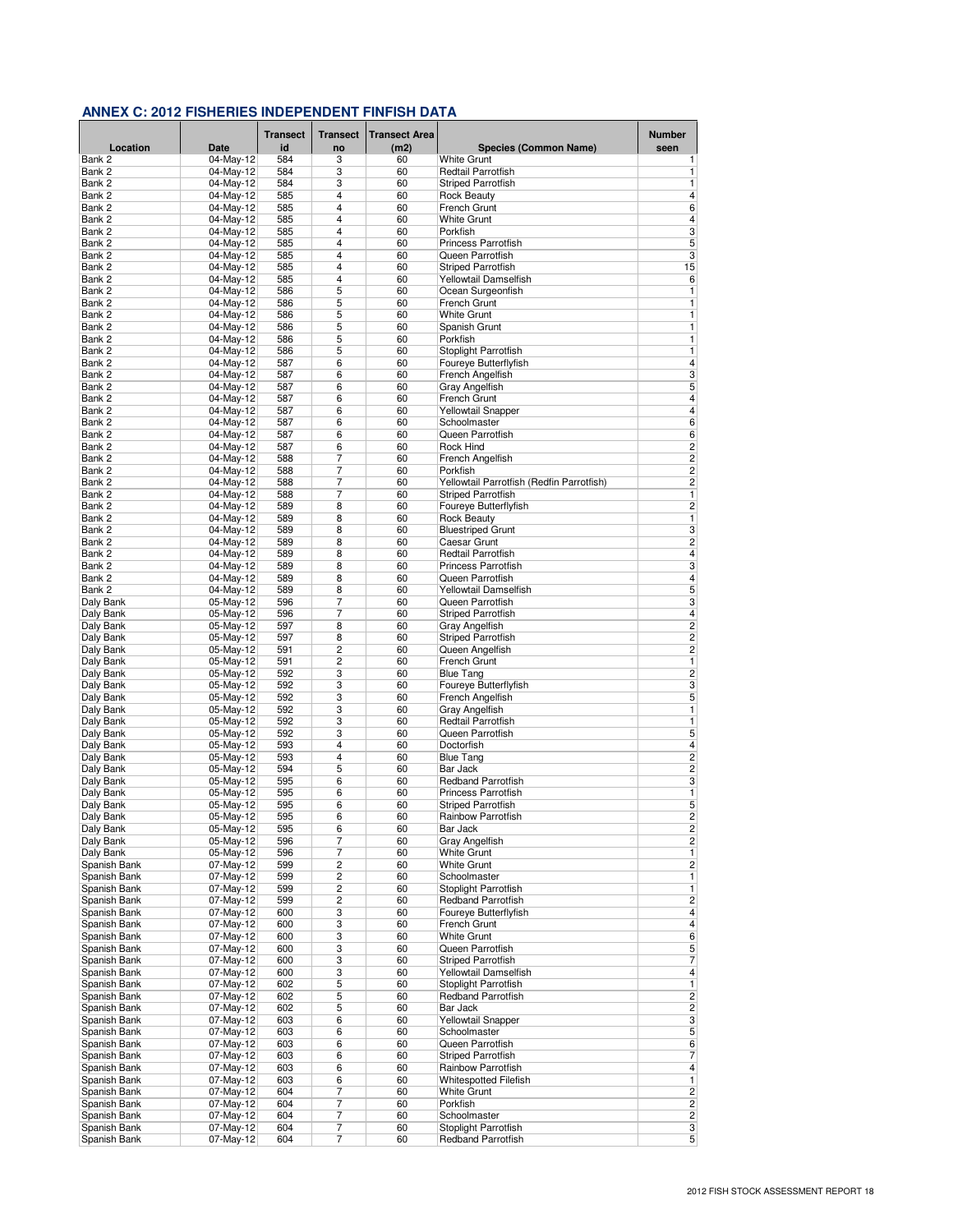|                                        |                           | <b>Transect</b> | <b>Transect</b> | <b>Transect Area</b> |                                               | <b>Number</b>                    |
|----------------------------------------|---------------------------|-----------------|-----------------|----------------------|-----------------------------------------------|----------------------------------|
| Location                               | <b>Date</b>               | id              | no              | (m2)                 | Species (Common Name)                         | seen                             |
| Spanish Bank                           | 07-May-12                 | 604             | 7               | 60                   | <b>Striped Parrotfish</b>                     | $\overline{c}$                   |
| Spanish Bank                           | 07-May-12                 | 604             | 7               | 60                   | Bar Jack                                      | $\overline{c}$                   |
| Spanish Bank                           | 07-May-12                 | 605             | 8               | 60                   | Foureye Butterflyfish                         | 4                                |
| Spanish Bank                           | 07-May-12<br>07-May-12    | 605             | 8<br>8          | 60                   | French Grunt<br><b>White Grunt</b>            | $\overline{4}$<br>$\overline{1}$ |
| Spanish Bank<br>Spanish Bank           | 07-May-12                 | 605<br>605      | 8               | 60<br>60             | Spanish Grunt                                 | 3                                |
| Spanish Bank                           | 07-May-12                 | 605             | 8               | 60                   | Porkfish                                      | 5                                |
| Spanish Bank                           | 07-May-12                 | 605             | 8               | 60                   | Queen Parrotfish                              | $\overline{\mathbf{4}}$          |
| Spanish Bank                           | 07-May-12                 | 605             | 8               | 60                   | <b>Striped Parrotfish</b>                     | $\sqrt{6}$                       |
| Spanish Bank                           | 07-May-12                 | 605             | 8               | 60                   | Rock Hind                                     | 1                                |
| <b>West Snake Caye</b>                 | 04-May-12                 | 535             | 2               | 60                   | <b>White Grunt</b>                            | 1                                |
| <b>West Snake Cave</b>                 | 04-May-12                 | 535             | 2               | 60                   | Yellowtail Snapper                            | 3                                |
| <b>West Snake Caye</b>                 | 04-May-12                 | 535             | 2               | 60                   | Schoolmaster                                  | $\overline{\mathbf{4}}$          |
| <b>West Snake Caye</b>                 | 04-May-12                 | 536             | 3               | 60                   | Dog Snapper                                   | $\mathbf{1}$                     |
| <b>West Snake Caye</b>                 | 04-May-12                 | 536             | 3               | 60                   | Schoolmaster                                  | $\overline{c}$                   |
| <b>West Snake Caye</b>                 | 04-May-12                 | 536             | 3<br>3          | 60                   | Stoplight Parrotfish                          | $\overline{\mathbf{c}}$<br>1     |
| West Snake Caye<br>West Snake Caye     | 04-May-12<br>$04$ -May-12 | 536<br>536      | 3               | 60<br>60             | Bar Jack<br>Bermuda Chub                      | 30                               |
| <b>West Snake Caye</b>                 | 04-May-12                 | 537             | 4               | 60                   | <b>Blue Tang</b>                              | 10                               |
| West Snake Caye                        | $04$ -May-12              | 537             | 4               | 60                   | Gray Angelfish                                | 2                                |
| <b>West Snake Caye</b>                 | 04-May-12                 | 537             | 4               | 60                   | <b>Rock Beauty</b>                            | 4                                |
| <b>West Snake Caye</b>                 | 04-May-12                 | 537             | 4               | 60                   | <b>Bluestriped Grunt</b>                      | 3                                |
| <b>West Snake Caye</b>                 | 04-May-12                 | 537             | 4               | 60                   | Porkfish                                      | 3                                |
| <b>West Snake Caye</b>                 | 04-May-12                 | 537             | 4               | 60                   | Yellowtail Snapper                            | $\overline{\mathbf{c}}$          |
| <b>West Snake Cave</b>                 | 04-May-12                 | 537             | 4               | 60                   | Redtail Parrotfish                            | 3                                |
| West Snake Caye                        | 04-May-12                 | 538             | 5               | 60                   | <b>Yellowtail Snapper</b>                     | $\overline{c}$                   |
| <b>West Snake Caye</b>                 | 04-May-12                 | 538             | 5               | 60                   | Stoplight Parrotfish                          | 1                                |
| East Snake Caye                        | 06-May-12                 | 548             | 7               | 60                   | Stoplight Parrotfish                          | 1                                |
| <b>East Snake Cave</b>                 | 06-May-12                 | 546             | 5               | 60                   | <b>White Margate</b>                          | 3                                |
| East Snake Caye                        | 06-May-12                 | 546             | 5               | 60                   | Schoolmaster                                  | 3                                |
| East Snake Caye                        | 06-May-12                 | 546             | 5               | 60                   | Stoplight Parrotfish                          | 1                                |
| East Snake Caye                        | 06-May-12                 | 546             | 5<br>7          | 60                   | Bar Jack<br>Schoolmaster                      | $\overline{c}$                   |
| Middle Snake Caye<br>Middle Snake Caye | 05-May-12<br>05-May-12    | 556<br>557      | 8               | 60<br>60             | Schoolmaster                                  | 5<br>$\overline{4}$              |
| South Snake Caye                       | 04-May-12                 | 531             | 6               | 60                   | <b>Blue Tang</b>                              | $\overline{1}$                   |
| South Snake Caye                       | 04-May-12                 | 531             | 6               | 60                   | Dog Snapper                                   | 7                                |
| South Snake Caye                       | 04-May-12                 | 531             | 6               | 60                   | Schoolmaster                                  | $\overline{2}$                   |
| South Snake Caye                       | 04-May-12                 | 532             | 7               | 60                   | <b>Gray Snapper</b>                           | $\overline{c}$                   |
| South Snake Caye                       | 04-May-12                 | 532             | 7               | 60                   | Schoolmaster                                  | $\overline{2}$                   |
| South Snake Caye                       | 04-May-12                 | 532             | 7               | 60                   | Bermuda Chub                                  | 20                               |
| South Snake Caye                       | 04-May-12                 | 533             | 8               | 60                   | Tomtate                                       | 3                                |
| South Snake Caye                       | 04-May-12                 | 533             | 8               | 60                   | Porkfish                                      | $\overline{4}$                   |
| South Snake Caye                       | $04-May-12$               | 533             | 8               | 60                   | Yellowtail Parrotfish (Redfin Parrotfish)     | 3                                |
| South Snake Caye                       | 04-May-12                 | 533             | 8               | 60                   | Rainbow Parrotfish                            | 7                                |
| South Snake Caye                       | 04-May-12                 | 533             | 8               | 60                   | Yellowtail Damselfish                         | 3                                |
| South Snake Caye                       | 04-May-12<br>04-May-12    | 526<br>527      | 1<br>2          | 60<br>60             | Stoplight Parrotfish<br>Spotfin Butterflyfish | $\mathbf{1}$<br>$\mathbf{1}$     |
| South Snake Caye<br>South Snake Caye   | 04-May-12                 | 527             | $\overline{c}$  | 60                   | Queen Angelfish                               | 1                                |
| South Snake Caye                       | 04-May-12                 | 527             | 2               | 60                   | Porkfish                                      | 3                                |
| South Snake Caye                       | 04-May-12                 | 527             | $\overline{2}$  | 60                   | <b>Gray Snapper</b>                           | 6                                |
| South Snake Caye                       | 04-May-12                 | 527             | 2               | 60                   | Dog Snapper                                   | 5                                |
| South Snake Caye                       | 04-May-12                 | 527             | 2               | 60                   | Yellowtail Snapper                            | $\overline{c}$                   |
| South Snake Caye                       | 04-May-12                 | 527             | 2               | 60                   | <b>Striped Parrotfish</b>                     | 4                                |
| South Snake Caye                       | 04-May-12                 | 527             | 2               | 60                   | Hogfish                                       | $\overline{c}$                   |
| South Snake Caye                       | 04-May-12                 | 528             | 3               | 60                   | Queen Angelfish                               | 1                                |
| South Snake Cave                       | 04-May-12                 | 528             | 3               | 60                   | Bermuda Chub                                  | 20                               |
| South Snake Caye                       | 04-May-12                 | 529             | 4               | 60                   | Longsnout Butterflyfish                       | 1                                |
| South Snake Caye                       | 04-May-12                 | 529             | 4               | 60                   | Queen Angelfish                               | 6                                |
| South Snake Caye<br>Frenchman Caye     | 04-May-12                 | 529             | 4               | 60                   | Gray Angelfish<br>Stoplight Parrotfish        | 3                                |
| Frenchman Caye                         | 06-May-12<br>06-May-12    | 559<br>560      | 2<br>3          | 60<br>60             | French Angelfish                              | $\overline{\mathbf{c}}$<br>1     |
| Frenchman Cave                         | 06-May-12                 | 560             | 3               | 60                   | Stoplight Parrotfish                          | $\overline{1}$                   |
| Frenchman Caye                         | 06-May-12                 | 562             | 5               | 60                   | Stoplight Parrotfish                          | 1                                |
| Frenchman Caye                         | 06-May-12                 | 562             | 5               | 60                   | Bermuda Chub                                  | 15                               |
| Frenchman Caye                         | 06-May-12                 | 563             | 6               | 60                   | Schoolmaster                                  | 50                               |
| Frenchman Caye                         | 06-May-12                 | 564             | 7               | 60                   | Schoolmaster                                  | 20                               |
| Frenchman Caye                         | 06-May-12                 | 564             | 7               | 60                   | Bermuda Chub                                  | 10                               |
| Frenchman Caye                         | 06-May-12                 | 565             | 8               | 60                   | Schoolmaster                                  | 12                               |
| <b>Wilson Caye</b>                     | 05-May-12                 | 573             | 8               | 60                   | Schoolmaster                                  | 20                               |
| <b>Wilson Caye</b>                     | 05-May-12                 | 573             | 8               | 60                   | Yellowtail Parrotfish (Redfin Parrotfish)     | 1                                |
| <b>Wilson Caye</b>                     | 05-May-12                 | 573             | 8               | 60                   | Hogfish                                       | $\mathbf{1}$                     |
| Bank 2                                 | 04-May-12                 | 582             | 1               | 60                   | <b>Gray Angelfish</b>                         | $\overline{c}$                   |
| Bank 2                                 | 04-May-12                 | 583             | 2               | 60                   | Gray Angelfish                                | 3                                |
| Bank 2<br>Bank 2                       | 04-May-12<br>04-May-12    | 584<br>585      | 3<br>4          | 60<br>60             | Gray Angelfish<br>Queen Parrotfish            | 1<br>$\overline{c}$              |
| Bank 2                                 | 04-May-12                 | 587             | $6\phantom{1}6$ | 60                   | French Angelfish                              | $\overline{c}$                   |
| Bank 2                                 | 04-May-12                 | 587             | 6               | 60                   | Queen Parrotfish                              | $\mathbf{1}$                     |
| Daly Bank                              | 05-May-12                 | 592             | 3               | 60                   | Dog Snapper                                   | 1                                |
| Spanish Bank                           | 07-May-12                 | 604             | 7               | 60                   | Yellowtail Snapper                            | 1                                |
| Spanish Bank                           | 07-May-12                 | 604             | 7               | 60                   | Schoolmaster                                  | 2                                |
| <b>West Snake Caye</b>                 | 04-May-12                 | 541             | 8               | 60                   | Stoplight Parrotfish                          | 2                                |
| <b>West Snake Caye</b>                 | 04-May-12                 | 541             | 8               | 60                   | Redtail Parrotfish                            | 2                                |
| East Snake Caye                        | 06-May-12                 | 546             | 5               | 60                   | Bar Jack                                      | $\overline{c}$                   |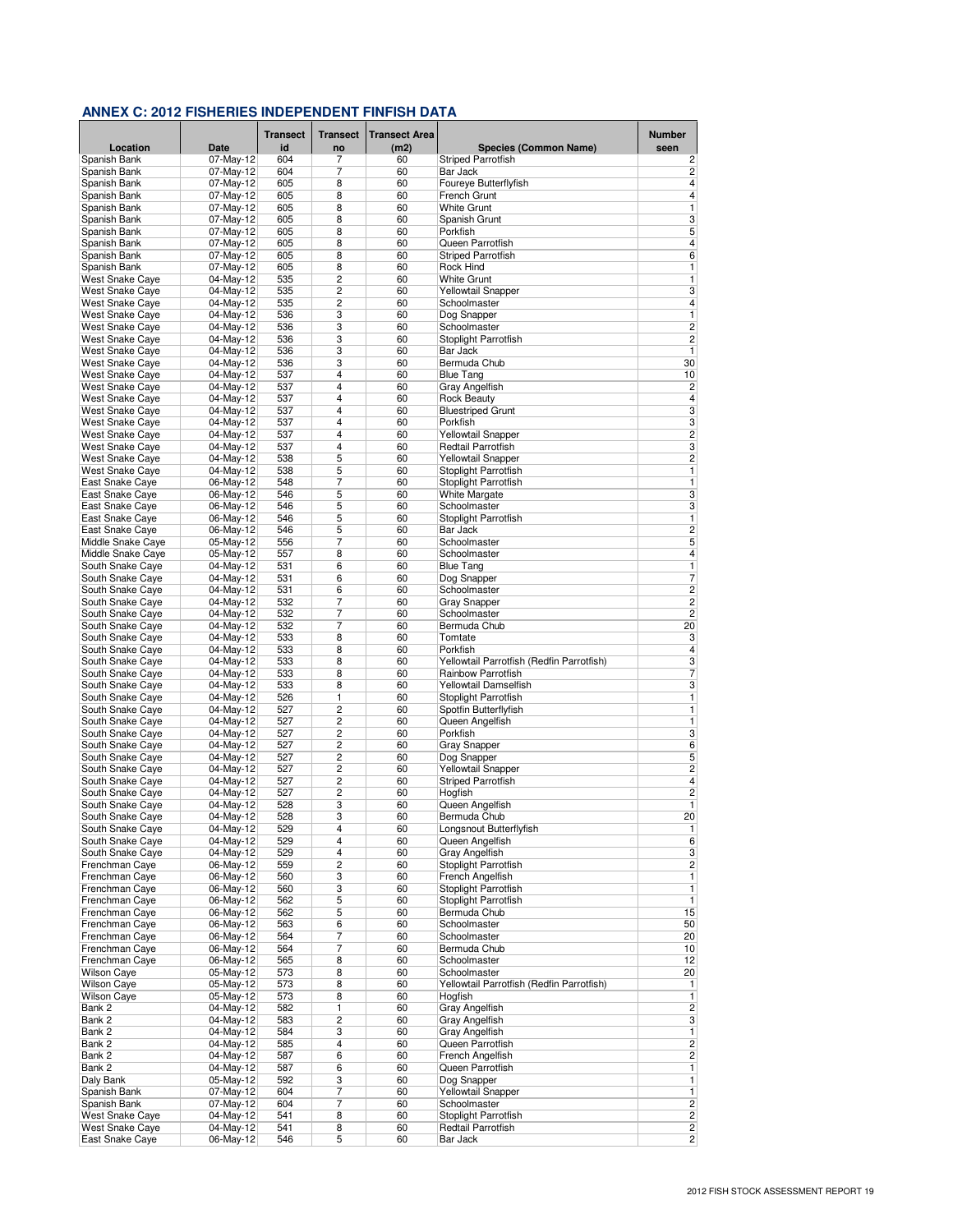| Location          | Date      | <b>Transect</b><br>id | <b>Transect</b><br>no | <b>Transect Areal</b><br>(m2) | <b>Species (Common Name)</b> | <b>Number</b><br>seen |
|-------------------|-----------|-----------------------|-----------------------|-------------------------------|------------------------------|-----------------------|
| Middle Snake Caye | 05-May-12 | 557                   |                       | 60                            | Yellowtail Damselfish        |                       |
| South Snake Caye  | 04-May-12 | 527                   |                       | 60                            | <b>Gray Angelfish</b>        | 2 <sup>1</sup>        |
| West Snake Caye   | 04-May-12 | 540                   |                       | 60                            | <b>Tarpon Altantic</b>       | 30 <sup>1</sup>       |
| Bank 3            | 05-May-12 | 578                   |                       | 60                            | Spanish Mackerel             |                       |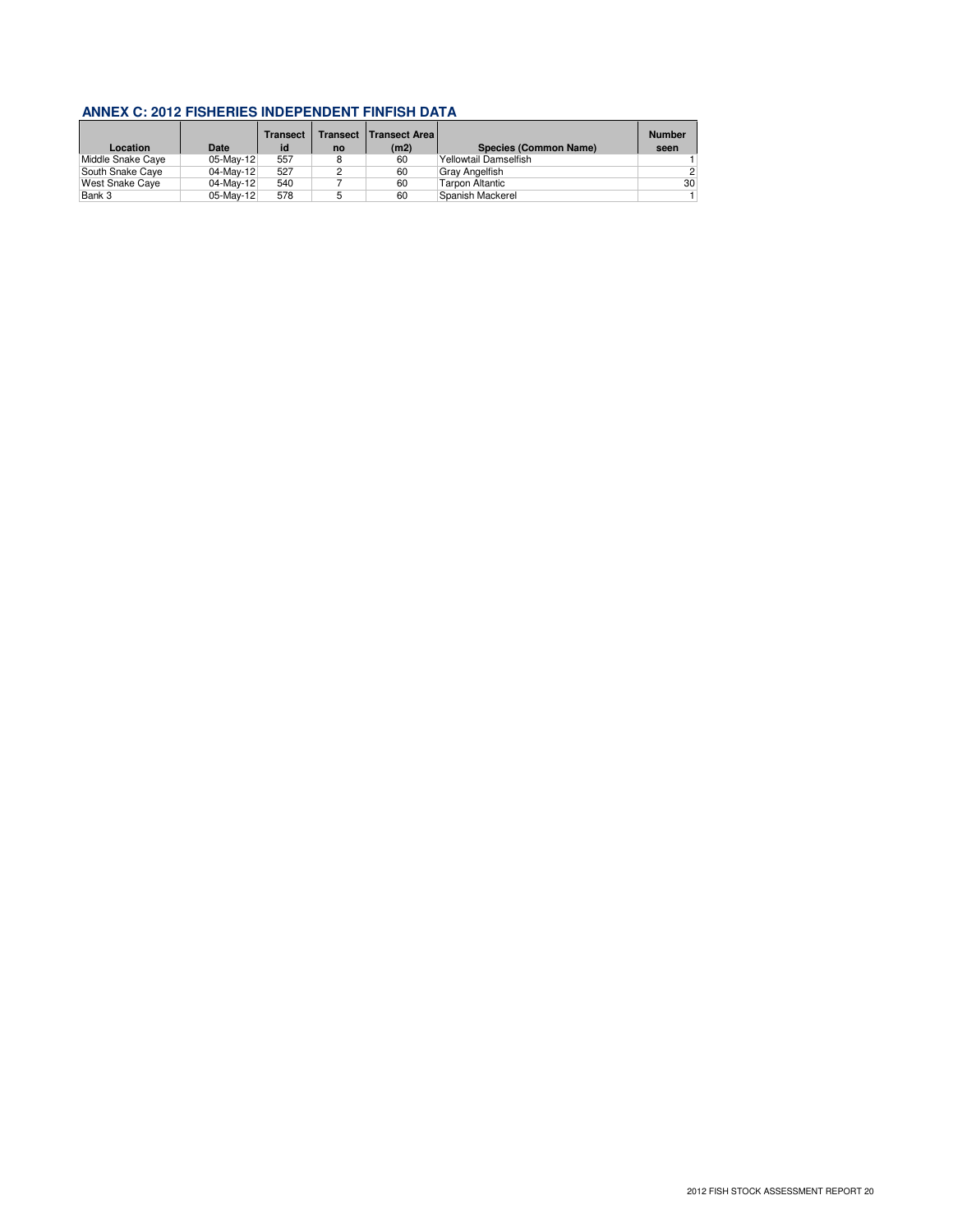|             | <b>Lip Thickness</b> | <b>Lip Thickness</b> |      |             | <b>Lip Thickness</b> |
|-------------|----------------------|----------------------|------|-------------|----------------------|
| <b>Date</b> | (mm)                 | <b>Date</b>          | (mm) | <b>Date</b> | (mm)                 |
| 06-Jul-12   | 1.0                  | 21-Sep-12            | 1.0  | 22-Sep-12   | 17.0                 |
| 06-Jul-12   | 2.0                  | 21-Sep-12            | 2.0  | 22-Sep-12   | 17.0                 |
| 06-Jul-12   | 2.0                  | 21-Sep-12            | 2.0  | 22-Sep-12   | 17.0                 |
| 06-Jul-12   | 2.0                  | 21-Sep-12            | 14.0 | 22-Sep-12   | 18.0                 |
| 06-Jul-12   | 2.0                  | 21-Sep-12            | 15.0 | 22-Sep-12   | 19.0                 |
| 06-Jul-12   | 3.0                  | 21-Sep-12            | 21.0 | 22-Sep-12   | 21.0                 |
| 06-Jul-12   | 3.0                  | 21-Sep-12            | 22.0 | 22-Sep-12   | 21.0                 |
| 06-Jul-12   | 4.0                  | 21-Sep-12            | 22.0 | 22-Sep-12   | 22.0                 |
| 06-Jul-12   | 5.0                  | 21-Sep-12            | 25.0 | 23-Sep-12   | 1.0                  |
| 06-Jul-12   | 5.0                  | 21-Sep-12            | 31.0 | 23-Sep-12   | 2.0                  |
| 06-Jul-12   | 6.0                  | 22-Sep-12            | 1.0  | 23-Sep-12   | 2.0                  |
| $6$ -Jul-12 | 6.0                  | 22-Sep-12            | 2.0  | 23-Sep-12   | 3.0                  |
| 06-Jul-12   | 9.0                  | 22-Sep-12            | 2.0  | 23-Sep-12   | 4.0                  |
| 06-Jul-12   | 10.0                 | 22-Sep-12            | 2.0  | 23-Sep-12   | 4.0                  |
| 06-Jul-12   | 10.0                 | 22-Sep-12            | 3.0  | 23-Sep-12   | 12.0                 |
| 06-Jul-12   | 10.0                 | 22-Sep-12            | 3.0  | 23-Sep-12   | 12.0                 |
| 06-Jul-12   | 12.0                 | 22-Sep-12            | 3.0  | 23-Sep-12   | 14.0                 |
| 06-Jul-12   | 12.0                 | 22-Sep-12            | 3.0  | 23-Sep-12   | 14.0                 |
| 06-Jul-12   | 13.0                 | 22-Sep-12            | 3.0  | 23-Sep-12   | 16.0                 |
| 06-Jul-12   | 13.0                 | 22-Sep-12            | 3.0  | 24-Sep-12   | 2.0                  |
| 06-Jul-12   | 14.0                 | 22-Sep-12            | 3.0  | 24-Sep-12   | 2.0                  |
| 06-Jul-12   | 14.0                 | 22-Sep-12            | 3.0  | 24-Sep-12   | 2.0                  |
| 06-Jul-12   | 15.0                 | 22-Sep-12            | 3.0  | 24-Sep-12   | 3.0                  |
| 06-Jul-12   | 16.0                 | 22-Sep-12            | 3.0  | 24-Sep-12   | 3.0                  |
| 06-Jul-12   | 22.0                 | 22-Sep-12            | 4.0  | 24-Sep-12   | 4.0                  |
| 06-Jul-12   | 30.0                 | 22-Sep-12            | 4.0  | 24-Sep-12   | 4.0                  |
| 07-Jul-12   | 1.0                  | 22-Sep-12            | 4.0  | 25-Sep-12   | 2.0                  |
| 07-Jul-12   | 2.0                  | 22-Sep-12            | 4.0  | 25-Sep-12   | 3.0                  |
| 07-Jul-12   | 3.0                  | 22-Sep-12            | 4.0  | 25-Sep-12   | 3.0                  |
| 7-Jul-12    | 7.0                  | 22-Sep-12            | 4.0  | 25-Sep-12   | 3.0                  |
| 07-Jul-12   | 7.0                  | 22-Sep-12            | 4.0  | 25-Sep-12   | 5.0                  |
| 07-Jul-12   | 12.0                 | 22-Sep-12            | 4.0  | 25-Sep-12   | 14.0                 |
| 07-Jul-12   | 14.0                 | 22-Sep-12            | 4.0  | 25-Sep-12   | 18.0                 |
| 07-Jul-12   | 22.0                 | 22-Sep-12            | 4.0  | 25-Sep-12   | 18.0                 |
| 07-Jul-12   | 24.0                 | 22-Sep-12            | 9.0  | 25-Sep-12   | 20.0                 |
| 07-Jul-12   | 28.0                 | 22-Sep-12            | 10.0 | 25-Sep-12   | 52.0                 |
| 8-Jul-12    | 5.0                  | 22-Sep-12            | 10.0 |             |                      |
| $9$ -Jul-12 | 3.0                  | 22-Sep-12            | 10.0 |             |                      |
| 09-Jul-12   | 4.0                  | 22-Sep-12            | 13.0 |             |                      |
| 09-Jul-12   | 14.0                 | 22-Sep-12            | 13.0 |             |                      |
| 09-Jul-12   | 16.0                 | 22-Sep-12            | 15.0 |             |                      |
| 09-Jul-12   | 17.0                 | 22-Sep-12            | 17.0 |             |                      |

## **ANNEX D: 2012 FISHERIES INDEPENDENT CONCH DATA**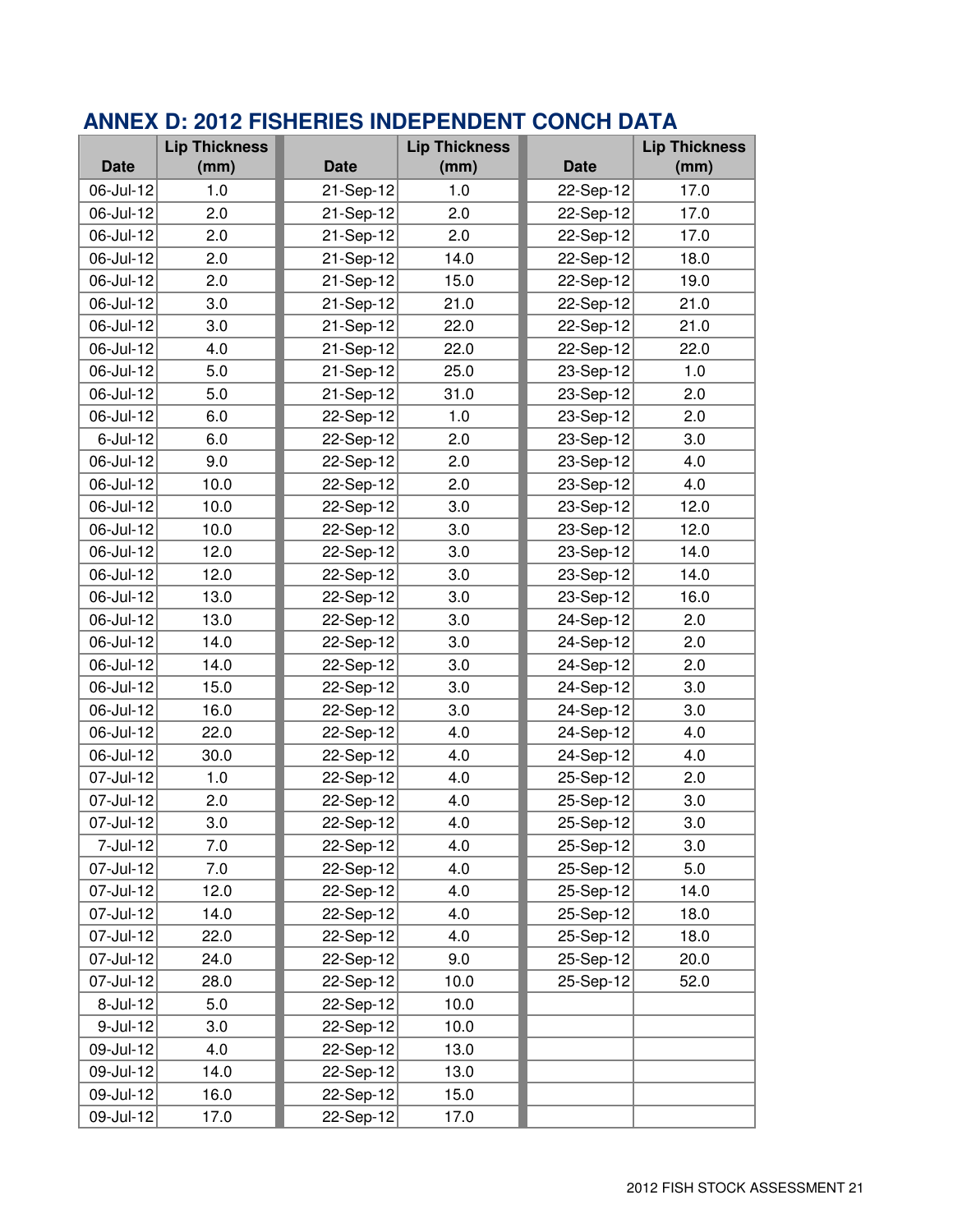| <b>Date</b>             | Length (cm) | <b>Date</b> | Length (cm) | <b>Date</b> | Length (cm) |
|-------------------------|-------------|-------------|-------------|-------------|-------------|
| 07-Jul-12               | 23.0        | 22-Sep-12   | 25.0        | 23-Sep-12   | 13.0        |
| 07-Jul-12               | 28.0        | 22-Sep-12   | 15.0        | 23-Sep-12   | 20.0        |
| $07$ -Jul-12            | 24.0        | 22-Sep-12   | 23.0        | $23-Sep-12$ | 21.0        |
| 07-Jul-12               | 21.0        | 22-Sep-12   | 20.0        | 22-Sep-12   | 27.0        |
| 06-Jul-12               | 20.0        | 22-Sep-12   | 25.0        | 22-Sep-12   | 22.0        |
| 06-Jul-12               | 23.0        | 22-Sep-12   | 22.5        | 22-Sep-12   | 21.0        |
| $06$ -Jul-12            | 17.0        | 22-Sep-12   | 16.0        | 22-Sep-12   | 18.0        |
| 06-Jul-12               | 17.2        | 22-Sep-12   | 15.0        | 22-Sep-12   | 16.0        |
| 06-Jul-12               | 20.0        | 22-Sep-12   | 23.0        | 22-Sep-12   | 18.0        |
| $\overline{06}$ -Jul-12 | 25.0        | 22-Sep-12   | 24.0        | 22-Sep-12   | 23.0        |
| 06-Jul-12               | 20.0        | 22-Sep-12   | 18.0        | 22-Sep-12   | 20.0        |
| 06-Jul-12               | 25.0        | 22-Sep-12   | 14.0        | 22-Sep-12   | 19.5        |
| 06-Jul-12               | 25.0        | 22-Sep-12   | 19.5        | 22-Sep-12   | 16.0        |
| 06-Jul-12               | 23.0        | 22-Sep-12   | 18.0        | 23-Sep-12   | 24.0        |
| 06-Jul-12               | 24.0        | 22-Sep-12   | 22.4        | 23-Sep-12   | 24.0        |
| 06-Jul-12               | 10.0        | 22-Sep-12   | 14.0        | 23-Sep-12   | 22.0        |
| 06-Jul-12               | 13.0        | 22-Sep-12   | 16.0        | 23-Sep-12   | 22.0        |
| 06-Jul-12               | 22.0        | 22-Sep-12   | 20.0        | 23-Sep-12   | 21.0        |
| 06-Jul-12               | 25.0        | 22-Sep-12   | 21.0        | 23-Sep-12   | 23.0        |
| 06-Jul-12               | 23.0        | 22-Sep-12   | 21.0        | 23-Sep-12   | 18.0        |
| $06$ -Jul-12            | 19.0        | 22-Sep-12   | 26.0        | 22-Sep-12   | 23.0        |
| 06-Jul-12               | 22.0        | 21-Sep-12   | 22.0        | 22-Sep-12   | 23.0        |
| 06-Jul-12               | 23.0        | 21-Sep-12   | 22.0        | 22-Sep-12   | 26.0        |
| 06-Jul-12               | 23.0        | 21-Sep-12   | 24.0        | 22-Sep-12   | 25.0        |
| 06-Jul-12               | 23.0        | 21-Sep-12   | 23.0        | 22-Sep-12   | 23.0        |
| 06-Jul-12               | 23.0        | 21-Sep-12   | 25.0        | 22-Sep-12   | 24.0        |
| 06-Jul-12               | 23.0        | 21-Sep-12   | 23.0        | 22-Sep-12   | 21.0        |
| 06-Jul-12               | 20.0        | 21-Sep-12   | 22.0        |             |             |
| 06-Jul-12               | 23.0        | 21-Sep-12   | 24.0        |             |             |
| 06-Jul-12               | 20.0        | 21-Sep-12   | 25.0        |             |             |
| 06-Jul-12               | 30.1        | 21-Sep-12   | 22.0        |             |             |
| 06-Jul-12               | 20.3        | 22-Sep-12   | 26.0        |             |             |
| 06-Jul-12               | 20.4        | 22-Sep-12   | 24.0        |             |             |
| $5 -$ Jul-12            | 19.0        | $24-Sep-12$ | 17.0        |             |             |
| 6-Jul-12                | 21.0        | 24-Sep-12   | 22.0        |             |             |
| 7-Jul-12                | 18.0        | 24-Sep-12   | 18.0        |             |             |
| $\overline{8}$ -Jul-12  | 9.5         | 24-Sep-12   | 21.0        |             |             |
| 9-Jul-12                | 8.5         | 24-Sep-12   | 21.0        |             |             |
| 07-Jul-12               | 21.5        | 24-Sep-12   | 19.0        |             |             |
| 06-Jul-12               | 24.0        | 24-Sep-12   | 19.5        |             |             |
| 06-Jul-12               | 20.0        | 25-Sep-12   | 23.5        |             |             |
| 06-Jul-12               | 16.0        | 25-Sep-12   | 26.5        |             |             |
| 06-Jul-12               | 16.0        | 25-Sep-12   | 24.0        |             |             |

## **ANNEX D: 2012 FISHERIES INDEPENDENT CONCH DATA**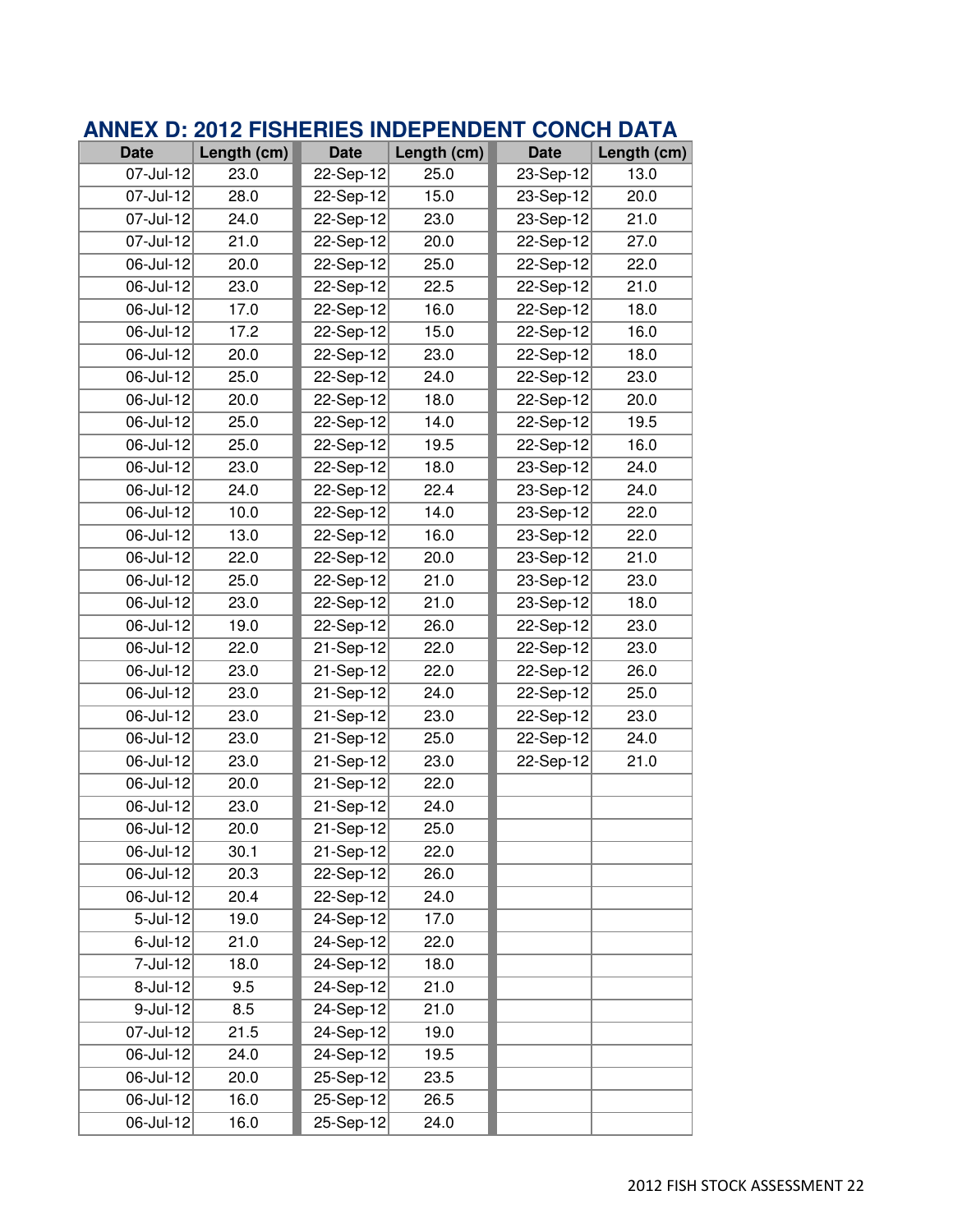| Date      | Length (cm) | <b>Date</b> | Length (cm) | Date | Length (cm) |
|-----------|-------------|-------------|-------------|------|-------------|
| 07-Jul-12 | 23.0        | 25-Sep-12   | 22.0        |      |             |
| 07-Jul-12 | 23.0        | 25-Sep-12   | 24.0        |      |             |
| 07-Jul-12 | 21.0        | 25-Sep-12   | 20.0        |      |             |
| 07-Jul-12 | 14.8        | 25-Sep-12   | 13.0        |      |             |
| 09-Jul-12 | 22.0        | 25-Sep-12   | 23.0        |      |             |
| 09-Jul-12 | 22.0        | 25-Sep-12   | 26.0        |      |             |
| 09-Jul-12 | 23.0        | 25-Sep-12   | 24.0        |      |             |
| 09-Jul-12 | 26.0        | 23-Sep-12   | 22.0        |      |             |

## **ANNEX D: 2012 FISHERIES INDEPENDENT CONCH DATA**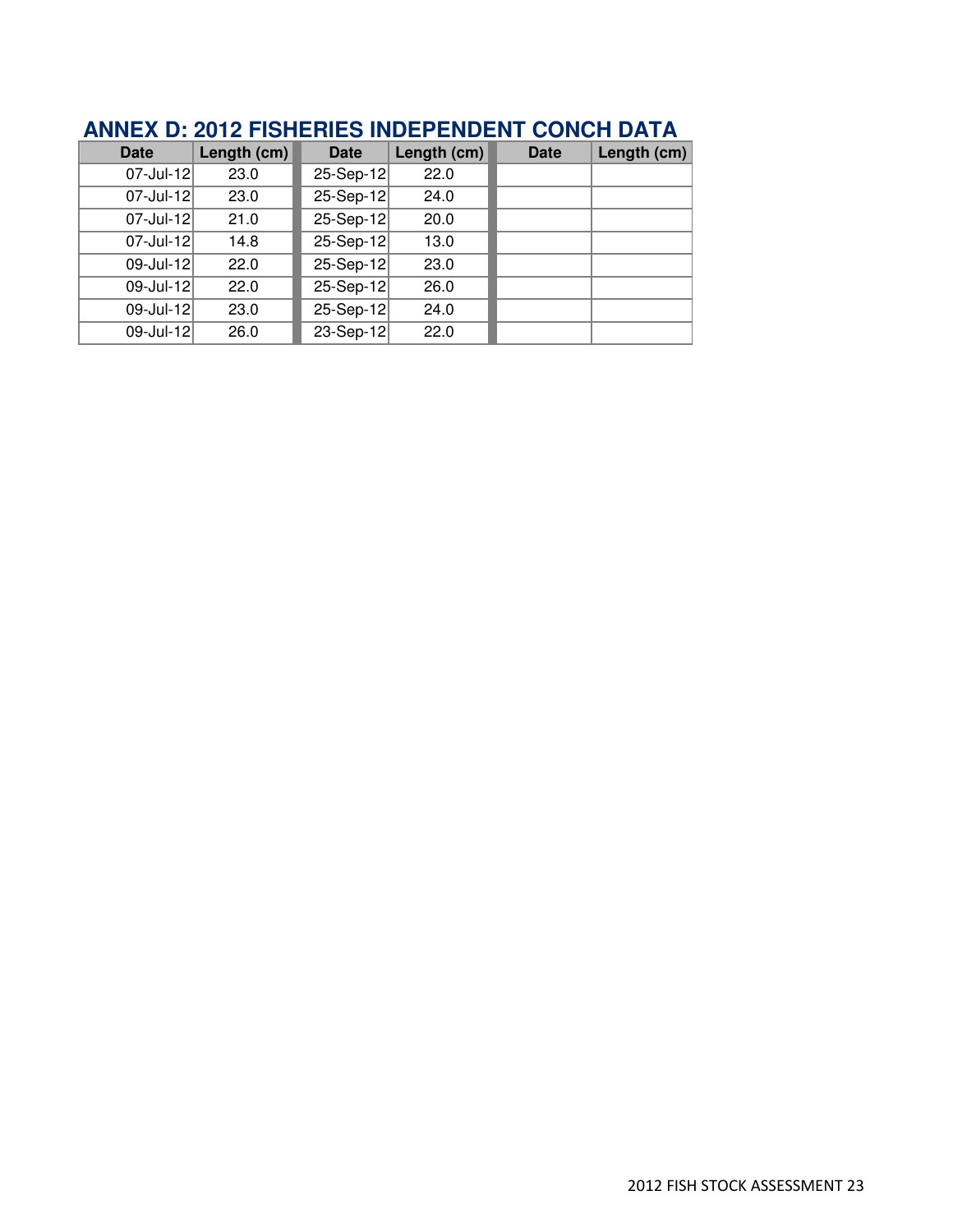|               |                  |                 | Carapace         |                                    | <b>Carapace</b> |                 |                  |
|---------------|------------------|-----------------|------------------|------------------------------------|-----------------|-----------------|------------------|
| Date of       | Carapace         | Date of         | length           | Date of                            | length          | Date of         | Carapace         |
| <b>Survey</b> | length (cm)      | <b>Survey</b>   | (cm)             | <b>Survey</b>                      | (cm)            | <b>Survey</b>   | length (cm)      |
| 16-Feb-12     | 2.0              | 17-Feb-12       | 14.0             | 18-Feb-12                          | 13.0            | $11$ -Jun-12    | 15.0             |
| 16-Feb-12     | $\overline{3.0}$ | 18-Feb-12       | $\overline{5.0}$ | 18-Feb-12                          | 13.0            | 11-Jun-12       | 15.0             |
| 16-Feb-12     | $\overline{4.0}$ | 18-Feb-12       | 6.0              | 18-Feb-12                          | 14.0            | $11$ -Jun-12    | 16.0             |
| 16-Feb-12     | 4.0              | 18-Feb-12       | 6.0              | 18-Feb-12                          | 14.0            | $11$ -Jun-12    | 17.0             |
| 16-Feb-12     | $\overline{4.0}$ | 18-Feb-12       | 6.0              | 18-Feb-12                          | 15.0            | 11-Jun-12       | 18.0             |
| 16-Feb-12     | $\overline{5.0}$ | 18-Feb-12       | 7.0              | 18-Feb-12                          | 15.0            | $12$ -Jun-12    | $\overline{3.0}$ |
| 16-Feb-12     | 7.0              | 18-Feb-12       | 7.0              | 18-Feb-12                          | 15.0            | 12-Jun-12       | 3.0              |
| 16-Feb-12     | 7.0              | 18-Feb-12       | 7.0              | 18-Feb-12                          | 16.0            | 12-Jun-12       | 4.0              |
| 16-Feb-12     | 7.0              | 18-Feb-12       | 7.0              | 18-Feb-12                          | 16.0            | 12-Jun-12       | 4.0              |
| 16-Feb-12     | 9.0              | 18-Feb-12       | 7.0              | 18-Feb-12                          | 18.0            | 12-Jun-12       | 5.0              |
| 16-Feb-12     | 10.0             | 18-Feb-12       | 8.0              | 18-Feb-12                          | 19.0            | 12-Jun-12       | 5.0              |
| 16-Feb-12     | 10.0             | 18-Feb-12       | 8.0              | 19-Feb-12                          | 6.0             | 12-Jun-12       | 8.0              |
| 16-Feb-12     | 11.0             | 18-Feb-12       | 8.0              | 19-Feb-12                          | 8.0             | 12-Jun-12       | 8.0              |
| 16-Feb-12     | 11.0             | 18-Feb-12       | 8.0              | 19-Feb-12                          | 8.0             | 12-Jun-12       | 8.0              |
| 16-Feb-12     | 11.0             | 18-Feb-12       | 8.0              | 19-Feb-12                          | 8.0             | 12-Jun-12       | 8.0              |
| 16-Feb-12     | 12.0             | 18-Feb-12       | 8.0              | 19-Feb-12                          | 9.0             | 12-Jun-12       | 8.0              |
| 16-Feb-12     | 12.0             | 18-Feb-12       | 8.0              | 19-Feb-12                          | 10.0            | 12-Jun-12       | 8.0              |
| 16-Feb-12     | 13.0             | 18-Feb-12       | 9.0              | 19-Feb-12                          | 10.0            | $12$ -Jun-12    | 9.0              |
| 16-Feb-12     | 13.0             | 18-Feb-12       | $\overline{9.0}$ | 19-Feb-12                          | 10.0            | $12$ -Jun-12    | 9.0              |
| 17-Feb-12     | $\overline{3.0}$ | 18-Feb-12       | 9.0              | 19-Feb-12                          | 10.0            | 12-Jun-12       | 9.0              |
| 17-Feb-12     | 3.0              | 18-Feb-12       | 9.0              | 19-Feb-12                          | 12.0            | 12-Jun-12       | 9.0              |
| 17-Feb-12     | 4.0              | 18-Feb-12       | 9.0              | 19-Feb-12                          | 12.0            | 12-Jun-12       | 10.0             |
| 17-Feb-12     | 4.0              | $18$ -Feb- $12$ | 9.0              | 19-Feb-12                          | 13.0            | 12-Jun-12       | 10.0             |
| 17-Feb-12     | 5.0              | 18-Feb-12       | 9.0              | 19-Feb-12                          | 13.0            | 12-Jun-12       | 10.0             |
| 17-Feb-12     | 6.0              | 18-Feb-12       | 9.0              | 19-Feb-12                          | 13.0            | 12-Jun-12       | 10.0             |
| 17-Feb-12     | 6.0              | $18$ -Feb- $12$ | 9.0              | 19-Feb-12                          | 15.0            | 12-Jun-12       | 10.0             |
| 17-Feb-12     | 7.0              | 18-Feb-12       | 10.0             | 19-Feb-12                          | 17.0            | $12$ -Jun-12    | 10.0             |
| 17-Feb-12     | 7.0              | 18-Feb-12       | 10.0             | $11$ -Jun-12                       | 4.0             | $12$ -Jun-12    | 10.0             |
| 17-Feb-12     | 7.0              | 18-Feb-12       | 10.0             | $11$ -Jun-12                       | 7.0             | 12-Jun-12       | 10.0             |
| 17-Feb-12     | 7.0              | 18-Feb-12       | 10.0             | $11-Jun-12$                        | 7.0             | 12-Jun-12       | 10.0             |
| 17-Feb-12     | 7.0              | 18-Feb-12       | 10.0             | $11 - \frac{\text{Jun-12}}{\text{$ | 8.0             | 12-Jun-12       | 11.0             |
| 17-Feb-12     | 7.0              | 18-Feb-12       | 10.0             | $11$ -Jun-12                       | 8.0             | 12-Jun-12       | 11.0             |
| 17-Feb-12     | 7.0              | 18-Feb-12       | 10.0             | $11$ -Jun-12                       | 8.0             | 12-Jun-12       | 11.0             |
| 17-Feb-12     | 7.0              | 18-Feb-12       | 10.0             | $11$ -Jun-12                       | 9.0             | 12-Jun-12       | 12.0             |
| 17-Feb-12     | 7.0              | 18-Feb-12       | 10.0             | 11-Jun-12                          | 9.0             | 12-Jun-12       | 12.0             |
| 17-Feb-12     | 8.0              | 18-Feb-12       | 10.0             | 11-Jun-12                          | 9.0             | 12-Jun-12       | 12.0             |
| 17-Feb-12     | 8.0              | 18-Feb-12       | 10.0             | 11-Jun-12                          | 10.0            | 12-Jun-12       | 13.0             |
| 17-Feb-12     | 8.0              | 18-Feb-12       | 10.0             | 11-Jun-12                          | 10.0            | 12-Jun-12       | 13.0             |
| 17-Feb-12     | 8.0              | 18-Feb-12       | 11.0             | 11-Jun-12                          | 10.0            | 12-Jun-12       | 13.0             |
| 17-Feb-12     | 8.0              | 18-Feb-12       | 11.0             | $11$ -Jun-12                       | 10.0            | 12-Jun-12       | 15.0             |
| 17-Feb-12     | 9.0              | 18-Feb-12       | 11.0             | $11 - Jun - 12$                    | 10.0            | 13-Jun-12       | 6.0              |
| 17-Feb-12     | 9.0              | 18-Feb-12       | 11.0             | $11 - Jun - 12$                    | 11.0            | $13 - Jun - 12$ | 7.0              |
| 17-Feb-12     | 9.0              | 18-Feb-12       | 11.0             | $11$ -Jun-12                       | 11.0            | $13$ -Jun-12    | 8.0              |
| 17-Feb-12     | 9.0              | 18-Feb-12       | 11.0             | 11-Jun-12                          | 11.0            | $13$ -Jun-12    | 8.0              |
| 17-Feb-12     | 10.0             | 18-Feb-12       | 11.0             | 11-Jun-12                          | 11.0            | 13-Jun-12       | 9.0              |
| 17-Feb-12     | 10.0             | 18-Feb-12       | 12.0             | 11-Jun-12                          | 11.0            | $13$ -Jun-12    | 10.0             |
| 17-Feb-12     | 10.0             | 18-Feb-12       | 12.0             | 11-Jun-12                          | 11.0            | 13-Jun-12       | 10.0             |
| $17$ -Feb-12  | 10.0             | 18-Feb-12       | 12.0             | 11-Jun-12                          | 12.0            | $13$ -Jun-12    | 11.0             |
| 17-Feb-12     | 10.0             | 18-Feb-12       | 12.0             | 11-Jun-12                          | 12.0            | 13-Jun-12       | 13.0             |

## **ANNEX E: 2012 FISHERIES INDEPENDENT LOBSTER DATA**